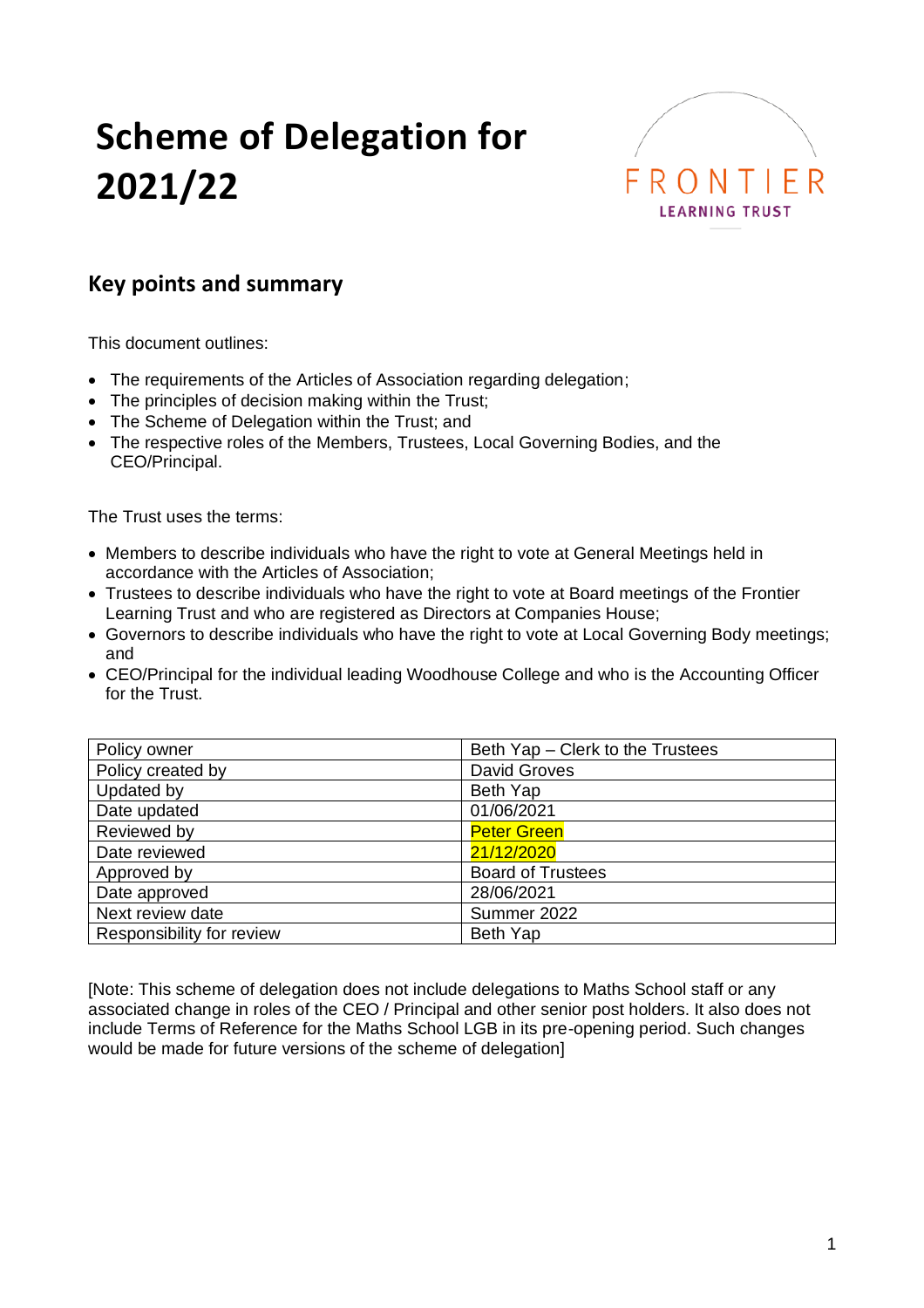# **Contents**

|           | Key points and summary                                                           | $\mathbf{1}$   |
|-----------|----------------------------------------------------------------------------------|----------------|
|           | Contents                                                                         | $\mathbf{2}$   |
| <u>1.</u> | Introduction and statement of intent                                             | 4              |
| 2.        | <b>Scope and Applicability</b>                                                   | 4              |
| 3.        | <b>The Articles of Association</b>                                               | 4              |
| 4.        | <b>Responsibilities under the Policy</b>                                         | 4              |
| 1.        | <b>Members</b>                                                                   | 5              |
| 2.        | <b>Board of Trustees</b>                                                         | 5              |
| 3.        | Committees and sub-committees                                                    | 6              |
| 4.        | <b>Local Governing Bodies</b>                                                    | 6              |
| 5.        | CEO/Principal                                                                    | 6              |
| 6.        | Chief Finance Officer                                                            | 7              |
| 5.        | <b>Appendices</b>                                                                | 7              |
|           |                                                                                  |                |
|           | <b>Appendix One: Articles of Association</b>                                     | 8              |
|           | <b>Appendix Two: Committee Terms of Reference</b>                                | 9              |
| 7.        | General notes                                                                    | 9              |
| 8.        | a) Board of Trustees                                                             | 11             |
| 9.        | b) Audit & Compliance Committee of the Board of Trustees                         | 13             |
|           | 10. Purpose                                                                      | 13             |
|           | 11. Membership, Meetings & Quorum                                                | 13             |
|           | 12. Terms of Reference                                                           | 13             |
|           | 13. c) Search & Governance Committee of the Board of Trustees                    | 15             |
|           | 14. c) Finance & Operations Committee of the Board of Trustees                   | 16             |
|           | 15. d) Remuneration Committee of the Board of Trustees                           | 17             |
|           | 16. e) Local Governing Body                                                      | 18             |
|           | <b>Appendix Three: Panels</b>                                                    | 22             |
|           | <b>Appendix Four: Expectations of Members, Trustees, and Governors</b>           | 23             |
|           | 17. The Role of a Member                                                         | 23             |
|           | 18. Obligations of Members (or those representing corporate Members)             | 23             |
|           | 19. Requirements of Members (or those representing corporate Members)            | 24             |
|           | 20. Likely Time Commitment for Members (or those representing corporate Members) | 24             |
|           | 21. Person Specification for Members                                             | 24             |
|           | 22. The Role of a Trustee                                                        | 26             |
|           |                                                                                  | $\overline{c}$ |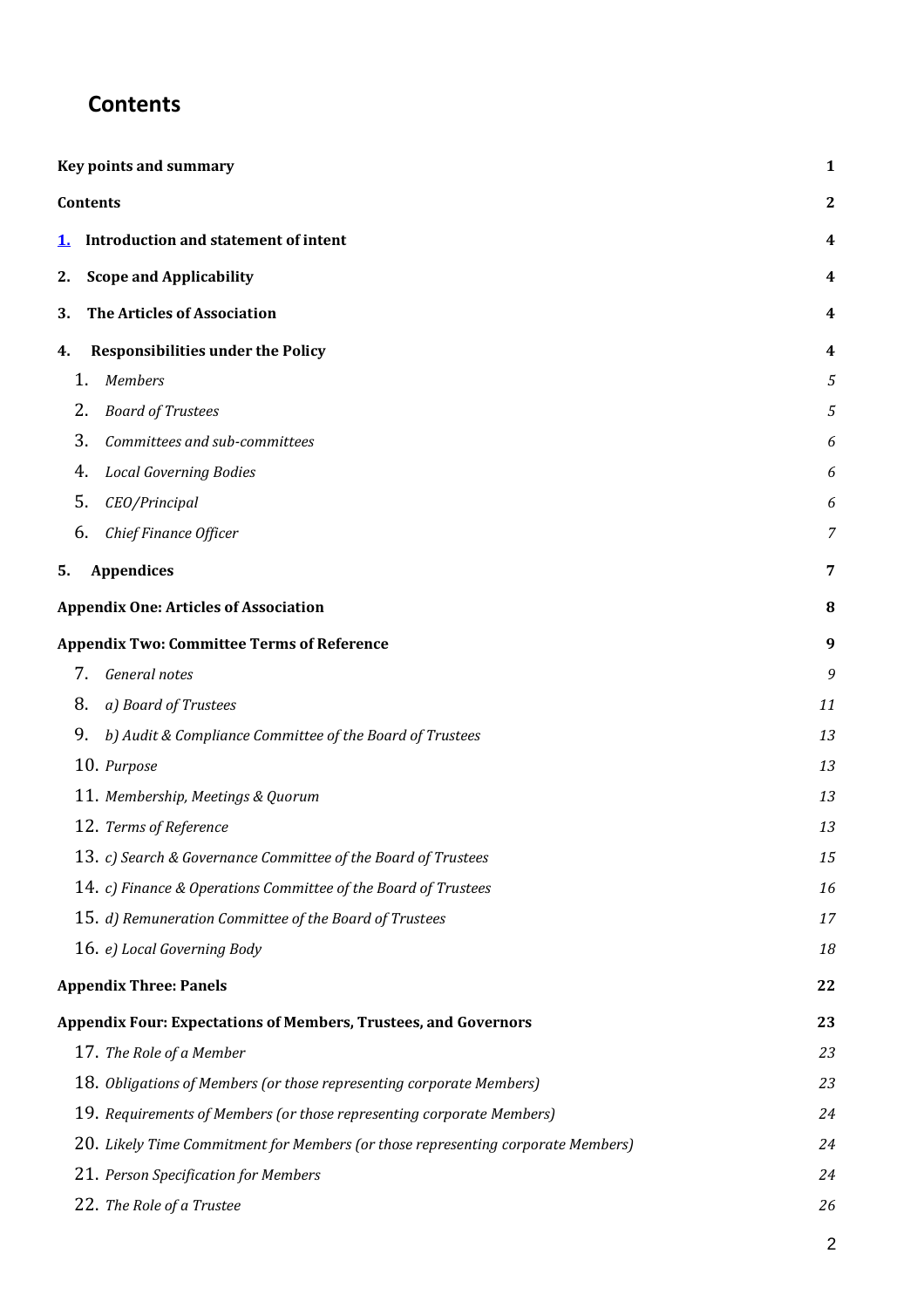| 23. Obligations of Trustees                              | 26 |
|----------------------------------------------------------|----|
| 24. Requirements of Trustees                             | 26 |
| 25. The role of the Chair of Trustees                    | 27 |
| 26. Specific Trustee roles                               | 27 |
| 27. Likely Time Commitment for Trustees                  | 28 |
| 28. Person Specification for Trustees                    | 28 |
| 29. The Role of a Governor                               | 29 |
| 30. Requirements of Governors                            | 29 |
| 31. The role of the Chair of Governors                   | 30 |
| 32. Specific Governor roles                              | 30 |
| 33. Likely Time Commitment for Governors                 | 30 |
| 34. Person Specification for Governors                   | 31 |
| <b>Appendix Five: Decision and Responsibility Matrix</b> | 32 |
| 35. Governance                                           | 33 |
| 36. Educational provision and student matters            | 35 |
| 37. Financial management                                 | 36 |
| 38. HR / Staffing                                        | 38 |
| <b>Appendix Six: Financial delegations (summary)</b>     | 40 |
| Appendix Seven: Policy grid                              | 41 |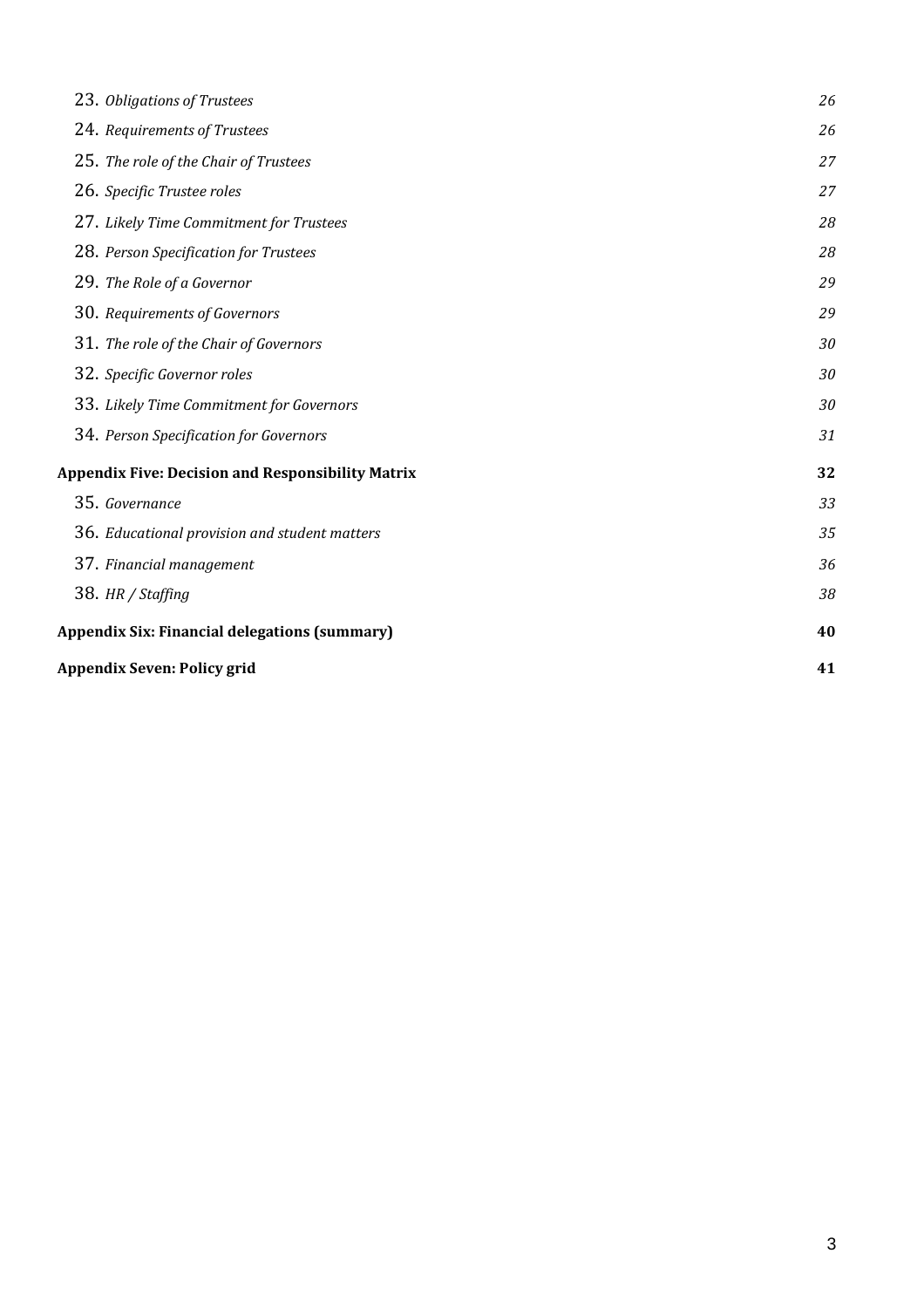# **1.Introduction and statement of intent**

- 1. As a charitable company limited by guarantee, Frontier Learning Trust ("the Trust") is governed by a Board of Trustees (the "Trustees") who are responsible for, and oversee, the management and administration of the Trust and the schools run by the Trust. This Scheme of Delegation applies to all schools (which are legally academy schools) for which the Trust is responsible (the "Schools"). Any reference to "the Schools" in this Scheme of Delegation refers to all the academy schools within the Trust.
- 2. This Scheme of Delegation explains the ways in which the Trustees fulfil their responsibilities for the leadership and management of the Schools, the respective roles and responsibilities of Members, Trustees, Governors and executive postholders and the commitments to each other to ensure the success of the Trust.
- 3. This Scheme of Delegation has been approved by the Trustees in accordance with the provisions of the Trust's Articles of Association ("the Articles").
- 4. The Trust believes that:
	- a. Members of the Trust should appoint effective Trustees and hold them to account for the performance of the Trust;
	- b. The Board of Trustees will focus upon:
		- i. Culture of the trust, including learning between schools;
		- ii. Strategy and priorities for the Trust;
		- iii. Policies and procedures that apply across the Trust;
		- iv. Financial and resource management;
		- v. Effectiveness of governance, leadership and performance at Trust schools;
		- vi. Compliance with legal or contractual requirements, including safeguarding, health and safety, equalities, and the approach to risk identification and management.
	- c. A Local Governing Body will focus upon safeguarding, educational provision and performance, operational management, and community engagement at the school that it is responsible for;
	- d. Operational and managerial decisions should be delegated to the CEO/Principal; and
	- e. The CEO/Principal should delegate operational decisions among their staff with a view to keeping decision-making as close as possible to the operational impacts.

# **2. Scope and Applicability**

- 5. This policy outlines the framework for decision making within the Trust. It applies to all Members, Trustees, Governors, and staff.
- 6. This document is reviewed annually for approval at the Board meeting in July, with further revisions during an academic year if required.

# **3.The Articles of Association**

7. Appendix One details the relevant articles from the Articles of Association regarding delegations and committees.

# **4.Responsibilities under the Policy**

8. Appendix Four outlines the expectations of Members, Trustees, and Governors.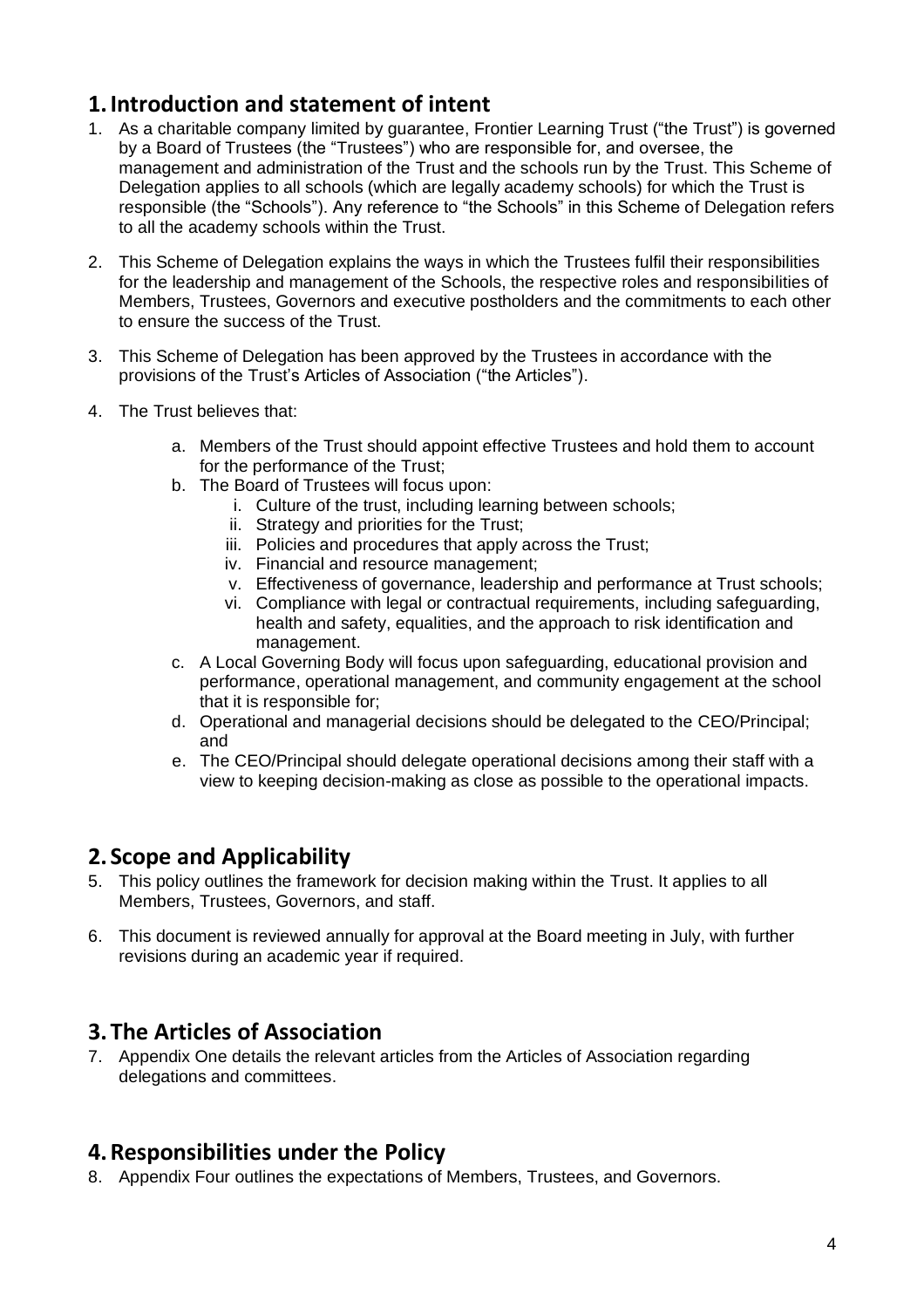# **Members**

- 9. The Members are the guardians of the constitution and charitable object of the Trust. The key roles of the Members are to:
- Ensure that the Members individually and collectively have the skills, expertise and involvement to fulfil their role, and remove / appoint Members as required (in accordance with Appendix Four) to enable Members to make effective decisions – complying with the expectations set out in Appendix Four;
- Appoint Trustees who have the skills, knowledge and experience to enable the Board to fulfil its obligations effectively, and if necessary remove Trustees, in accordance with the Articles of Association;
- Hold the Chair of Trustees to account for the performance of the Board (besides the Member who is Chair of Trustees), and expect the Chair to manage the other Trustees effectively;
- Approve any changes to the Articles of Association;
- Ensure that the charitable objects of the Trust as set out in Articles of Association are met and that income and property of Trust are only use to promote these objects;
- Take part in annual and general meetings;
- Within this Trust, approve any decisions for a school to join or leave the Trust; and
- Establish clear and effective lines of communication with the Trustees in order to effectively undertake Members' responsibilities.
- 10. The Articles require at least three members, and state that Imperial can appoint one Member. The Trust intends to have five Members, one of whom would be the Chair of the Board of Trustees. The Members elect a Chair at each General Meeting (in accordance with Article 25 but who within FLT would not be the Chair of Trustees). Having five Members ensures enough Members can take decisions via special resolution without requiring unanimity (75% agreement required) and facilitate majority decisions for ordinary resolutions.

# **Board of Trustees**

- 11. In accordance with Article 93, the Board of Trustees is able to exercise all of the powers of the Academy Trust. It is accountable for the academic, financial, and operational performance of the Trust. This Scheme of Delegation sets out how responsibility for achieving high performance is delegated.
- 12. The Trustees collectively, as the Board of Trustees, oversee the management and administration of the Trust and the schools operated by the Trust. Each Trustee is registered as a company director with Companies House, and each Trustee must comply with the legal obligations of Trustees and Directors as set out in the box below. The Board collectively is accountable to the Members and external bodies such as the Secretary of State for Education. Pursuant to the Funding Agreement, they are required to have systems in place to ensure they have full oversight of quality, safety and good practice of the affairs of the Trust.

|           | Trustee responsibilities are to:        | Director responsibilities are to: |                                            |  |  |  |  |
|-----------|-----------------------------------------|-----------------------------------|--------------------------------------------|--|--|--|--|
| $\bullet$ | ensure the charity is carrying out its  |                                   | act within their powers;                   |  |  |  |  |
|           | purposes for the public benefit;        |                                   | promote the success of the company;        |  |  |  |  |
| $\bullet$ | comply with the charity's governing     |                                   | exercise independent judgment;             |  |  |  |  |
|           | document and the law;                   |                                   | exercise reasonable care, skill and        |  |  |  |  |
| $\bullet$ | act in the charity's best interests;    |                                   | diligence;                                 |  |  |  |  |
| $\bullet$ | manage the charity's resources          | $\bullet$                         | avoid conflicts of interest;               |  |  |  |  |
|           | responsibly;                            |                                   | not to accept benefits from third parties; |  |  |  |  |
|           | act with reasonable care and skill; and |                                   | and                                        |  |  |  |  |
|           | ensure the charity is accountable       |                                   |                                            |  |  |  |  |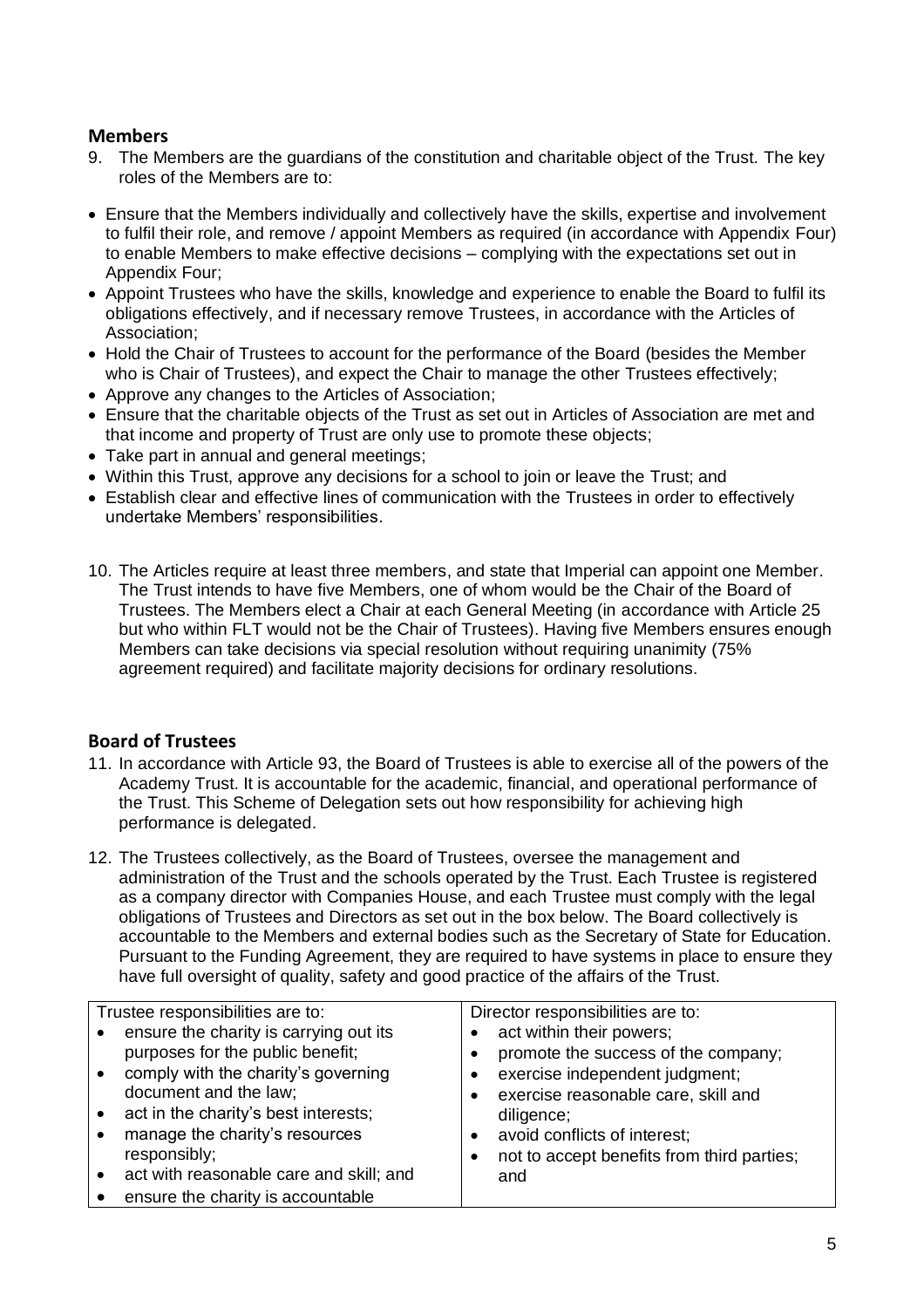| declare any interest in proposed |
|----------------------------------|
| transactions or arrangements.    |

The number and composition of Trustees is set out in the Articles of Association: CEO, up to 10 appointed by the Members, up to 3 appointed by Imperial, and any co-opted Trustees.

#### **Committees and sub-committees**

- 13. The Board of Trustees shall establish the following committees in accordance with the Articles of Association:
	- a. An Audit & Compliance Committee;
	- b. A Remuneration Committee;
	- c. A Search & Governance Committee;
	- d. A Finance & Operations Committee;
	- e. A Local Governing Body for Woodhouse College; and
	- f. A Local Governing Body for the Maths School when appropriate.
- 14. The terms of reference for each committee is outlined in Appendix Two. Appendix Three outlines Panels that will be convened as required.

#### **Local Governing Bodies**

- 15. A Local Governing Body (LGB) will focus upon safeguarding, educational provision and performance, operational management, and community engagement at the school(s) that it oversees.
- 16. The purpose of the LGB is set out in the Terms of Reference for a LGB (Appendix Two).
- 17. LGBs may only establish standing sub-committees with the permission of the Board of Trustees, but may establish time limited Working Groups with appropriate terms of reference and membership.

#### **CEO/Principal**

- 18. The CEO/Principal is responsible for the internal organisation, management and control of their school, for advising on and implementing the Trust's strategic framework, for the implementation of all policies approved by the Trustees or LGB and for the direction of the teaching and the curriculum within the Trust. For these purposes the Trustees shall delegate those powers and functions required by the CEO/Principal.
- 19. The CEO/Principal will formulate aims and objectives and policies and targets for the LGB and Trustees to consider, and to report to the LGB on progress in accordance with a schedule drawn up annually with the Chair of the LGB. The CEO/Principal will work closely with the senior management team to this end.
- 20. The CEO/Principal and staff are accountable to governors and Trustees for the Trust's performance, and governors and Trustees will be prepared to explain their decisions and actions to anyone who has a legitimate interest. This may include staff, students and parents as well as the Secretary of State.
- 21. The CEO/Principal will comply with any reasonable direction by the Board or LGB (in that order).
- 22. The CEO/Principal will agree and monitor appropriate delegations of authority with other staff.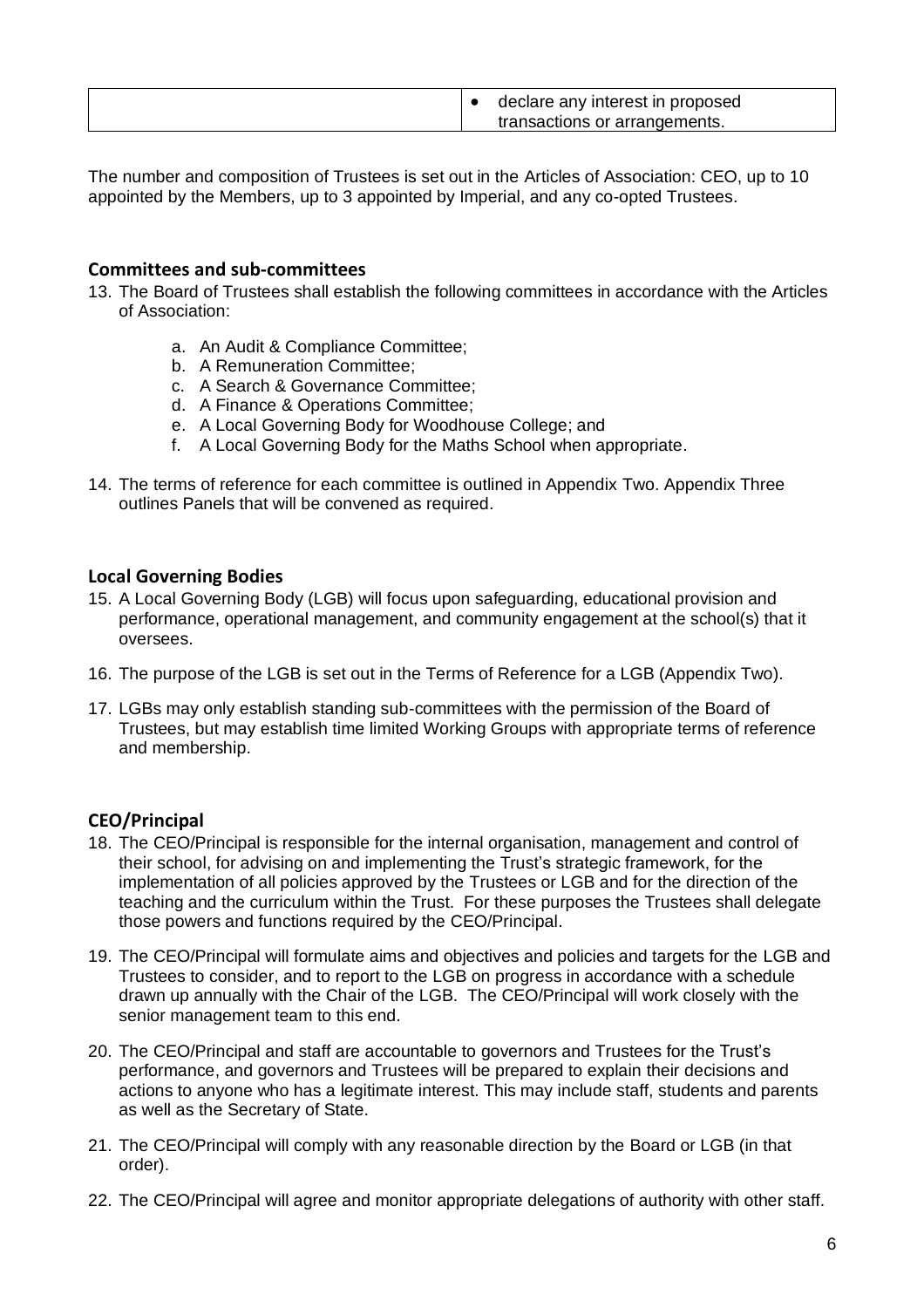23. The Board must designate a named individual as its Accounting Officer. The Accounting Officer is responsible to the Board for the overall management of the Trust and personally responsible to Parliament for the resources under their control. Sugra Alibhai is the Accounting Officer.

# **Chief Finance Officer**

24. In accordance with the requirements of the Academies Financial Handbook, the Trust shall appoint a Chief Finance Officer (CFO) to lead the Finance Department. Claire Mugridge is the CFO.

# **5.Appendices**

Appendix One: Articles of Association

Appendix Two: Committee Terms of Reference

Appendix Three: Panels

Appendix Four: Requirements of Members, Trustees, and Governors

Appendix Five: Decision and Responsibility Matrix

Appendix Six: Summary of financial delegations

Appendix Seven: Policy Grid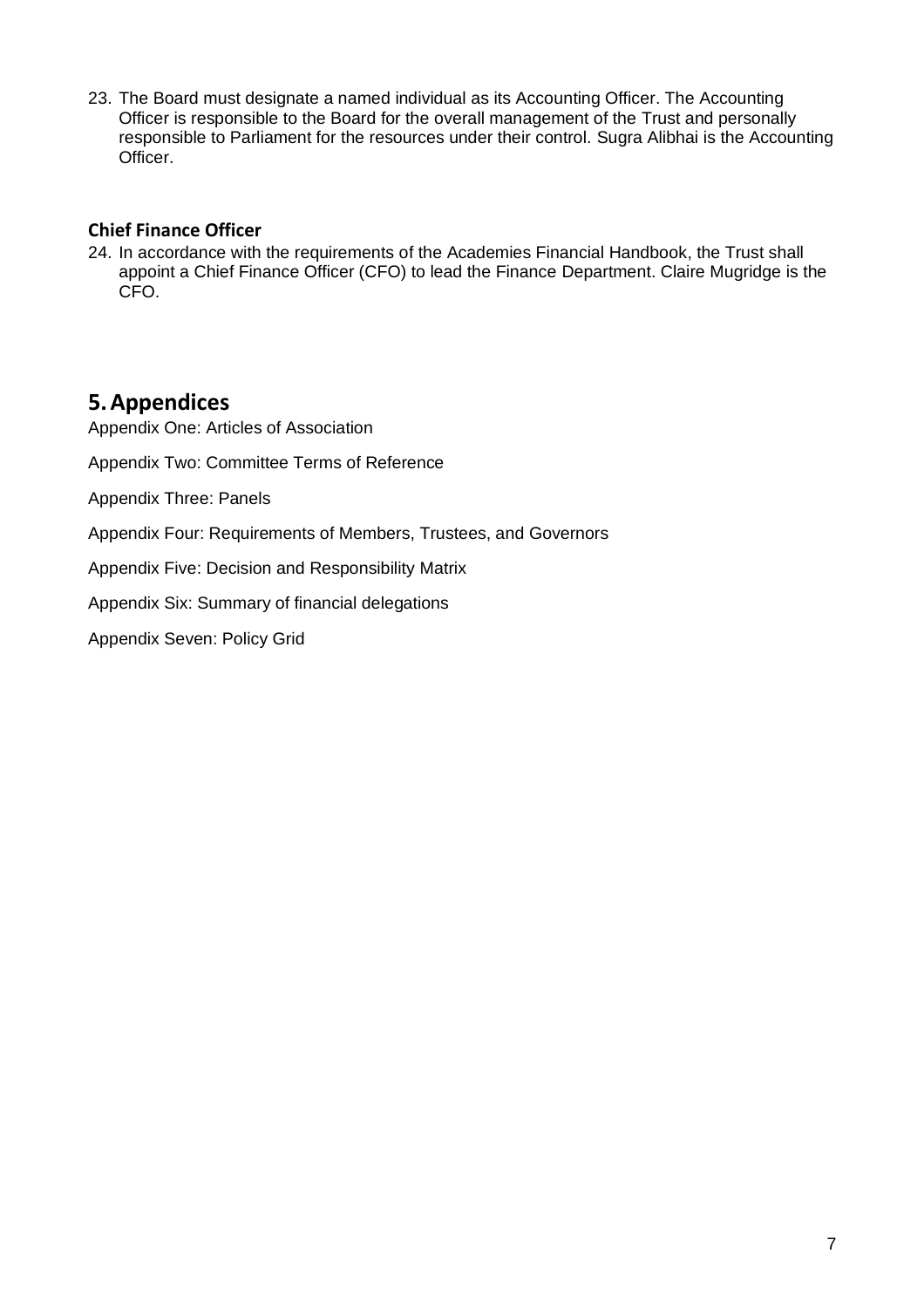# **Appendix One: Articles of Association**

The following are the relevant clauses from the Articles of Association that outline what can, and cannot, be delegated.

- Article 93: "Subject to provisions of the Companies Act 2006, the Articles and to any directions given by special resolution, the business of the Company shall be managed by the Trustees who may exercise all the powers of the Company."
- Article 100: "Subject to these Articles, the Trustees:
	- o may appoint committees to be known as Local Governing Bodies for each Academy (and the same Local Governing Body may be appointed for more than one Academy); and
		- o may establish any other committee."
- Article 101: "Subject to these Articles, the constitution, membership and proceedings of any committee shall be determined by the Trustees. The establishment, terms of reference, constitution and membership of any committee of the Trustees shall be reviewed at least once in every twelve months. The membership of any committee of the Trustees may include persons who are not Trustees, provided that (with the exception of the Local Governing Bodies) a majority of members of any such committee shall be Trustees. Except in the case of a Local Governing Body, no vote on any matter shall be taken at a meeting of a committee of the Trustees unless the majority of members of the committee present are Trustees."
- Article 105: "The Trustees may delegate any of their powers or functions (including the power to sub-delegate) to any Trustee, committee (including any Local Governing Body), the Chief Executive Officer or Principals or any other holder of an executive office. Any such delegation shall be made in writing and subject to any conditions the Trustees may impose, and may be revoked or altered."
- Article 105A: "A Trustee, committee (including any Local Governing Body), the Chief Executive Officer, the Principals or any other holder of an executive office to whom a power or function of the Trustees is delegated under Article 105 may further sub-delegate those powers or functions (or any of them) to a further person. Where any power or function of the Trustees is sub-delegated by any person to whom it has been delegated, that person must inform the Trustees as soon as reasonably practicable which powers and functions have been further delegated and to whom, and any such sub-delegation shall be made subject to any conditions the Trustees may impose, and may be revoked or altered."
- Article 106: "Where any power or function of the Trustees has been exercised by any committee (including any Local Governing Body), any Trustee, the Chief Executive Officer or Principals or any other holder of an executive office, or a person to whom a power or function has been sub-delegated under Article 105A, that person or committee shall report to the Trustees in respect of any action taken or decision made with respect to the exercise of that power or function at the meeting of the Trustees immediately following the taking of the action or the making of the decision."
- Article 107: "The Trustees shall appoint the Chief Executive Officer and the CEO/Principals of the Academies. The Trustees may delegate such powers and functions as they consider are required by the Chief Executive Officer and the CEO/Principals for the internal organisation, management and control of the Academies (including the implementation of all policies approved by the Trustees) and for the direction of the teaching and curriculum at the Academies."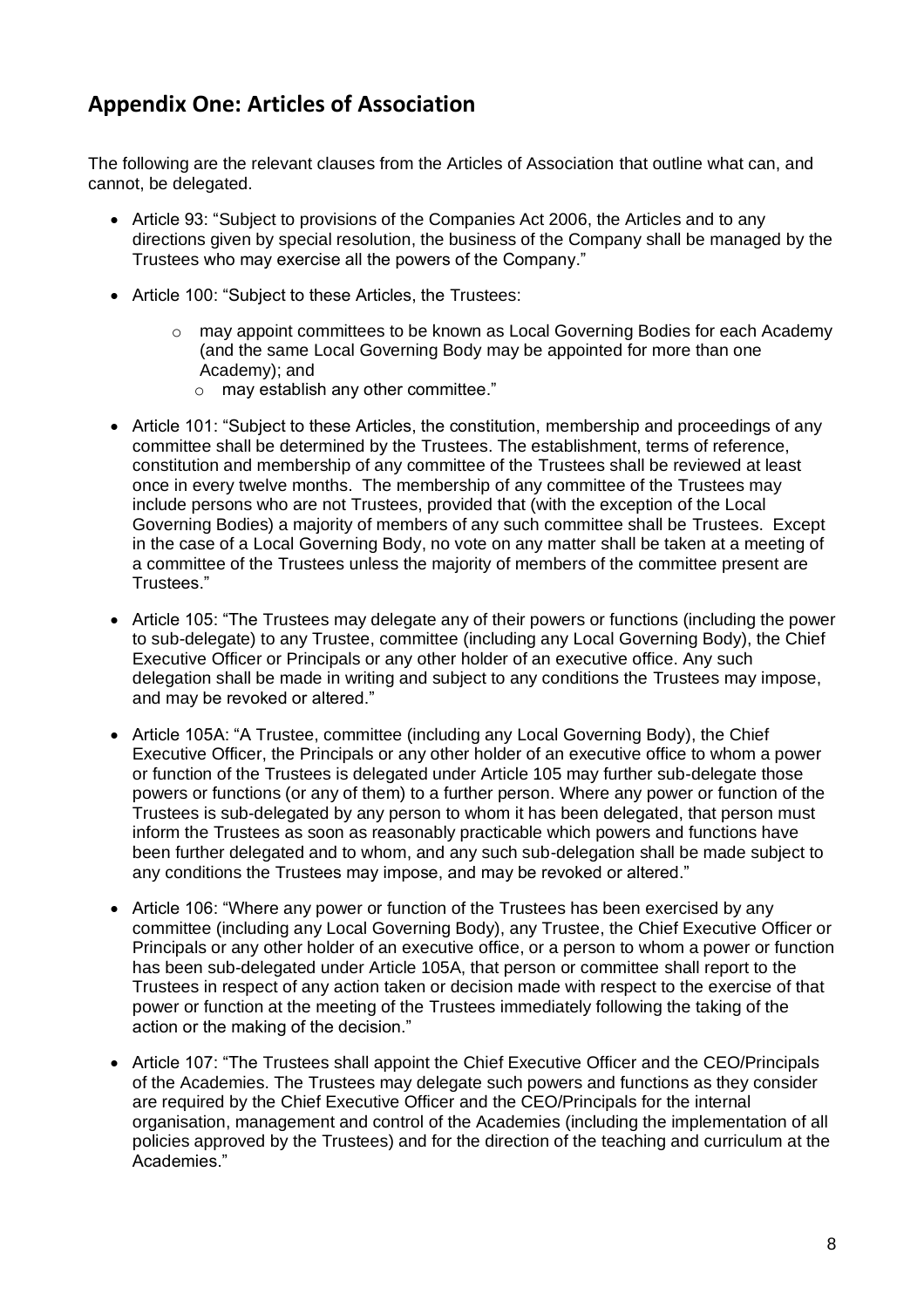# **Appendix Two: Committee Terms of Reference**

# **General notes**

All committees have the following responsibilities. To:

- receive reports about matters relating to any of the issues listed in their terms of reference;
- contribute to, monitor and evaluate relevant parts of the academy or Trust self-assessment and improvement / development plans;
- contribute to, monitor and evaluate the policies allocated to them, reporting or making recommendations to the LGB or Board of Trustees as appropriate;
- consider recommendations from relevant external reviews for example audit or Ofsted review, to agree the actions needed to address any issues identified and to monitor and evaluate regularly the implementation of any plan agreed, reporting or making recommendations to the LGB or Board of Trustees as appropriate;
- consider the views of students when these have been sought;
- consider the impact on equality & diversity, and act with regard to the equality duty at all times;
- act in accordance with the requirements of the Articles of Association, Funding Agreements, statutory DfE guidance, and the Nolan principles of public life at all times;
- take appropriate action on any other relevant matter.

# **The General Equality Duty**

In accordance with the Equality Act, whereby the Academy Trust is a public body, all committees must have due regard to the need to:

- eliminate discrimination, harassment, victimisation and any other conduct that is prohibited by the Act;
- advance equality of opportunity between persons who share a relevant protected characteristic and persons who do not share it; and
- foster good relations between persons who share a relevant protected characteristic and persons who do not share it.

The following are the protected characteristics within the Equality Act:

- Age (not students)
- Disability
- Ethnicity and race
- Gender
- Gender reassignment
- Marriage and civil partnership
- Pregnancy and maternity
- Religion and belief
- Sexual identity and orientation

# **Nolan 7 principles of public life**

- 1. Selflessness holders of public office should act solely in terms of the public interest.
- 2. Integrity holders of public office must avoid placing themselves under any obligation to people or organisations that might try inappropriately to influence them in their work. They should not act or take decisions in order to gain financial or other material benefits for themselves, their family, or their friends. They must declare and resolve any interests and relationships.
- 3. Objectivity holders of public office must act and take decisions impartially, fairly and on merit, using the best evidence and without discrimination or bias.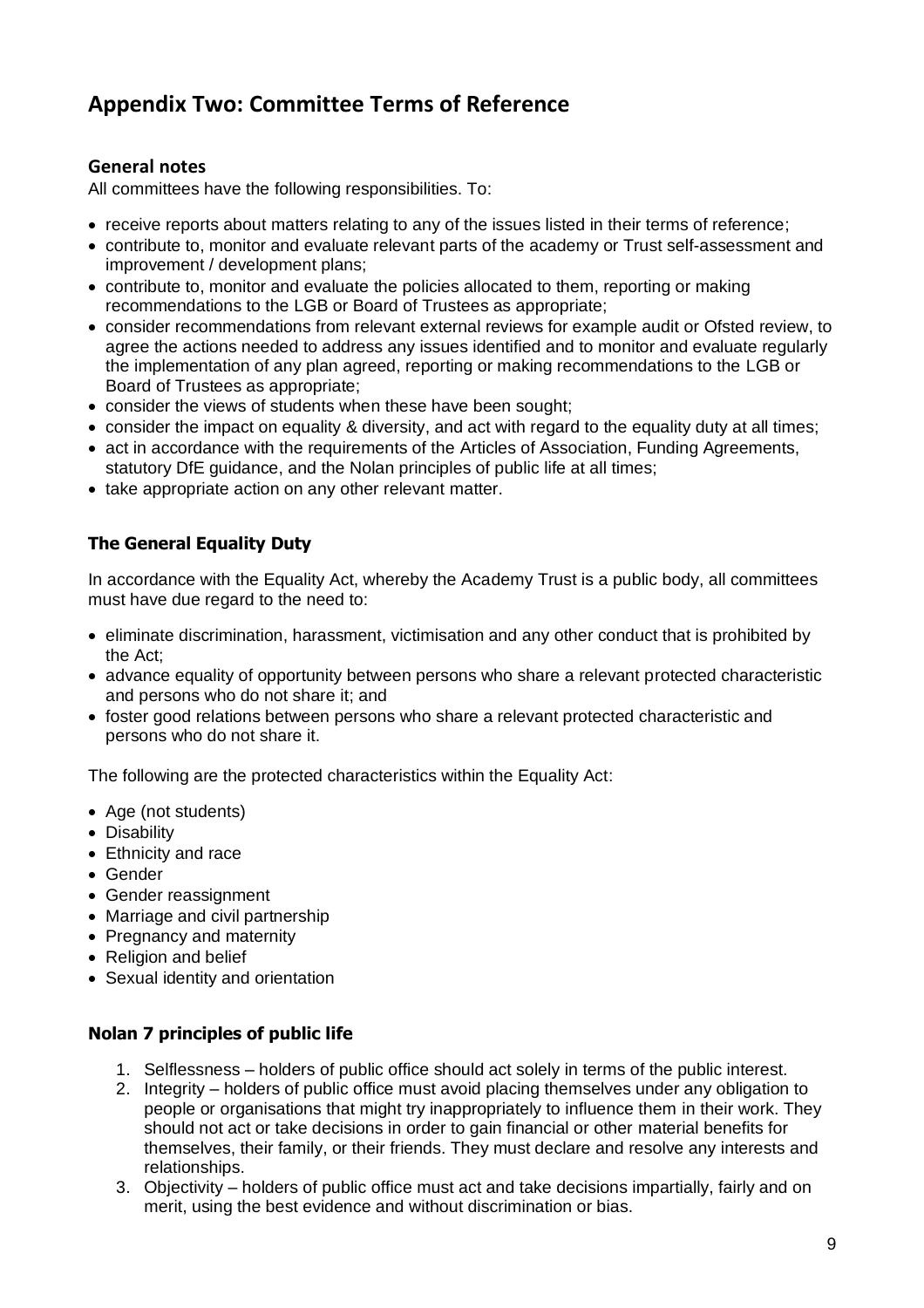- 4. Accountability holders of public office are accountable to the public for their decisions and actions and must submit themselves to the scrutiny necessary to ensure this.
- 5. Openness holders of public office should act and take decisions in an open and transparent manner. Information should not be withheld from the public unless there are clear and lawful reasons for so doing.
- 6. Honesty holders of public office should be truthful.
- 7. Leadership holders of public office should exhibit these principles in their own behaviours. They should actively promote and robustly support the principles and be willing to challenge poor behaviour wherever it occurs.

# **Equality, Diversity and Inclusion with FLT Governance**

The equality, diversity and inclusion of the Member, Trustee and LGB boards shall be considered as part of the recruitment process and emphasis shall be given to seek interest from underrepresented groups.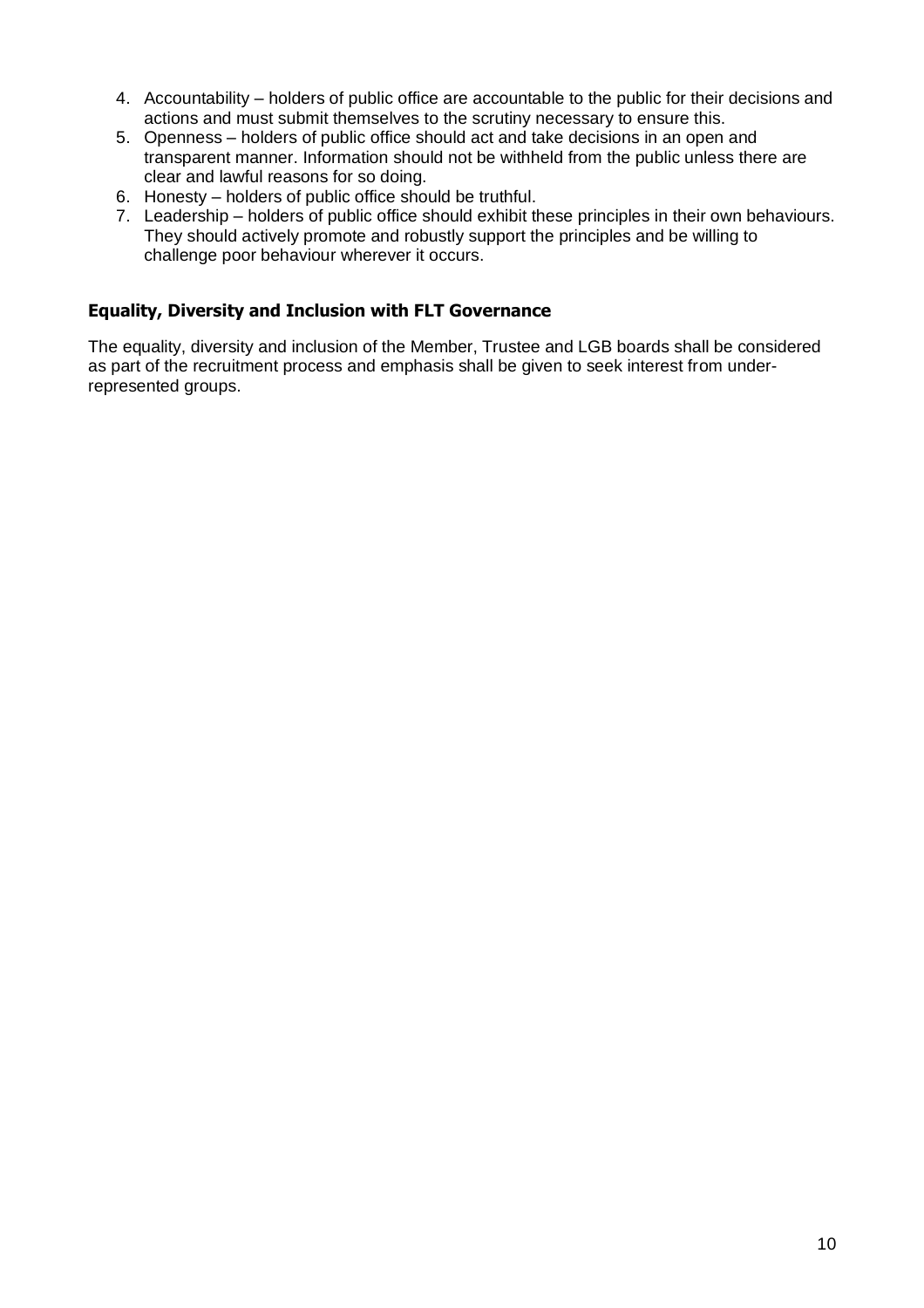# **a) Board of Trustees**

# **Purpose**

The Board of Trustees is accountable for the performance of the Trust.

The Board of Trustees shall ensure focus upon the core functions of governance as defined by the DfE:

- Ensuring clarity of vision, ethos and strategic direction;
- Holding executive leaders to account for the educational performance of the organisation and its pupils, and the performance management of staff; and
- Overseeing the financial performance of the organisation and making sure its money is well spent.

The Board will exercise reasonable skill and care in carrying out its duties.

#### **Membership, Meetings and Quorum**

Membership: As set out in Articles 46 and 58 of the Articles of Association; there must be a minimum of three Trustees.

Term of office: The term of office for all Trustees (except the CEO) is four years. Trustees are eligible for reappointment, although it is expected that Trustees would not serve more than the equivalent of three full terms (12 years) other than in exceptional circumstances specifically approved by the Members.

Quorum: As set out in Articles 117 and 119 of the Articles of Association (generally the higher of 3 Trustees or 1/3 of eligible Trustees rounded up; 2/3 rounded up if voting to remove the Chair or a Trustee).

Meetings: Article 109 of the Articles of Association requires at least three a year.

Eligibility: As set out in the Articles of Association.

Conflicts of Interest: Managed as set out in the Articles of Association and Trust policy.

Chair and Vice-Chair: Elected at the final meeting of an academic year to take effect from 1 September for the following academic year. The Chair and Vice-Chair must not be employees of the Trust. It is expected that an individual would be Chair for no longer than 8 years other than in exceptional circumstances.

#### **Trustee expertise and appointment process**

The Board expects Members (and Trustees when co-opting Trustees) to appoint individuals who between them have many of the following skills / experiences:

- Leadership / governance of post 16 and / or secondary education and / or SEND;
- Financial management / oversight, accountant / auditor;
- Procurement / commercial expertise:
- Property management / capital project / construction;
- Human resources:
- Law;
- Broader childrens' services (including safeguarding);
- Marketing / communications:
- Programme / change management;
- Non-executive / governance experience; and
- Local community expertise.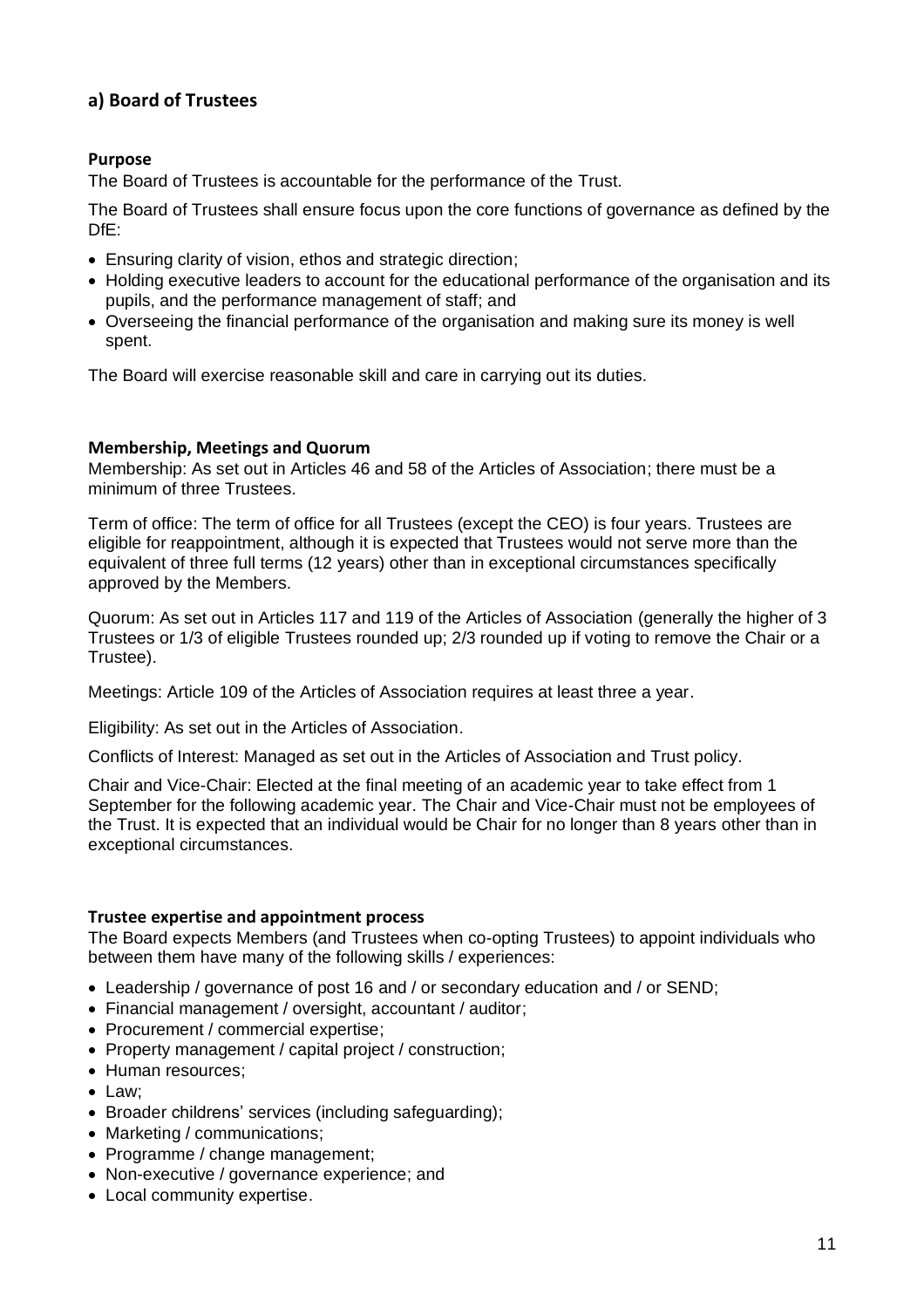In addition:

- all Trustees must demonstrate the attributes outlined in the Person Specification element of the Role Description (set out in Appendix 4); and
- the recruitment process shall reflect the commitment of the Trust to equality, diversity and inclusion within its governance arrangements as set out at the beginning of Appendix 2.

# **Reserved Decisions**

The following are Reserved Decisions whereby the Board of Trustees would make the final decision and authority will not be delegated to any Committee or individual:

- Approval of the vision and strategy for the Trust;
- Approval of the annual budget for the Trust, including the budget for each school;
- Approval of the accounts for the previous financial year and Annual Report, including any required Letters of Representation or goverance statements;
- Approval of acquisition or disposal of freehold or leasehold interests in land;
- Approval of any changes to staff terms and conditions;
- Approval of any proposals for other schools to join the Trust (whether these are existing schools or new schools)\*;
- Approval of any proposals for a school to leave the Trust\*;
- Appointment of the Chief Executive (if one is to be appointed), CEO/Principals / Headteachers / Vice Principals, Chief Finance Officer, Clerk to the Board of Trustees, and Company Secretary (if there is one) on the advice of the appropriate selection panel; and
- Approval of the policies listed in Appendix Seven that require Board of Trustees approval.
- \* These decisions would also require the approval of the Members.

#### **Terms of Reference**

The Board will make strategic and key financial / operational decisions to enable the Trust to perform as effectively and efficiently as possible. The Board will make decisions and receive monitoring / evaluation reports (with actions / decisions as necessary) regarding:

- The governance, leadership and management of the Trust, including the effective deployment of resources (including money, staff, and infrastructure such as site / buildings and ICT);
- The performance of the Trust, including targets and measures of educational, financial, and operational performance; and
- The compliance of the Trust with its legal and contractual obligations, including safeguarding (including Prevent), health and safety, equalities, and the approach to risk identification and management.

#### **Chair's Action**

In accordance with Article 102 of the Articles of Association it is recommended that in the event that the Chair, or Vice Chair if the Chair is unavailable, is of the opinion that a matter of urgency exists and a delay in exercising the function would likely be seriously detrimental to the interests of the Trust, any school within the Trust, any student or their parent or a person who works at the Trust, then they may exercise any function of the Company which can be delegated to an individual or any function relating to the exclusion of students.

Any Chair Action decisions must be reported to the next Board meeting.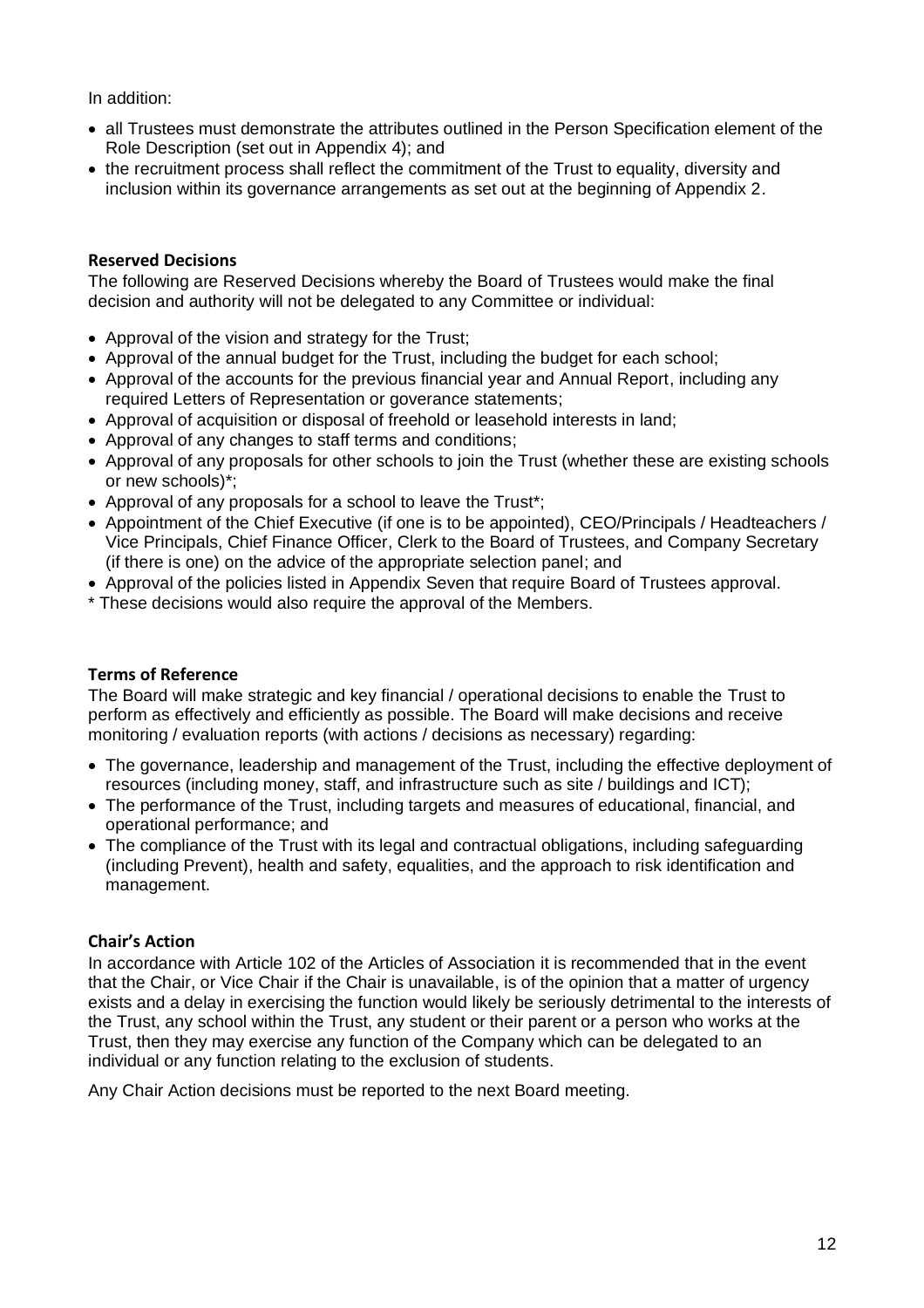# **b) Audit & Compliance Committee of the Board of Trustees**

# **Purpose**

The role of the Audit & Compliance Committee is to maintain an oversight of the Trust's compliance with statutory and contractual obligations, and to maintain an oversight of the governance, risk management, internal control and value for money frameworks.

# **Membership, Meetings & Quorum**

The membership will consist of at least three Trustees, excluding the Chair of Trustees and the Accounting Officer who may not be members of the Committee. Each LGB may nominate a Governor to have a standing right of attendance as an Associate Member, and the Committee may appoint additional Associate Members. Associate Members do not have voting rights on the Committee. The Committee may co-opt up to two external members, subject to Trustees always comprising more than 50% of the total membership of the Committee.

The Committee will be quorate if two trustees are present and more than 50% of voting members present are Trustees.

The Committee will meet at least 3 times per year.

The clerk for this committee will be appointed by the Board of Trustees.

Term of Office:

- Trustees: Annual; the Board will confirm committee members at its July meeting for following academic year.
- External Members: Annual; the Committee would confirm appointment at its first meeting of the academic year for a term until the first meeting of the following academic year. Individuals appointed during an academic year would be appointed to the first meeting of the following academic year.
- Associate Members appointed by the Committee: Annual; the Committee would confirm appointment at its first meeting of the academic year for a term until the first meeting of the following academic year. Individuals appointed during an academic year would be appointed to the first meeting of the following academic year.

All external members must comply with the provisions within the Articles of Association for eligibility as if they were Trustees of the Trust.

All external members of the Committee must declare conflicts of interest in accordance with the Articles of Association as if they were Trustees of the Trust and in accordance with Trust policy.

# **Terms of Reference**

The duties of the Audit & Compliance Committee are to:

Audit

- 1. Advise the Members on the appointment following procurement or the dismissal of the external and regularity auditor ("external auditor");
- 2. Approve the re-appointment of the external auditor following their initial appointment by the Members, subject to a requirement to re-tender the service at least every five years (or to recommend re-tendering at a shorter interval if that is appropriate);
- 3. Receive a presentation from the external auditor on the Annual Report and Financial Statements and recommend these to the Board for approval.
- 4. Meet with the external auditor, without management present, at least annually;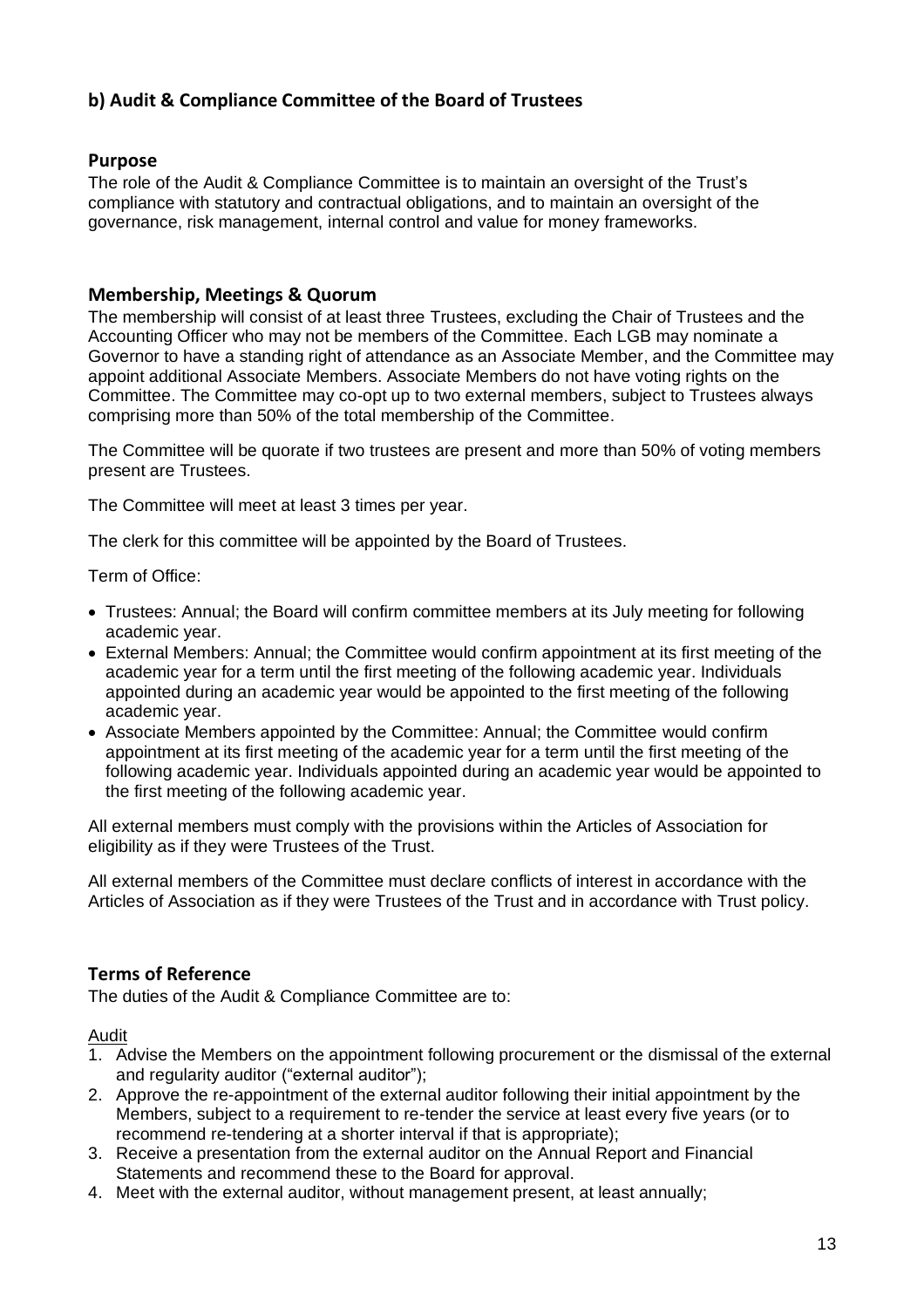- 5. Approve and oversee the arrangements for internal audit, including the appointment of the internal audit provider and their work programme;
- 6. Receive all reports from the external auditor, internal audit, from any other external contractors commissioned by the Trust in the area of compliance, and reports or information from other bodies, for example the ESFA and NAO, and consider any issues raised, the associated management response and action plans;

#### **Compliance**

- 1. Monitor Health and Safety arrangements and compliance, including any notifications to external organisations such as the HSE;
- 2. Monitor GDPR arrangements and compliance, including cyber security, including notifications to Information Commissioners Office;
- 3. Monitor compliance with statutory or Funding Agreement requirements;
- 4. Annually review and approve the Trust's Finance Policy.

#### Risk

- 1. Consider the appropriate tolerance of risk across the Trust's activities and advise the Board as appropriate;
- 2. Identify and investigate potential risks that if realised would have a material impact upon the Trust's operations or performance;
- 3. Monitor and review the approach to risk assessment across the breadth of the Trust's activity, ensuring that appropriate procedures are in place and being followed;
- 4. Monitor and review the Trust risk register, ensuring that appropriate management controls are in place to reduce risks once identified;
- 5. Ensuring that each school has, maintains and responds to its own risk register, and that there is appropriate escalation of key school risks to the Trust risk register;

#### **General**

- 1. Advise the Board of Trustees and Accounting Officer on the adequacy and effectiveness of the Trust's governance, compliance, risk assessment and management, and internal control systems / frameworks;
- 2. Monitor outstanding audit and inspection recommendations (including Health and Safety) from whatever source and ensure any delays to implementation dates are reasonable;
- 3. Monitor allegations and incidents of fraud or irregularity;
- 4. Monitor the management of potential conflicts of interest;
- 5. Review, recommend and approve policies as required by the Scheme of Delegation.

Within its purpose, and so long as it is compliant with the Articles, this Governance Framework and the Scheme of Delegation, so long as it does not undermine a decision of the Board of Trustees, the Committee may make any decision necessary to ensure compliance and the effectiveness of the Trust. The Committee may make a recommendation to the Board about any topic.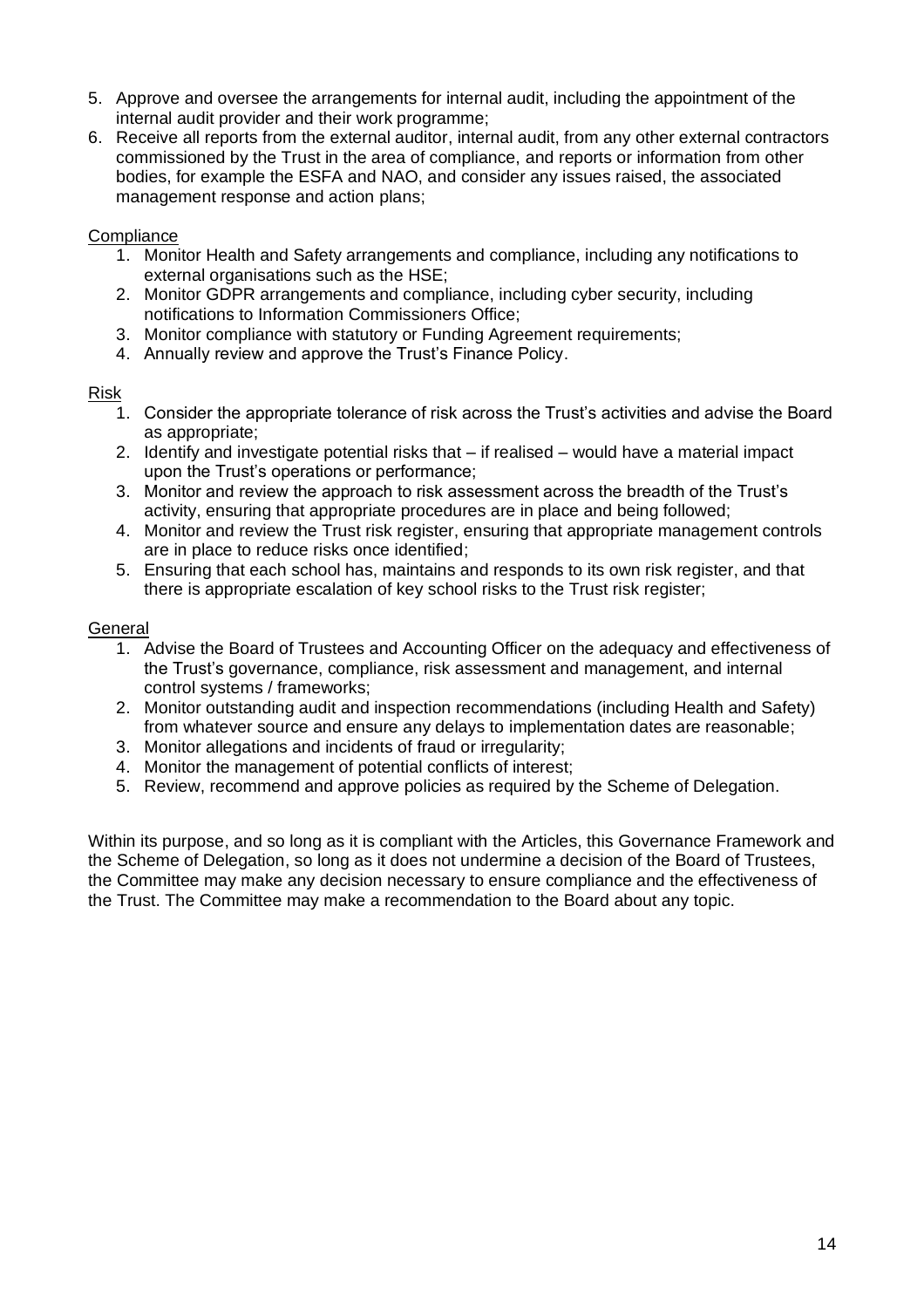# **c) Search & Governance Committee of the Board of Trustees**

# **Purpose**

The role of the Search & Governance Committee is to ensure that the governance structures are effective and that appropriate individuals are recruited and developed.

#### **Membership, Meetings and Quorum**

Membership: Chair of Trustees, Vice Chair of Trustees, Chair of Audit & Compliance, Chair of Remuneration, Chair of Finance & Operations (once committee established), CEO and, as Associate Members, the Chair of each LGB.

The Chair and Vice Chair of Trustees shall also serve as Chair and Vice Chair of the Search & Governance Committee.

The Committee will be quorate if three members are present and more than 50% of members present are Trustees.

The Committee will meet at least 3 times per year.

The clerk for this committee will be appointed by the Board of Trustees.

#### **Terms of Reference**

The duties of the Search & Governance Committee are to:

- Lead the search and selection of Governors, Trustees, and Members and make recommendations to the appointing body.
- Ensure Governors, Trustees, and Members are suitable for their roles;
- Monitor policies relating to governance and recommend changes where appropriate;
- Oversee the skills audit of existing Governors, Trustees, and Members to inform development needs and recruitment priorities;
- Oversee the Board's self-evaluation, including proposals to improve the effectiveness of the Committee and/or of the Trust's governance;
- Oversee the governance training and development programme, including induction;
- Oversee the evaluation of governance within the Trust, including recommendations for future priorities.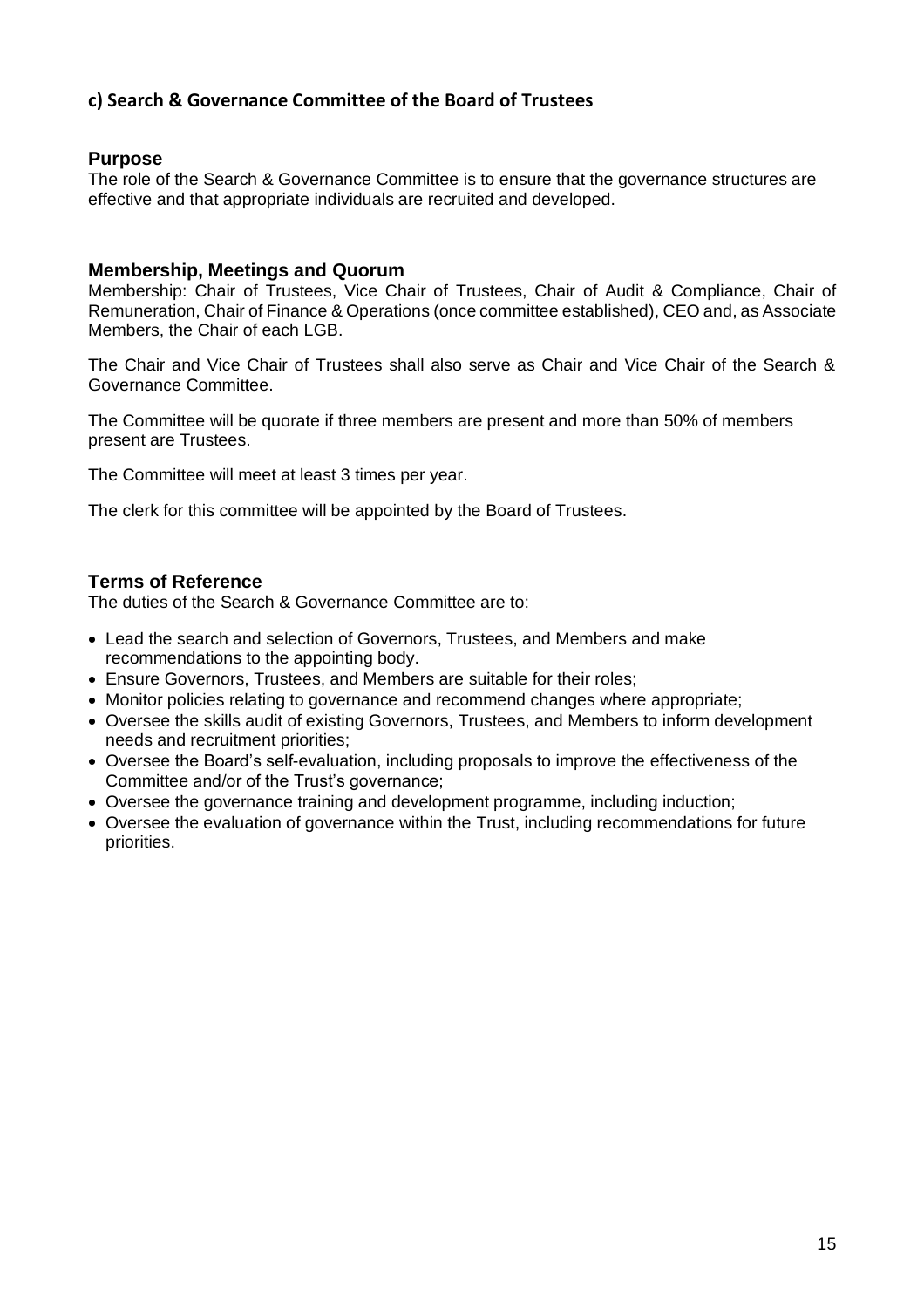# **c) Finance & Operations Committee of the Board of Trustees**

# **Purpose**

The role of the Finance & Operations is to challenge the use of financial resources, ensuring value for money, monitor personnel and staffing issues and consider the planning, maintenance and development of the estate.

# **Membership, Meetings and Quorum**

Membership: The membership will consist of at least three Trustees, in addition to the Chair of Trustees and the Accounting Officer. Each LGB may nominate a Governor to have a standing right of attendance as an Associate Member, and the Committee may appoint additional Associate Members. Associate Members do not have voting rights on the Committee. The Committee may co-opt up to two external members, subject to Trustees always comprising more than 50% of the total membership of the Committee.

The Committee will be quorate if three trustees are present and more than 50% of voting members present are Trustees.

The Committee will meet at least 3 times per year.

The clerk for this committee will be appointed by the Board of Trustees.

# **Terms of Reference**

The duties of the Finance & Operations Committee are to:

- Review and challenge the management accounts, to the period ending on the last complete month;
- Discuss and recommend to the Board annual and 3-year budgets for the Trust.
- Consider the latest personnel report, including details of vacancies, long-term absences (with financial implications) and performance management;
- Discuss property strategy, routine maintenance and capital projects.
- Consider the marketing that is being carried out by the Trust.
- Consider aspects of risk management, for which the Committee has delegated responsibility;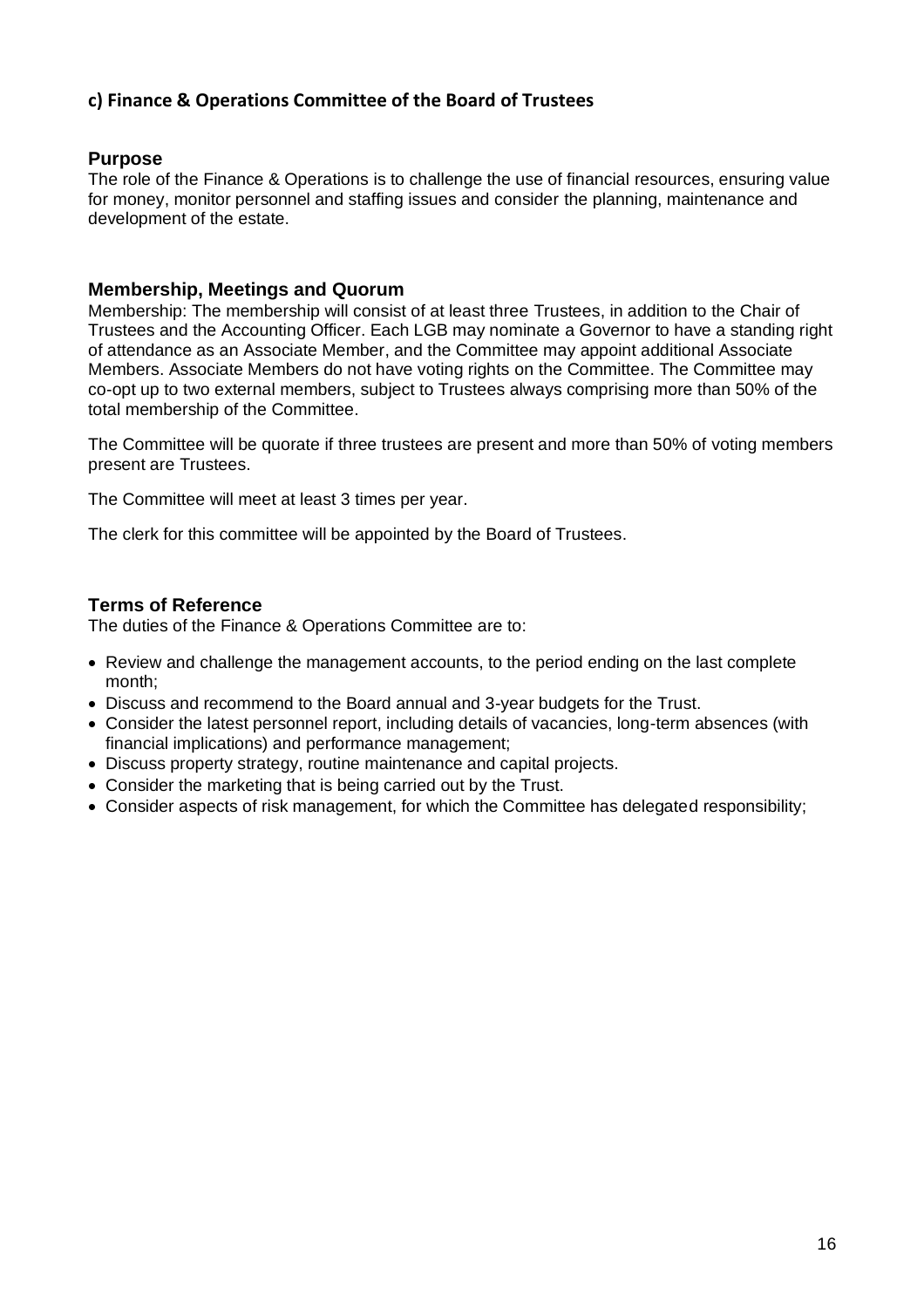# **d) Remuneration Committee of the Board of Trustees**

#### **Purpose**

The Committee is responsible for determining the remuneration of the CEO/Principal, Deputy CEO/Vice-Principal and Clerk.

#### **Membership, Meetings and Quorum**

Membership: 3 Trustees, excluding the Chair of Trustees and excluding any Trustees who are employees of the Trust.

Quorum: 2 Trustees who are entitled to vote.

The Committee will meet once a year.

#### **Terms of Reference**

The Committee will annually determine the remuneration, in accordance with Trust policy, of the CEO/Principal, Deputy CEO/Vice-Principal and Clerk.

The Committee will report to the Board annually to confirm that it has undertaken its duty.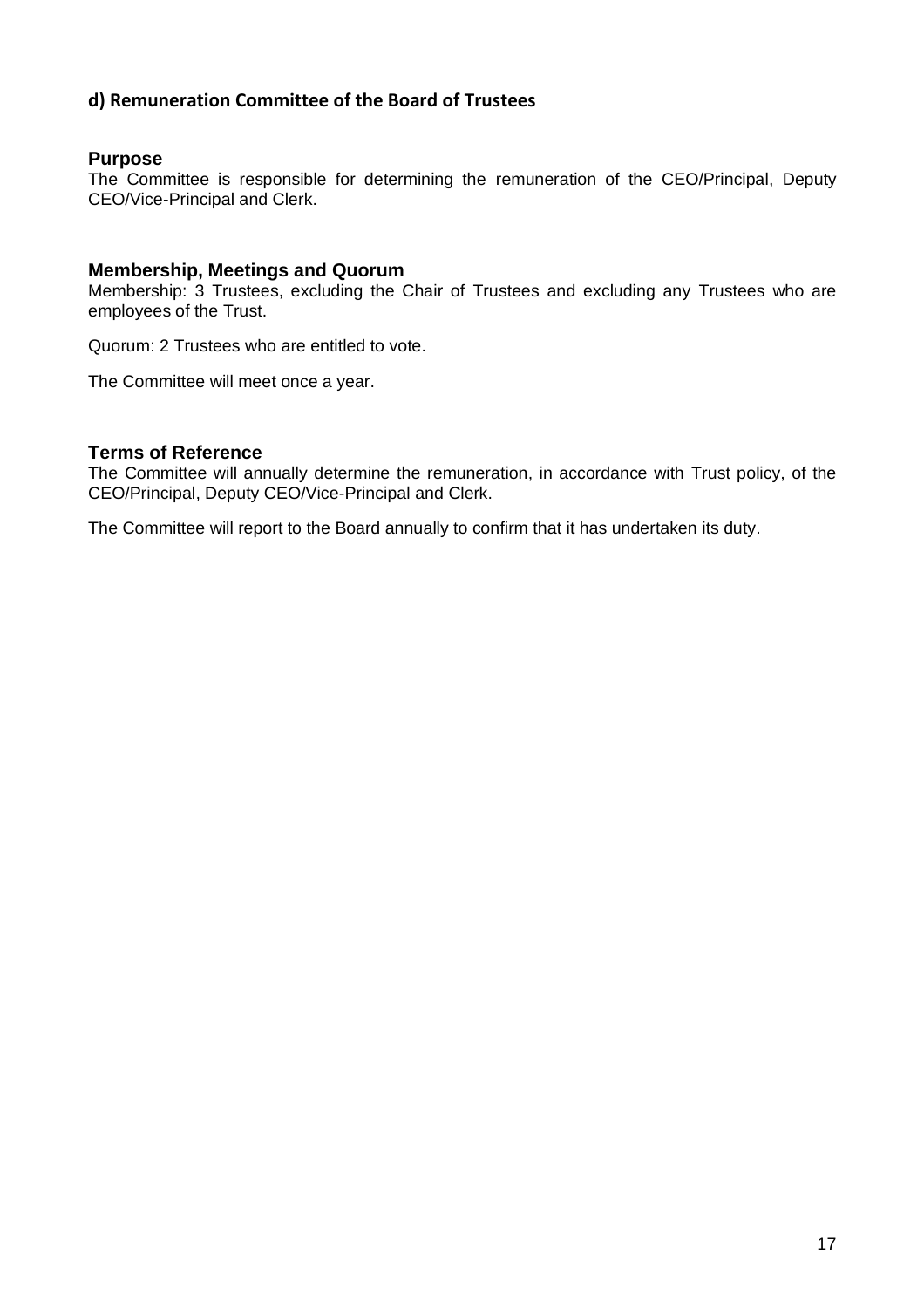# **e) Local Governing Body**

A Local Governing Body (LGB) will focus upon safeguarding, educational provision and performance, operational management, and community engagement at the school(s) that it oversees.

A LGB is collectively accountable to the Trustees for effective oversight of its school, and is accountable for decisions that it makes under delegated authority from the Trustees.

#### **Purpose**

The purpose of the LGB is to:

- Provide challenge and support to leadership;
- Approve the curriculum and ensure that it has appropriate intent, implementation and impact;
- Monitor performance (including through self-evaluation) so that pupil progress and outcomes are maximised;
- Approve the School Development Plan and monitor its implementation to ensure that provision continues to improve;
- Monitor effectiveness of policy and procedures relating to safeguarding, SEND / vulnerable pupils / inclusion, Health and Safety and either amend procedure / practice to improve effectiveness and / or to make recommendations to the Board of Trustees as appropriate;
- Establish procedures for receiving the views of the school community and for being accountable to that community;
- Monitor operational management of the school, including the establishment and timely review of local policies and procedures (reflecting Appendix Seven); and
- Make decisions in accordance with Appendices Five and Six.

#### **Membership, Meetings & Quorum**

Membership: As approved by the Board. The LGB may invite other members of staff to attend in a non-voting capacity. There must always be at least two governors who were, at the time of their appointment, parents of students at the school. If the LGB is unable to recruit parent governors in two consecutive processes of seeking nominations, the Board shall be entitled to appoint individuals in the accordance with Articles 54A and 56.

The following LGB structure will apply:

|                  | 1 CEO/Principal (ex-officio)                    |
|------------------|-------------------------------------------------|
|                  | 2 staff – one teaching and one support staff    |
| Woodhouse LGB    | 2 parents                                       |
|                  | 2 students                                      |
|                  | Up to 5 appointed by the Board                  |
|                  | Up to 2 Co-opted by the LGB                     |
|                  | 1 CEO/Principal (ex-officio) (from appointment) |
|                  | 1 staff (from school opening)                   |
|                  | 2 parents (from school opening)                 |
| Maths School LGB | 2 students (from school opening)                |
|                  | Up to 3 appointed by the Board                  |
|                  | Up to 2 appointed by Imperial College           |
|                  | Up to 2 Co-opted by the LGB                     |

The LGB expects the Board or Imperial when appointing Governors, and itself when co-opting Governors, to appoint individuals who between them have the following skills / experiences: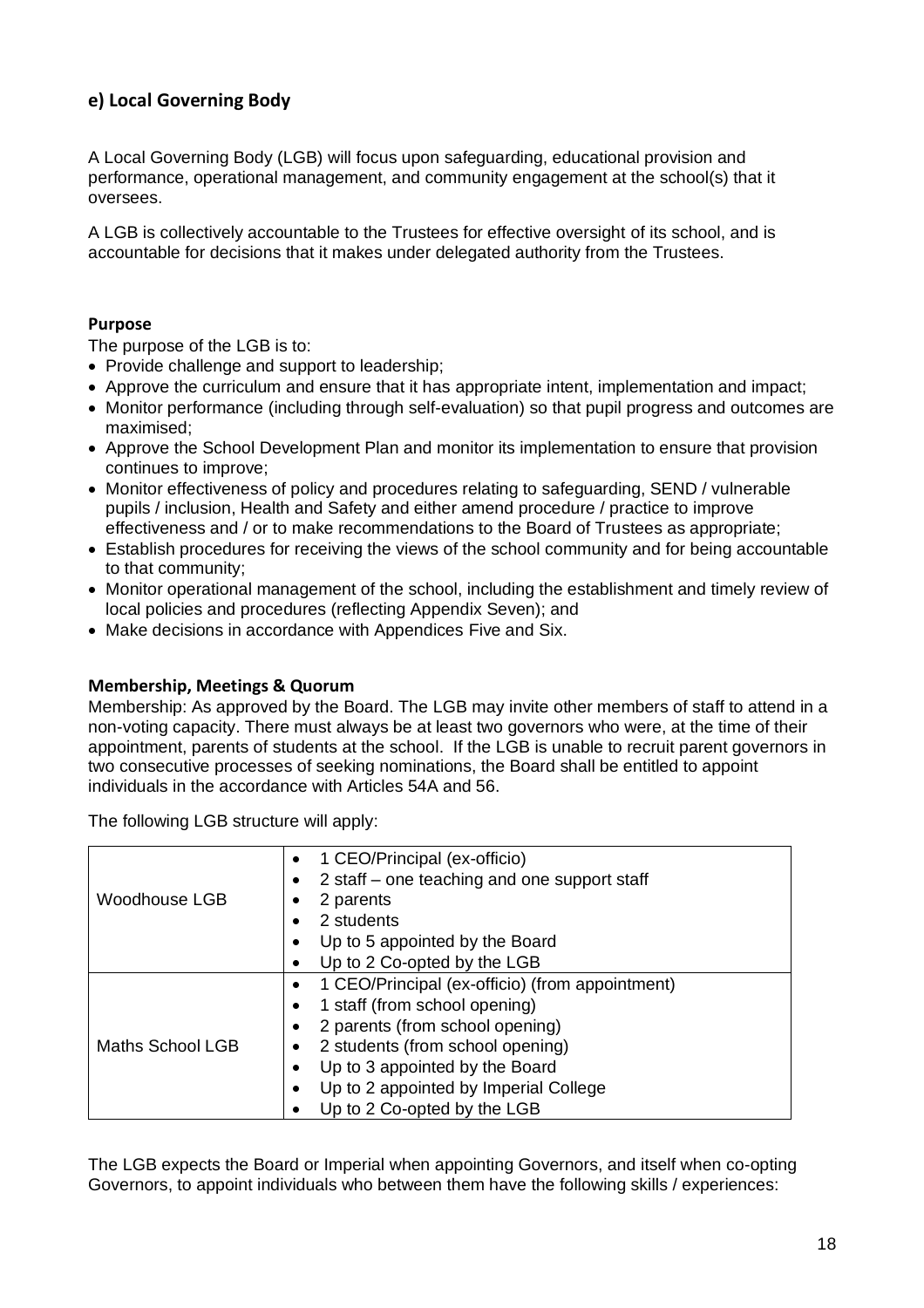- Educational leadership / governance expertise, ideally secondary / post 16 / SEND
- Expertise in other public services delivering to our community (i.e. health, students' services)
- Financial understanding
- Local community knowledge and expertise

This list is not exhaustive. In addition:

- all Governors must demonstrate the attributes outlined in the Person Specification element of the Role Description (set out in Appendix 4); and
- The diversity of the Member, Trustee and LGB boards shall be considered as part of the recruitment process and emphasis shall be given to seek interest from under-represented groups.

#### Appointment of Governors:

- Headteacher ex-officio
- Parents: Parent governors shall be appointed by the following process:
	- $\circ$  Seeking nominations from all parents based upon skill sets that the LGB's skills audit and the school improvement plan indicate are most important for effective governance of the school;
	- o If there are fewer nominations than vacancies, and if the nominees have appropriate skills sets, the nominees are appointed by the LGB, and the LGB then seeks to appoint additional parents with appropriate skills as parent governors to fill any vacancies (posts can be held vacant until the following term where the LGB considers this appropriate, such as to enable parents of an incoming year group to be eligible);
	- $\circ$  If there are more nominations than vacancies, an election will be held where the parents / carers of each child attending the school on the date that the election starts are entitled to vote (one vote per student) for the shortlisted nominees. The nominee with the largest number of votes will be appointed by the LGB. If there was more than one vacancy this process shall be repeated until all vacancies are filled (i.e. if two vacancies, the two nominees with the most votes shall be appointed).
- Staff and students: The staff and student governors shall be appointed by the following process:
	- o Seeking nominations from the respective body, with all students enrolled at or relevant group of staff (being defined based upon the pension scheme that the member of staff would be eligible to join) employed by the Trust at the relevant school on the date of notice seeking nominations eligible to self-nominate;
	- $\circ$  If there are the same number or fewer nomination(s) as there are vacancies, those nominee(s) are appointed by the LGB. If there remains a vacancy due to a lack of nominees, the LGB may approach and, with their consent, appoint an eligible individual;
	- o If there are more nominations than vacancies, an election will be held whereby every member of the relevant body of individuals (students or relevant group of staff) enrolled at or employed by the Trust at the school overseen by the LGB on the date that the election starts would be entitled to vote (one vote per individual) for the nominees. The nominee with the largest number of votes will be appointed by the LGB.
- LGB Co-opted: Co-opted by ordinary decision of those Governors who are not themselves coopted based on the skills / experience that is required by the LGB to ensure its effectiveness.
- Board appointed: Appointed by ordinary resolution of the Board based on the skills / experience that is required by the LGB to ensure its effectiveness.

Term of office:

- Headteacher / Head of School: Ex-officio
- Parent Governors: 2 years
- Staff Governors: 4 years
- Student Governors: 1 year
- LGB Co-opted: LGB to specify a term of not longer than 4 years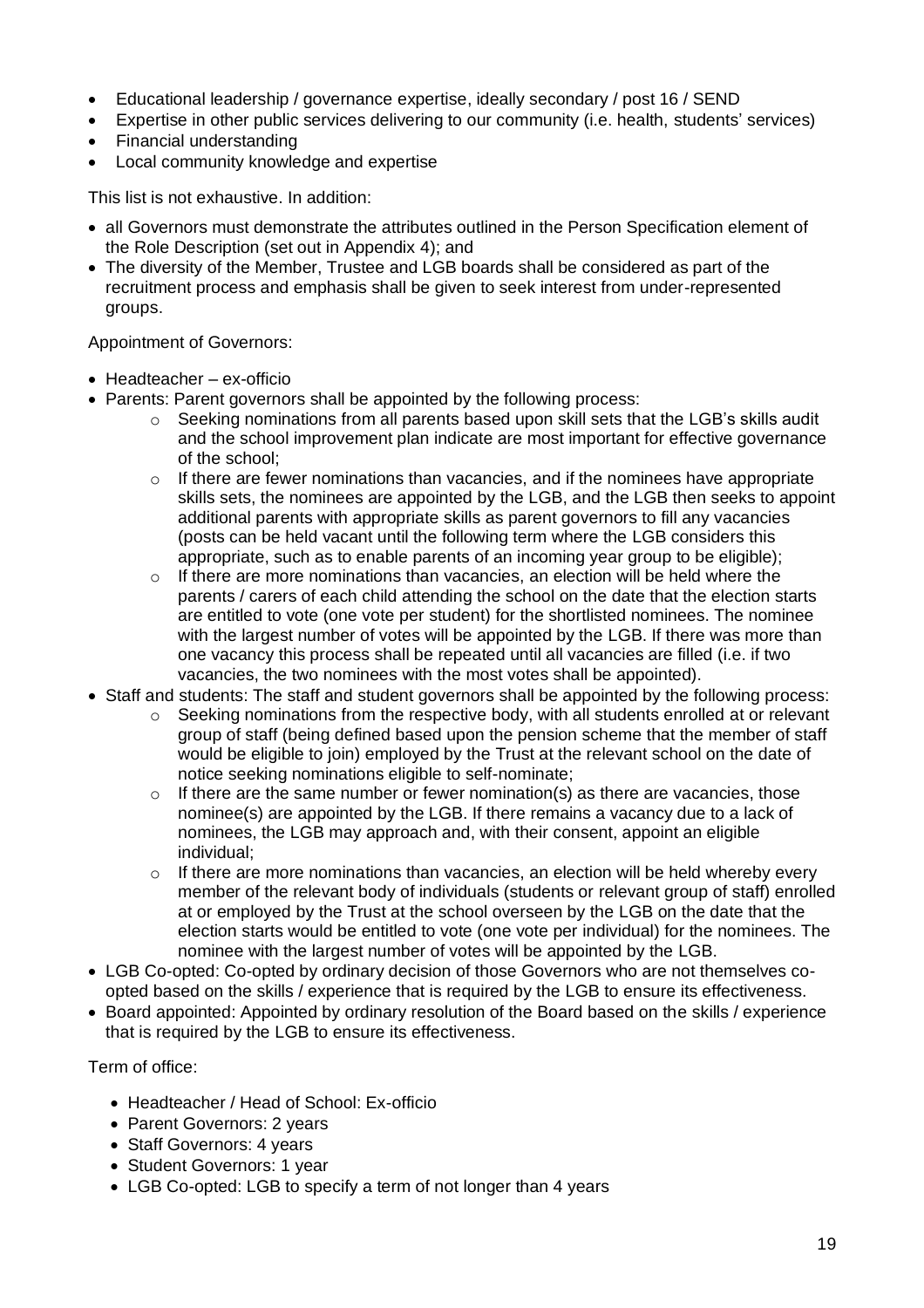• Board or Imperial appointed: 4 years. The Board may remove a 'Board appointed governor' at any time (even during their term of office) if they believe that the person has not adequately fulfilled the role of Governor. Likewise, Imperial may remove a Governor who it appointed.

All Governors will be eligible for re-election or re-appointment, although it is expected that Governors would not serve more than the equivalent of three full terms (12 years) other than in exceptional circumstances specifically approved by the Trustees. An LGB may deciding to appoint a former parent Governor as a Community Governor if they have a vacancy at the appropriate time.

All Governors must comply with the provisions within the Articles of Association for eligibility as if they were Trustees of the Trust, with the exception that Student Governors need not be 18.

Governors of the school must declare conflicts of interest in accordance with the Articles of Association and Trust policy as if they were Trustees of the Trust.

The LGB will meet at least 3 times per year.

Meetings of the LGB will be quorate if 5 or one-half of Governors are present (whichever is the greater); this provision applies to every part of the meeting.

Each Governor shall have one vote and shall be able to vote by proxy if they have notified the Chair in advance of their views. All decisions require a majority of the persons present and entitled to vote. The Chair will have a second and casting vote if necessary. Resolutions can be passed in writing, signed by all eligible Governors, and this will be as effective as if the resolution had been passed at a meeting.

Chair and Vice-Chair: Elected by the LGB at the first meeting each school year. The Chair and Vice-Chair must not be employees of the Trust. It is expected that an individual would be Chair for no longer than 8 years other than in exceptional circumstances specifically approved by the Trustees.

The clerk for the LGB will be appointed by the Board of Trustees.

#### **Terms of Reference**

Subject to the provisions of the Articles, this Scheme of Delegation and the Reserved Decisions, the LGB may make any decision necessary to provide high quality education within the school. The objectives of the LGB are to ensure that:

- Student performance, progress and outcomes are maximised;
- Resources of the school are used effectively; and
- The school complies with statutory regulations and the Funding Agreements.

Specifically, the LGB is to:

- 1) Approve the Strategic Plan and monitor its implementation, ensuring that it focuses upon:
	- a) Maintaining and, where necessary, improving the quality of teaching;
	- b) Closing any identified gaps in performance, be these subjects or particular groups of students (including SEND and vulnerable students);
	- c) Continuous Professional Development of staff;
- 2) Approve the College Self-Assessment Report, prior to its submission to Ofsted.
- 3) Approve the curriculum and monitor its delivery (including intent, implementation and impact);
- 4) Recommend educational targets to the Board of Trustees and, once approved, monitor progress towards those targets;
- 5) Determine and oversee the admissions policy and arrangements in accordance with admissions law and DfE codes of practice;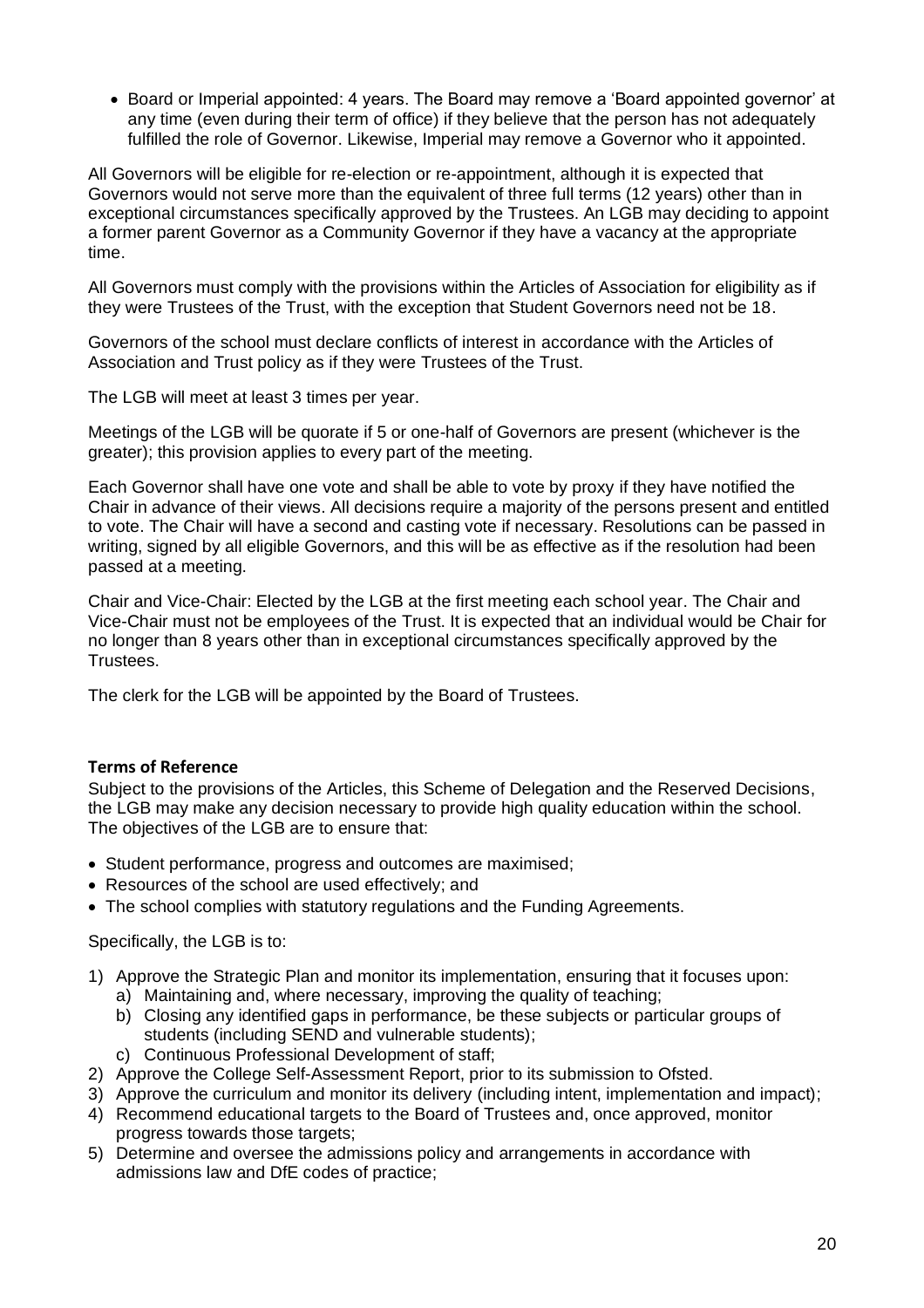- 6) Consider a pastoral item at each meeting, such as such as mental health & wellbeing, the curriculum & extra-curricular activities and employability & progression.
- 7) Monitor the implementation of Trust and school policies, including behaviour, attendance, exclusions and safeguarding, and revise or recommend changes to improve effectiveness in accordance with this Scheme of Delegation;
- 8) Monitor the well-being of students and staff;
- 9) Monitor staff and financial resources in accordance with this Scheme of Delegation;
- 10) To be involved in recruitment of senior staff in accordance with this Scheme of Delegation;
- 11) Ensure that Governors have the appropriate skills and knowledge to perform their role, including undertaking training as required; and
- 12)Review and adopt policies in accordance with this Scheme of Delegation.

The LGB shall function without standing committees.

A LGB may set up a Working Group, where appropriate, to explore or oversee a time-limited project or issue. At the time of its establishment, the LGB shall establish Terms of Reference for the Working Group, including membership and any delegated authority (if it is to have delegated authority, the majority of individuals on the Working Group and at any meeting making a decision must be Governors, there must be three Governors present at any meeting making decisions).

The LGB may make a recommendation to the Board (or an appropriate committee of the Board) about any topic.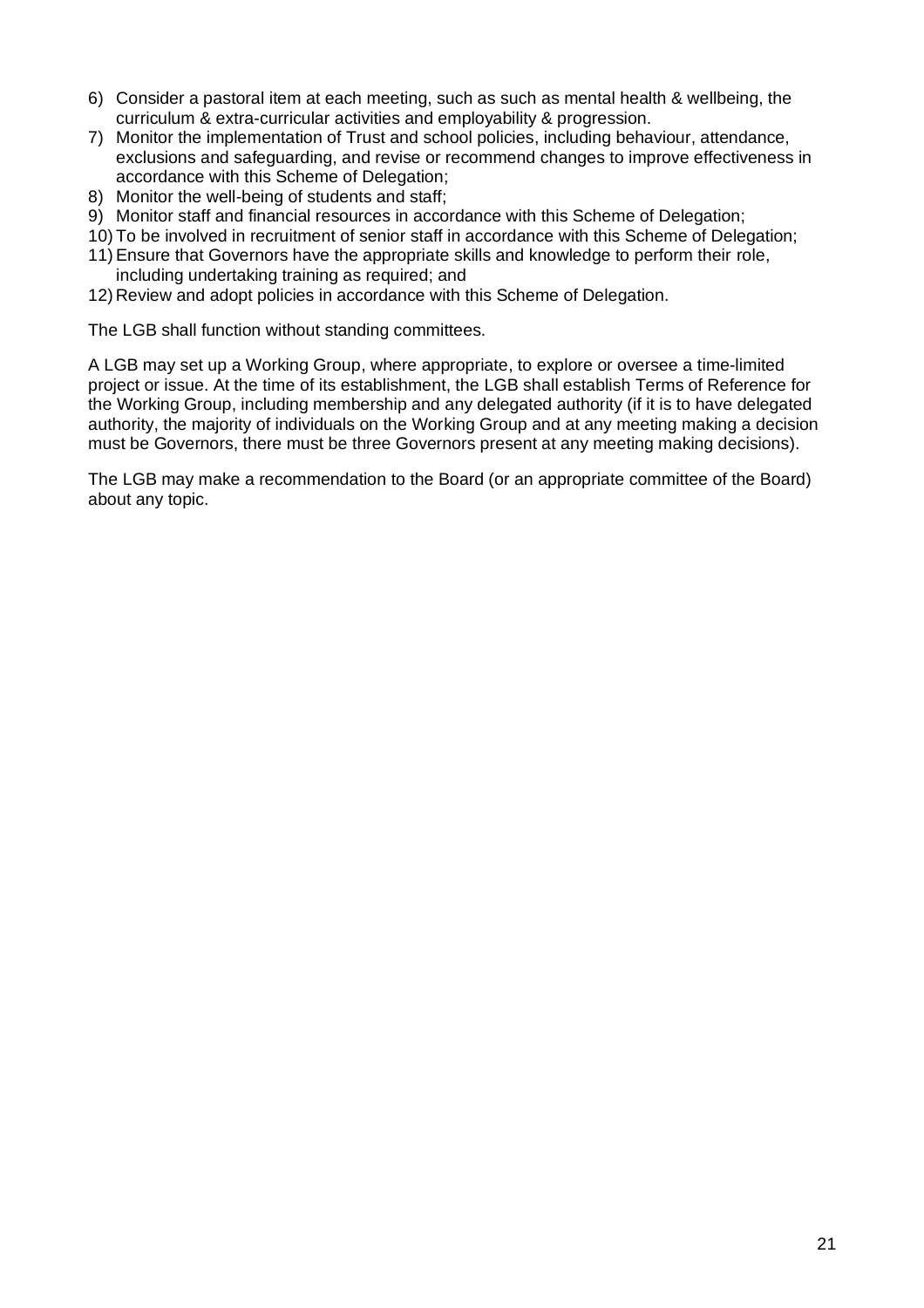# **Appendix Three: Panels**

The following Panels may be convened as required and are expected to generally function at LGB level:

- 1. Complaints Panel convened as required and subsequent report to the next LGB meeting, including any lessons learned for the school and / or recommendations for policies or procedures.
- 2. Employment Appeals Panels convened as required for grievance, dismissal, or dismissal appeal hearings and report and report to the next LGB / Board meeting as appropriate, including any lessons learned for the school and / or recommendations for policies or procedures.
- 3. Student Exclusions Panel convened as required and report to the next LGB meeting, including any lessons learned for the school and / or recommendations for policies or procedures.

In each situation, the Panel will include the appropriate number of Governors (as specified in the relevant policy or, if not specified, three Governors) who have not previously been involved with the incident and have no prior knowledge of the incident concerned. For complaint hearings, the panel shall include an individual who is independent from the management and running of any school within the Trust.

Each Panel will have an appropriately qualified clerk.

The Panel will follow procedures as set down in the relevant policy or as set out in law as appropriate.

If a second or appeal panel is required, this shall include three different Governors.

If a CEO/Principal is the subject of the staffing issue or complaint, the roles above undertaken by governors will instead be undertaken by Trustees.

The following Panels may be convened as required and are expected to generally function at Board level:

4. CEO/Principal / Deputy Headteacher appointment Panel – convened as required and report to the next Board meeting as appropriate, including any lessons learned for the school and / or recommendations for policies or procedures.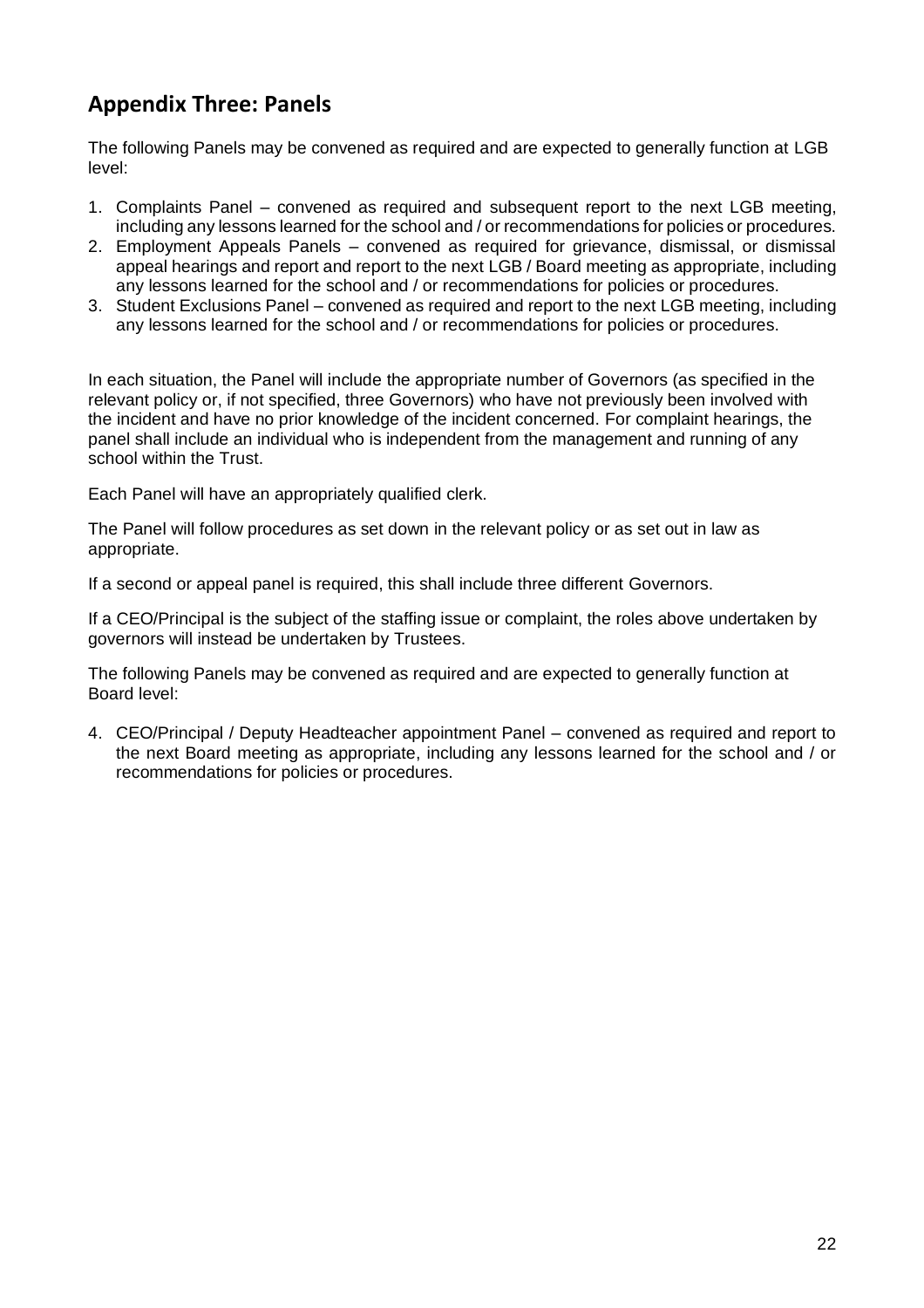# **Appendix Four: Expectations of Members, Trustees, and Governors**

# **The Role of a Member**

The Members are the guardians of the constitution and charitable object of the Academy Trust.

The Members are guarantors of the Academy Trust (liable for up to £10 if the Trust becomes insolvent).

Their main role is to appoint (and, if necessary, remove) Trustees, but they also have to approve certain decisions in accordance with company law, such as changes to the name of the Academy Trust and the Articles of Association.

#### **Number of Members**

In accordance with DfE policy, the Trust intends to have five Members, save for any periods between one Member leaving and a new Member joining. In accordance with the Articles (Article 12):

- Imperial College shall be entitled to appoint one Member; and
- The Chair of the Board of Trustees shall be a Member.

Members do not have a set Term of Office (except the individual who is a Member by virtue of being the Chair of Trustees who is only a Member as long as they hold that role).

#### **Appointment of Members**

When the Members collectively or Imperial College are appointing Member(s), they shall seek individuals who meet the Person Specification set out below, and they may specify particular skills or experiences that would enhance the capacity and expertise of the Members overall. The recruitment process shall reflect the commitment of the Trust to equality, diversity and inclusion within its governance arrangements as set out at the beginning of Appendix 2.

Where there is a vacancy or a need to appoint Member(s) and there is no known suitable candidate (someone who has sufficient knowledge of the Trust yet is independent from its Board of Trustees and Senior Leadership Team), the Search and Governance Committee will consider the most appropriate process for raising awareness of the role and evaluating potential individuals.

#### **Obligations of Members (or those representing corporate Members)**

To use their skills, knowledge, and experience to:

- 1. Ensure that Members are actively involved in their decision making, including that General Meetings are quorate, and that Members who are inactive and so hinder the ability of Members to act are removed;
- 2. Appoint additional suitable individuals as Members in accordance with the Articles of Association to ensure that there are at least five Members. Where there is a vacancy amongst the Members, the Members shall consult with the Board of Trustees about the skills / experience / knowledge that a new Member should have given the needs and priorities of the Academy Trust prior to making any appointment;
- 3. Remove Members in accordance with Article 16 of the Articles of Association, in accordance with other provisions of the Articles (such as Article 12 requiring there to be not less than three members, and Article 12A which prevents any employee being a Member) and in accordance with prevailing DfE policy;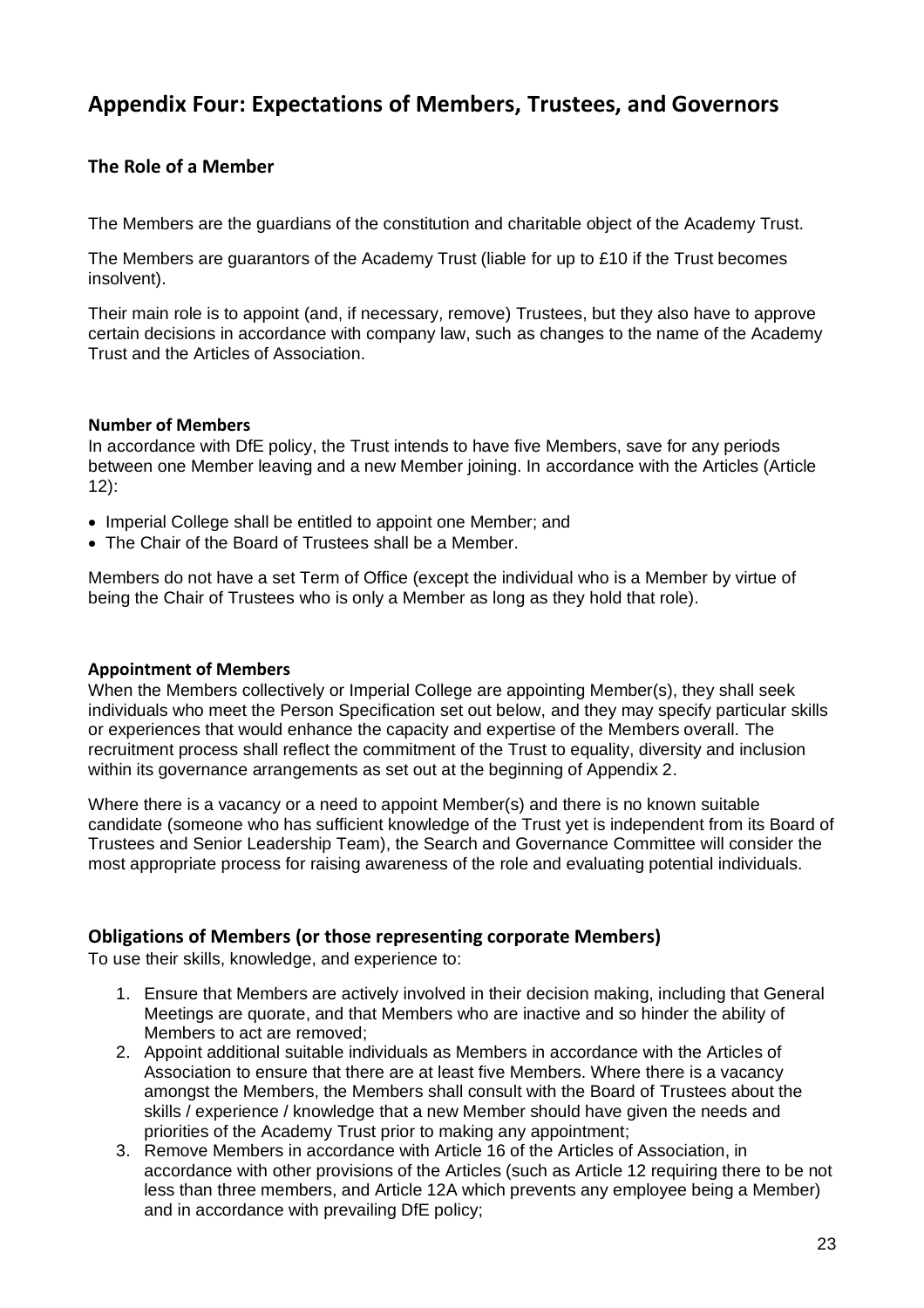- 4. Appoint individuals as Trustees in accordance with the Articles of Association who bring skills, knowledge and / or experience to the Board of Trustees that will improve the ability of the Board to lead the Trust effectively. When there is a vacancy for a Member appointed Trustee, the Board will undertake a skills and experience audit, identify the skills / experience desired in a new Trustee in order for the Board to have appropriate skills to meet its obligations / responsibilities and to deliver the medium term strategy for the Trust, and identify a suitable shortlist of candidates. The Members will then interview and appoint the individual that they consider to be most appropriate;
- 5. Remove Member appointed Trustees where they cease to be eligible to remain as Trustees in accordance with the Articles of Association;
- 6. Review performance of the Board of Trustees, including Member appointed Trustees, and challenge, and if necessary remove, Member appointed Trustees where those individuals have not, in accordance with the Articles or in the reasonable opinion of the Members, contributed sufficiently to the leadership of the Trust;
- 7. Consider requests from the Board for decisions reserved to Members (such as changing the name of the Trust, changing the Articles of Association of the Trust); and
- 8. Challenge the strategy and performance of the Board through General Meetings.

#### **Requirements of Members (or those representing corporate Members)**

The five requirements of Members are to:

- 1. To understand the strategy of the Trust and the broader educational context that it is operating within;
- 2. To understand the requirements of the Member role and appoint suitable individuals as Members, or remove Members if necessary;
- 3. To understand the requirements of the Trustee role and appoint suitable individuals as Member appointed Trustees, or remove Member appointed Trustees if necessary. Members are expected to take account of the skills, knowledge and experience already on the Board when appointing Trustees, and also to consider the skills that are most necessary in order to deliver the strategy of the Trust;
- 4. To attend General Meetings, and ensure that they have read any associated reports in advance and so are able to contribute effectively; and
- 5. To be involved in other processes that require Member decisions, whether by General Meeting or written resolution.

# **Likely Time Commitment for Members (or those representing corporate Members)**

In terms of the time commitment, it is likely to be:

- 1. Attendance at two scheduled General Meetings a year.
- 2. Involvement in processes for appointing or removing Members or Trustees, which may involve attending a General Meeting or completion of written resolutions – this is likely to have a limited time requirement.
- 3. Involvement in other processes that require Member resolutions this is likely to have a limited time requirement.

# **Person Specification for Members**

An effective Member will demonstrate:

- 1. A commitment to securing the best educational outcomes for all students;
- 2. A commitment to the vision, values, and objectives of the Trust;
- 3. A commitment to the legal duties, responsibilities and liabilities of being a member and adhering to Nolan's seven principles of public life;
- 4. An ability to question effectively and to use information to inform effective decision making;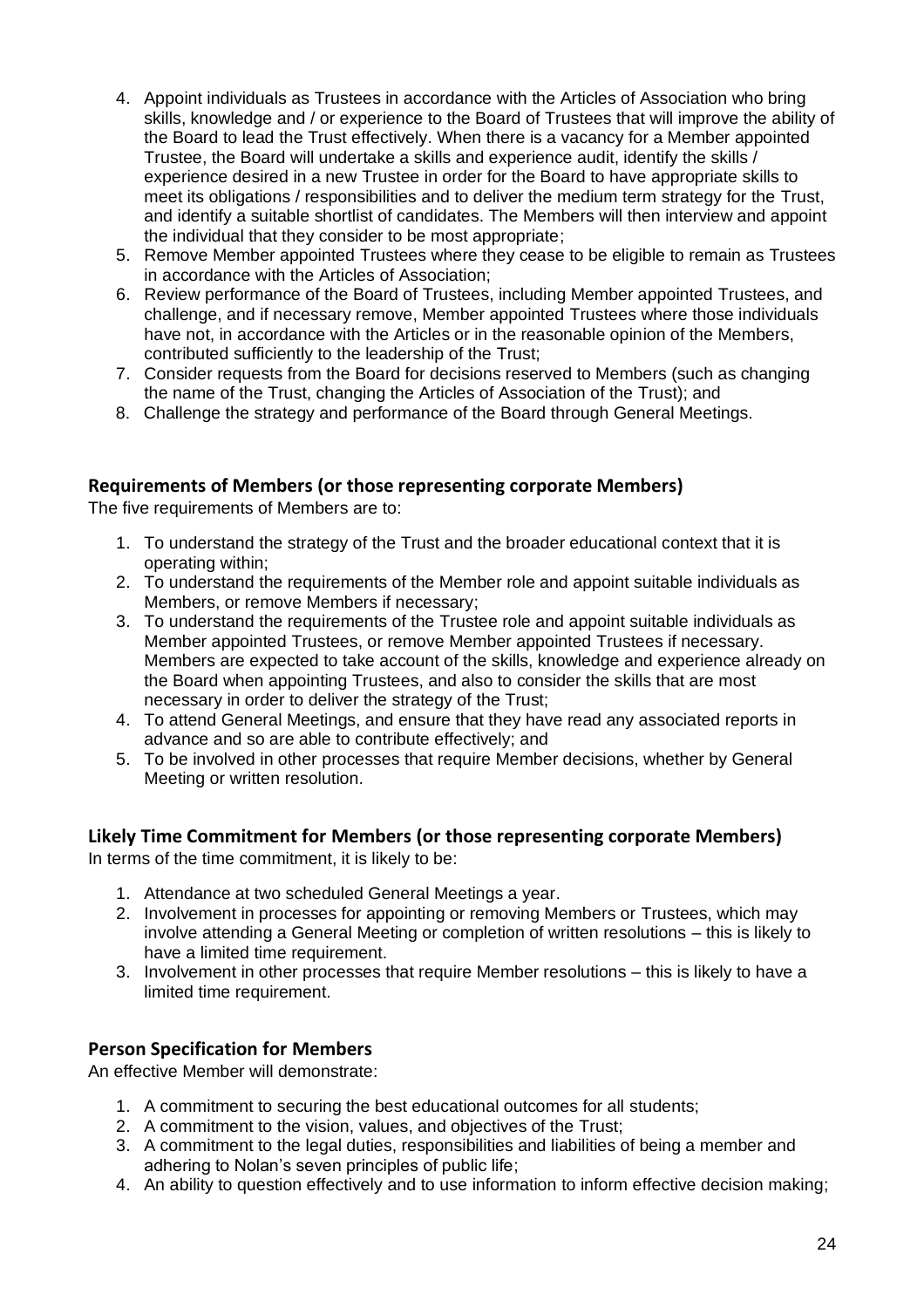- 5. Effective communication and interpersonal skills, both in person and via electronic communication (including email and video / audio conferencing);
- 6. Understanding of the role of a Member and experience of non executive governance;
- 7. An ability to appoint effective Trustees, with appropriate skill sets, to ensure the success of the Trust; and
- 8. The decisiveness to remove Trustees where they are ineffective.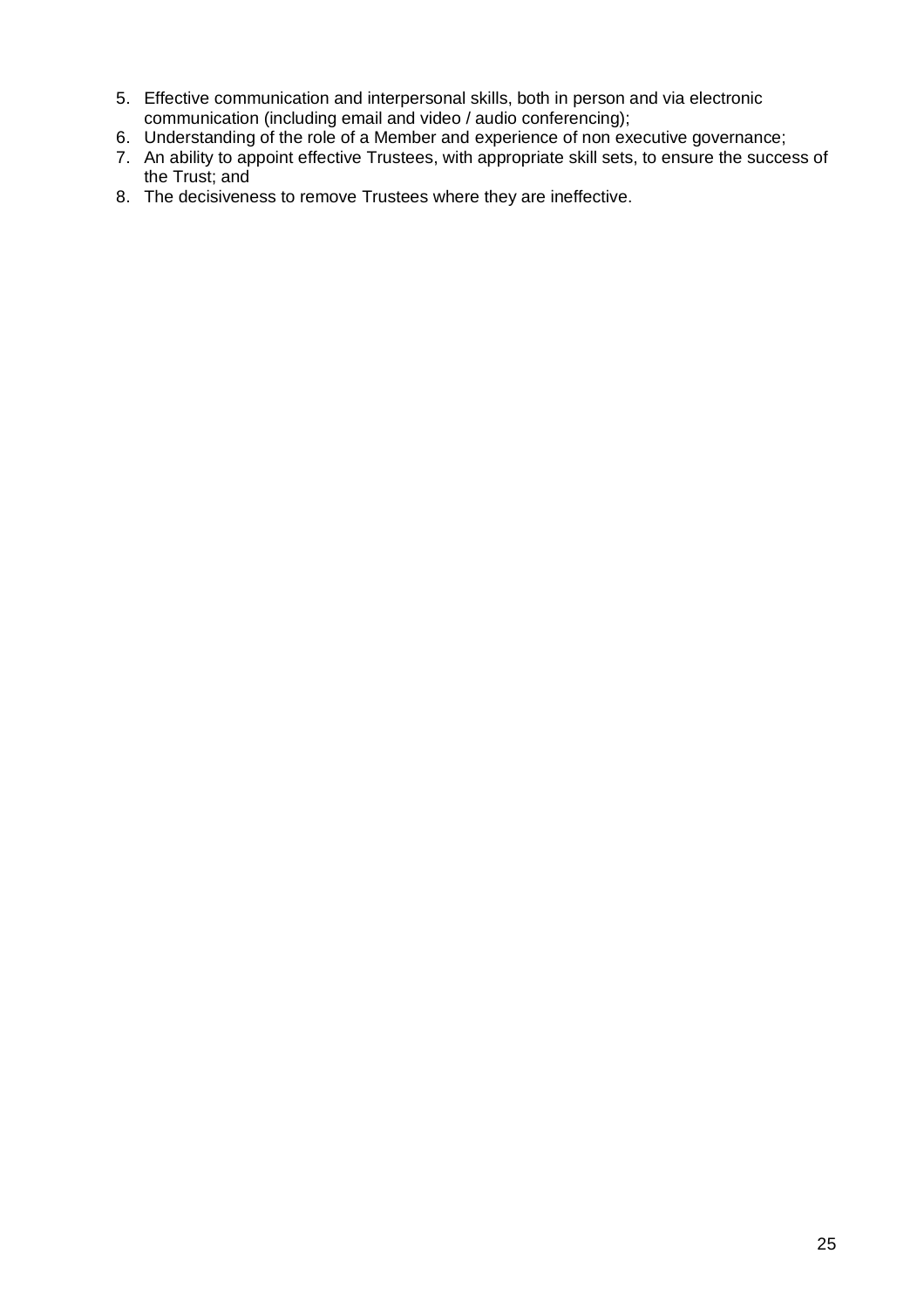# **The Role of a Trustee**

The individuals on the Board of Trustees are called Trustees (while the individuals on a Local Governing Body are called Governors).

The Board of Trustees is accountable for the performance of the Trust. It is responsible for the leadership of the Trust, and for establishing delegations to LGBs and to Headteachers for the day to day operational management of the schools within the Trust.

The Terms of Reference for the Board of Trustees, including decisions that the Board will retain responsibility for, is provided in Appendix Two.

The Board will ensure that it exercises reasonable skill and care in carrying out its duties.

The role of a Trustee is not to manage operations – that is the role of senior staff; the role of Trustees is to set strategy and hold senior staff to account for delivery of that strategy and performance (including compliance).

The Board of Trustees is a corporate body, which means:

- No Trustee can act on their own without proper authority from the Board of Trustees;
- All Trustees carry equal and collective responsibility for decisions made; and
- The overriding concern of all Trustees is to the success of the Trust overall.

#### **Obligations of Trustees**

It is important that Trustees understand their responsibilities under company and charity law, as well as the role of being the legal Governing Body for all schools within the Trust. The responsibilities under company and charity law are summarised in paragraph 12 of the Scheme of Delegation.

The latest version of the DfE 'Governance Handbook'

[\(https://www.gov.uk/government/publications/governance-handbook\)](https://www.gov.uk/government/publications/governance-handbook)) identifies the three key roles of the Governing Body as being:

- 1. Ensuring clarity of vision, ethos and strategic direction;
- 2. Holding the headteacher to account for the educational performance of the school and its students, and the performance management of staff; and
- 3. Overseeing the financial performance of the school and making sure its money is well spent.

# **Requirements of Trustees**

There are four key requirements for each Trustee:

#### **Be compliant**

- 1. Ensure that you are, and remain, compliant with the requirements of the Articles of Association and DfE regarding eligibility to be a Trustee.
- 2. Ensure that you at all times comply with these expectations for Trustees.
- 3. Ensure that you comply with policies of the Academy Trust that apply to Trustees, including the Scheme of Delegation, the Financial Procedures, and the policy and practice regarding conflicts of interest.

#### **Be prepared**

1. Get to know the Trust through reading, discussion, and meeting the CEO/Principal/Headteacher and Chair of Trustees.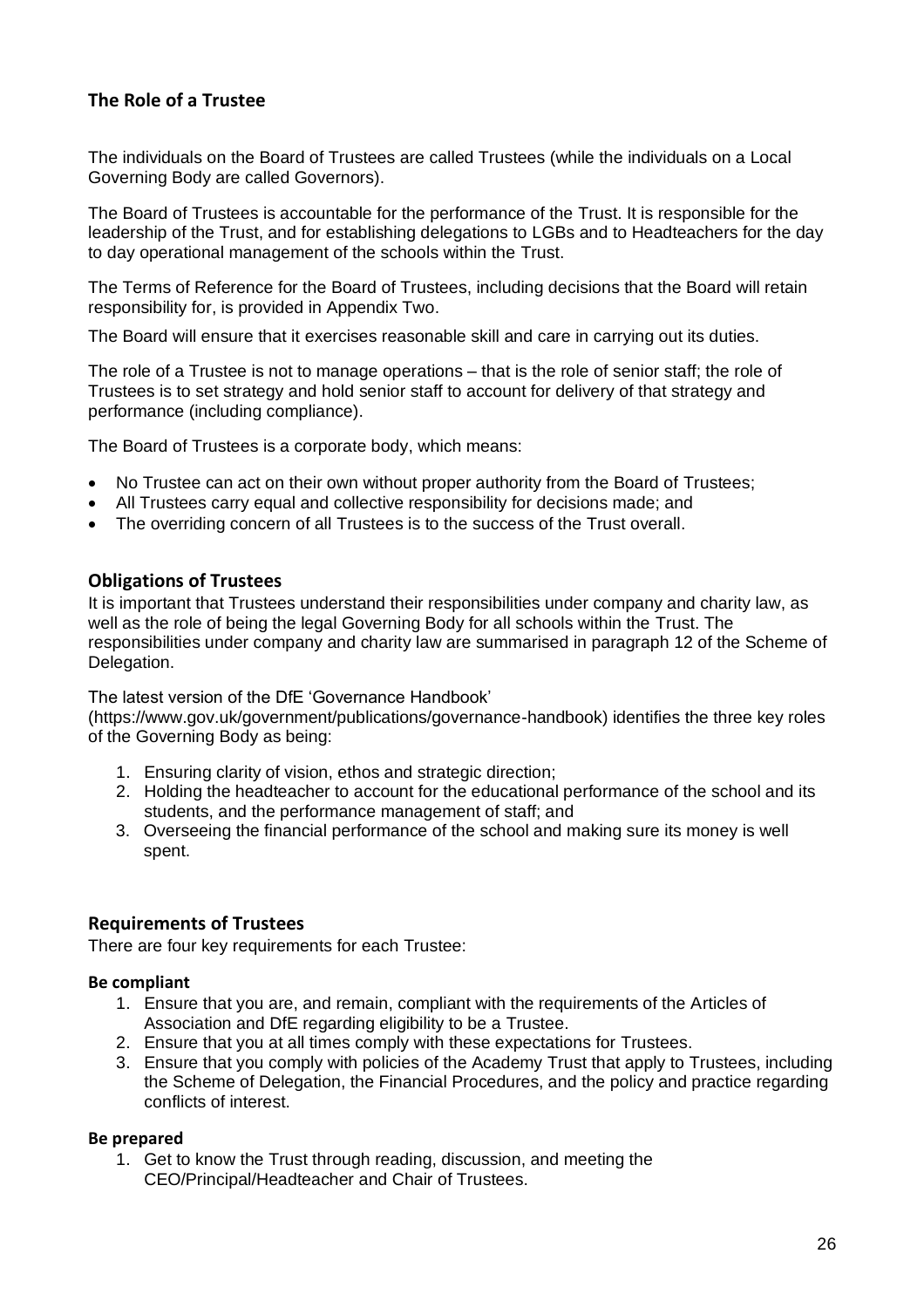- 2. Read the legal framework for the Trust and the operations of the Trust by reading material issued to you (Articles of Association, Funding Agreement, Scheme of Delegation, Ofsted inspection framework) and seek clarification where necessary.
- 3. Reading educational news articles in the press.
- 4. Commit to training and development opportunities organised by or through the Trust.

#### **Actively participate**

- 1. Attend meetings of the Board of Trustees, and any committees or working groups that you are part of.
- 2. Read all papers for meetings in advance of the meetings and then ask questions that are either clarifications or that aid further understanding of the issues and so help discussion about the decisions required.
- 3. Contribute at meetings, ensuring that you speak, act, and vote in what you believe to be the best interests of the Trust.

#### **Act appropriately**

- 1. Work as a member of a team.
- 2. Respect confidentiality of information and opinions and the need for the Board to have indepth and private discussions.
- 3. Act within the framework of the policies of the Trust and its legal obligations.
- 4. Respect all Board decisions and support them in public.

# **The role of the Chair of Trustees**

The Chair of Trustees has a key strategic role. In addition to the obligations and requirements upon all Trustees that are outlined above, the Chair of Trustees will:

- 1. Meet with the CEO/Principal monthly to understand current performance, issues and opportunities;
- 2. Be available for the CEO/Principal as required in the event of urgent situations, and where necessary – authorise Chair's Action;
- 3. Liaise with the CEO/Principal and Clerk to set the agenda for Board meetings and to ensure that decisions taken at meetings are implemented and that actions are undertaken \*;
- 4. Support the CEO/Principal in engagement with partners \*;
- 5. Support the CEO/Principal in engaging with schools that may join the Trust \*;
- 6. With the CEO/Principal, lead engagement with the Members, including regarding any vacancies on the Board to ensure that Members' understand the necessary skills / knowledge / experience that the Board requires;
- 7. Meet with each new Trustee as part of their induction and ensure that they are able to quickly add value to the Board;

Items marked with an asterisk (\*) may be undertaken by or with the Vice Chair by agreement. All items may be undertaken by the Vice Chair in the absence of the Chair.

# **Specific Trustee roles**

There are a number of roles that require individual Trustee's to undertake:

- 1. Chair of the Board to lead the Board of Trustees and the Search & Governance Committee, to support and challenge the CEO/Principal, to be responsible for relationships with major partners.
- 2. Chair of Audit & Compliance Committee to lead the Committee in ensuring that adequate inspection and audit regimes are in place to ensure the Trust meets its statutory and contractual obligations; to consider the key risks facing the Trust.
- 3. Child protection and safeguarding to review child protection issues / cases, to ensure that statutory and Trust policies are being followed, and contribute to reviews of Trust policies to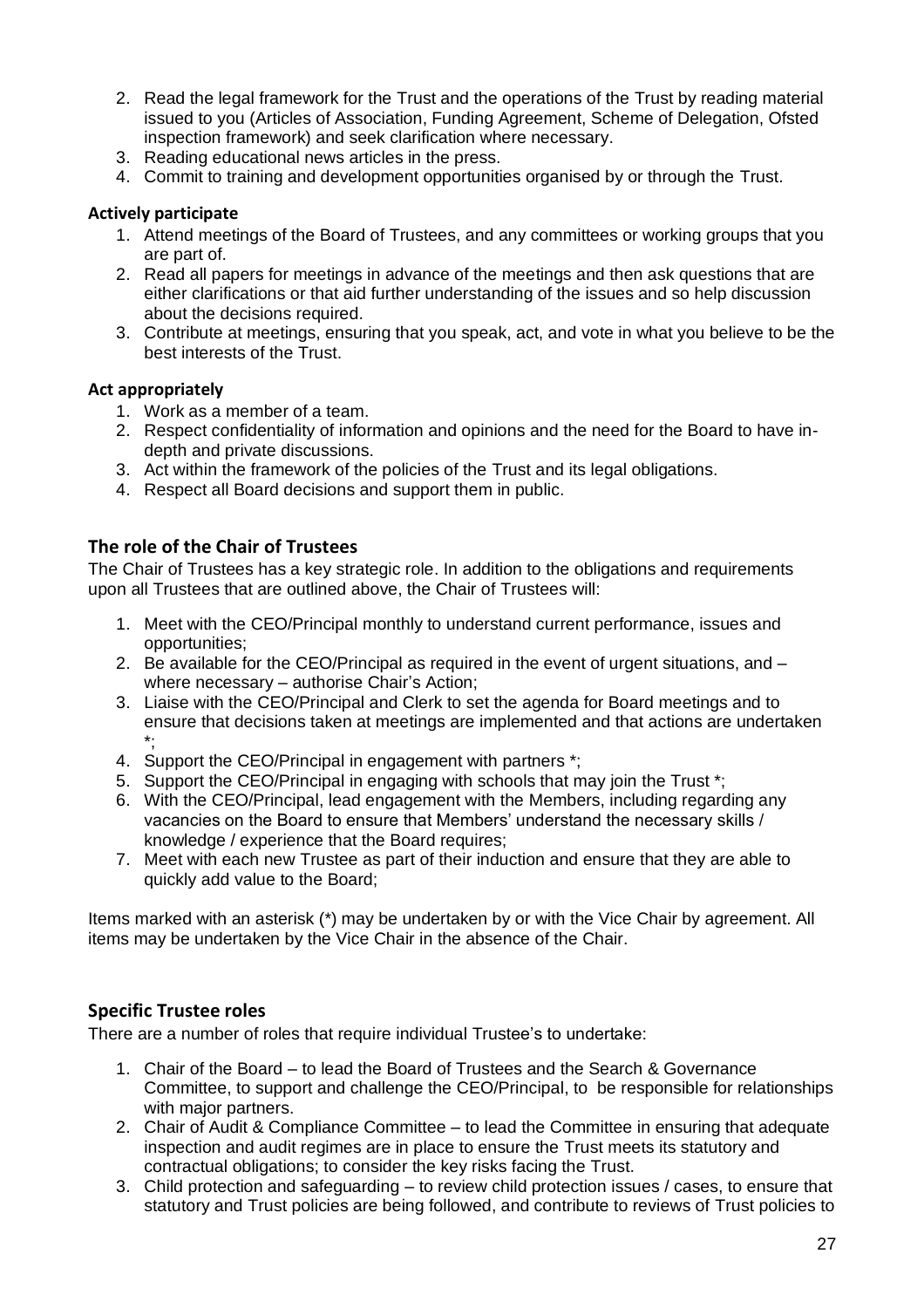ensure that they remain effective, and understand and challenge the Trust's relationship with external agencies.

- 4. Finance to lead the understanding of the Trust's budget and challenge the effectiveness and efficiency of the use of the Trust's financial resources in supporting the objectives of the Trust.
- 5. Equality, diversity and inclusion to lead the Board's monitoring of equality, diversity and inclusion regarding all aspects of the Trust's work and operations and in the formation of appropriate strategies to improve performance in these areas.

# **Likely Time Commitment for Trustees**

In terms of the time commitment, for those Trustees other than those with specific roles it is likely to be:

- Attendance at approximately eight Board or Committee meetings as well as two meetings a year with the Members;
- Attendance at any additional ad-hoc Trustee meetings required during the year;
- Attendance at any agreed training sessions;
- Attendance at any necessary Trustee Panels these are set up as required and are not expected to be required often; and
- The CEO/Principal may request attendance from Trustees at events for staff or students and Trustees are encouraged to attend if possible.

# **Person Specification for Trustees**

An effective Trustee will demonstrate:

- A commitment to securing the best educational outcomes for all students;
- A commitment to the vision, values, and objectives of the Trust;
- Understanding of the role of a Trustee and experience of non executive governance;
- A commitment to the legal duties, responsibilities and liabilities of being a Trustee and adhering to Nolan's seven principles of public life;
- Effective communication and interpersonal skills, both in person and via electronic communication (including email and video / audio conferencing);
- An ability to evaluate and make use of a wide range of information and data, to question effectively in a manner that encourages reflection and helps move discussion forward
- Impartial and evidence based decision making;
- The capacity to develop specific knowledge and understanding of the Trust and its community:
- A sense of fairness;
- A commitment to equalities:
- Tact and diplomacy;
- An ability to work as a member of a team;
- An ability to respect confidentiality; and
- A commitment to participate in training and self-evaluation.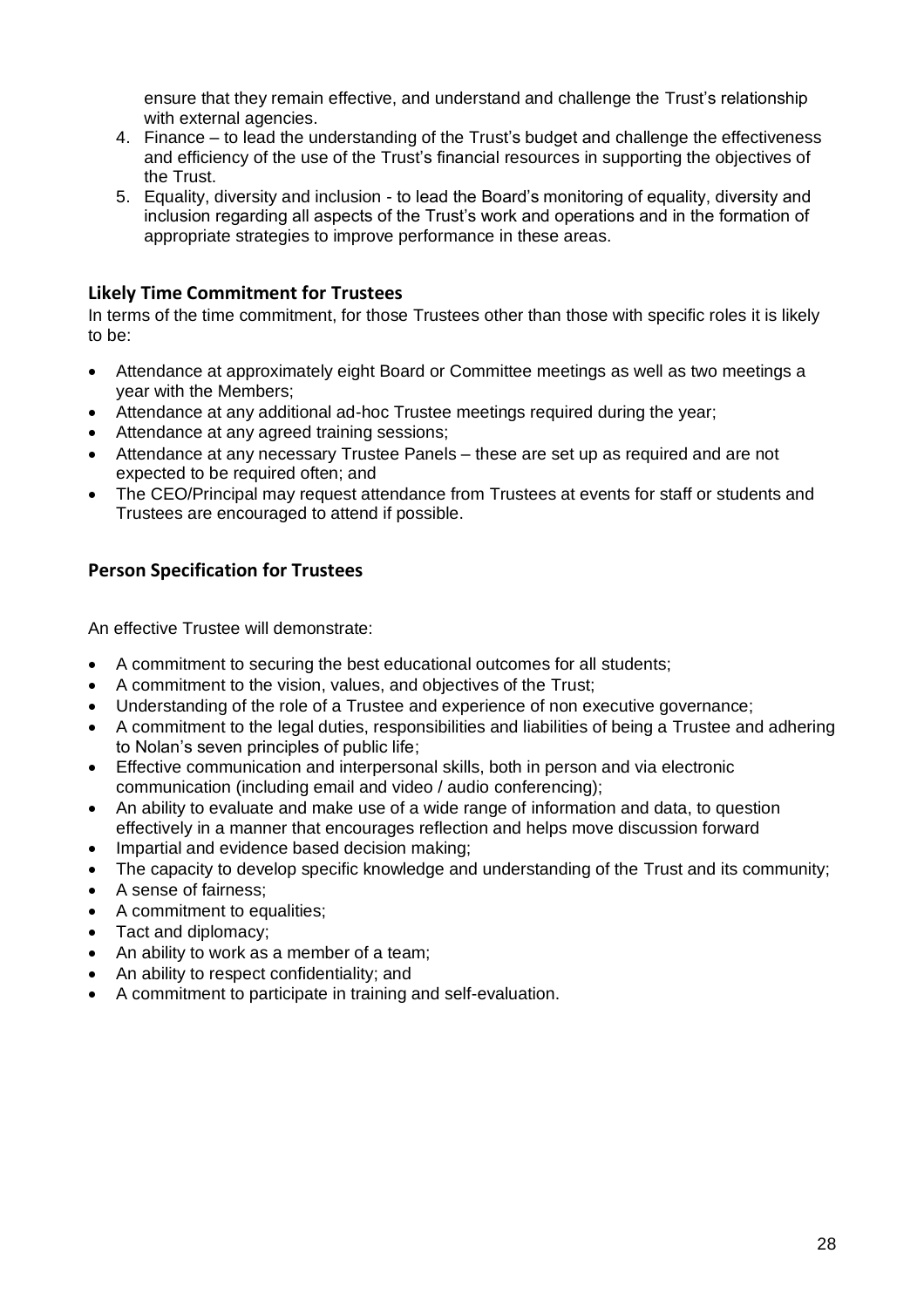# **The Role of a Governor**

The individuals on a Local Governing Body are called Governors (while the individuals on the Board of Trustees are called Trustees).

The Local Governing Body is collectively accountable to the Trustees for the performance of the school that it oversees, and is accountable for decisions that it makes under delegated authority from the Trustees.

The Terms of Reference for a Local Governing Body, including the purpose of the LGB, is provided in Appendix Two.

The role of a Governor is not to:

- Manage operations that is the role of the Headteacher and senior staff; the role of Governors is to set strategy and hold the Headteacher to account for delivery of that strategy and performance.
- Assess the quality of teaching, or the quality of individual staff that is the role of the Headteacher through teaching and learning and performance management processes; the role of Governors is to ensure that students are making appropriate progress and that educational and HR policies are appropriate and being implemented.

#### **Requirements of Governors**

There are four key requirements for each Governor:

#### **Be compliant**

- 1. Ensure that you are, and remain, compliant with the requirements of the Articles of Association and DfE regarding eligibility to be a Trustee as if you were a Trustee.
- 2. Ensure that you at all times comply with these expectations for Governors.
- 3. Ensure that you comply with policies of the Academy Trust that apply to Governors, including the Scheme of Delegation, the Financial Procedures, and the policy and practice regarding conflicts of interest.

#### **Be prepared**

- 1. Get to know the school through reading, discussion, and meeting the Headteacher and Chair of Governors.
- 2. Read the legal framework for the school and the operations of the Trust by reading material issued to you (Articles of Association, Funding Agreement, Scheme of Delegation, Ofsted inspection framework) and seek clarification where necessary.
- 3. Reading educational news articles in the press.
- 4. Commit to training and development opportunities organised by or through the Trust.

#### **Actively participate**

- 1. Attend meetings of the Local Governing Body, and any working groups that you are part of.
- 2. Read all papers for meetings in advance of the meetings and then ask questions that are either clarifications or that aid further understanding of the issues and so help discussion about the decisions required.
- 3. Contribute at meetings, ensuring that you speak, act, and vote in what you believe to be the best interests of the school (while some Governors are elected by a particular part of our community, the responsibility of all Governors is to the school as a whole).

#### **Act appropriately**

1. Work as a member of a team.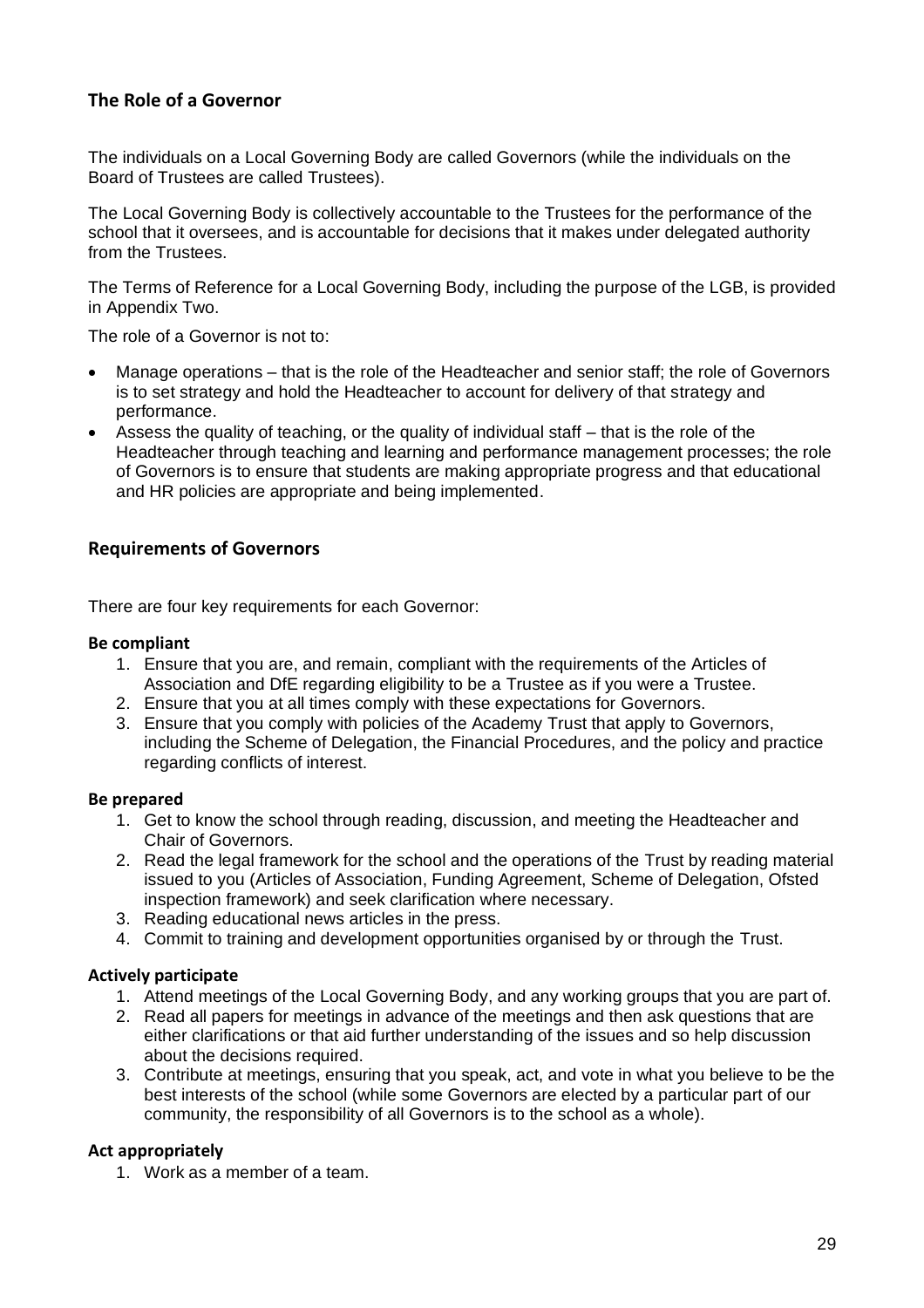- 2. Respect confidentiality of information and opinions and the need for the LGB to have indepth and private discussions.
- 3. Act within the framework of the policies of the Trustees, Local Governing Body and legal requirements.
- 4. Respect all Local Governing Body decisions and support them in public.

# **The role of the Chair of Governors**

The Chair of Governors has a key role within the LGB. In addition to the obligations and requirements upon all Governors that are outlined above, the Chair of Governors will:

- 1. Meet with and be available for the Headteacher to understand current performance, issues and opportunities as well as in the event of urgent situations (Note: this role to link with Chair of Trustees);
- 2. Liaise with the Headteacher and Clerk to set the agenda for LGB meetings and to ensure that decisions taken at meetings are implemented and that actions are undertaken \*;
- 3. With the Headteacher, lead engagement with the Trustees, including regarding any Board appointed vacancies on the LGB to ensure that Trustees' understand the necessary skills / knowledge / experience that the LGB requires;
- 4. Meet with each new Governor as part of their induction and ensure that they are able to quickly add value to the LGB;
- 5. Be part of the Search and Governance Committee.

# **Specific Governor roles**

There are a number of specific roles that individual Trustees are required to undertake, as detailed below. These roles involve developing a greater understanding of a particular aspect of school life. The Governor will be expected to meet relevant staff and ask questions and seek evidence to ensure that policies and procedures are being followed and that performance is as reported to the LGB / Board and is acceptable.

- Chair of the LGB to manage the LGB and Governors, to support and challenge the Headteacher, to represent the school to parents and staff, and to liaise with the Board of Trustees.
- Child protection and safeguarding to review child protection issues / cases, to ensure that statutory and Trust policies are being followed, and contribute to reviews of policies to ensure that they remain effective.
- Vulnerable students and SEND to understand the strategy/ies for supporting vulnerable students (vulnerable meaning those more likely to fail to complete courses or to underperform) including those with SEND; to monitor performance of those students and seek evidence for the effectiveness of the school support for these students; and to contribute to the review of SEND provision and strategies.
- Audit & Compliance to have oversight of the policy and practice of ensuring compliance and managing risk, including educational visits, health and safety, and premises inspections; and to be a member of the Audit & Compliance Committee.

# **Likely Time Commitment for Governors**

In terms of the time commitment, for those Governors besides those with specific roles, it is likely to be:

- 4 full LGB meetings a year, which will probably be in the evening;
- Attendance at any agreed training sessions;
- Attendance at any necessary Governor Panels (such as for staff or student matters) these are set up as required and are not expected to be required often; and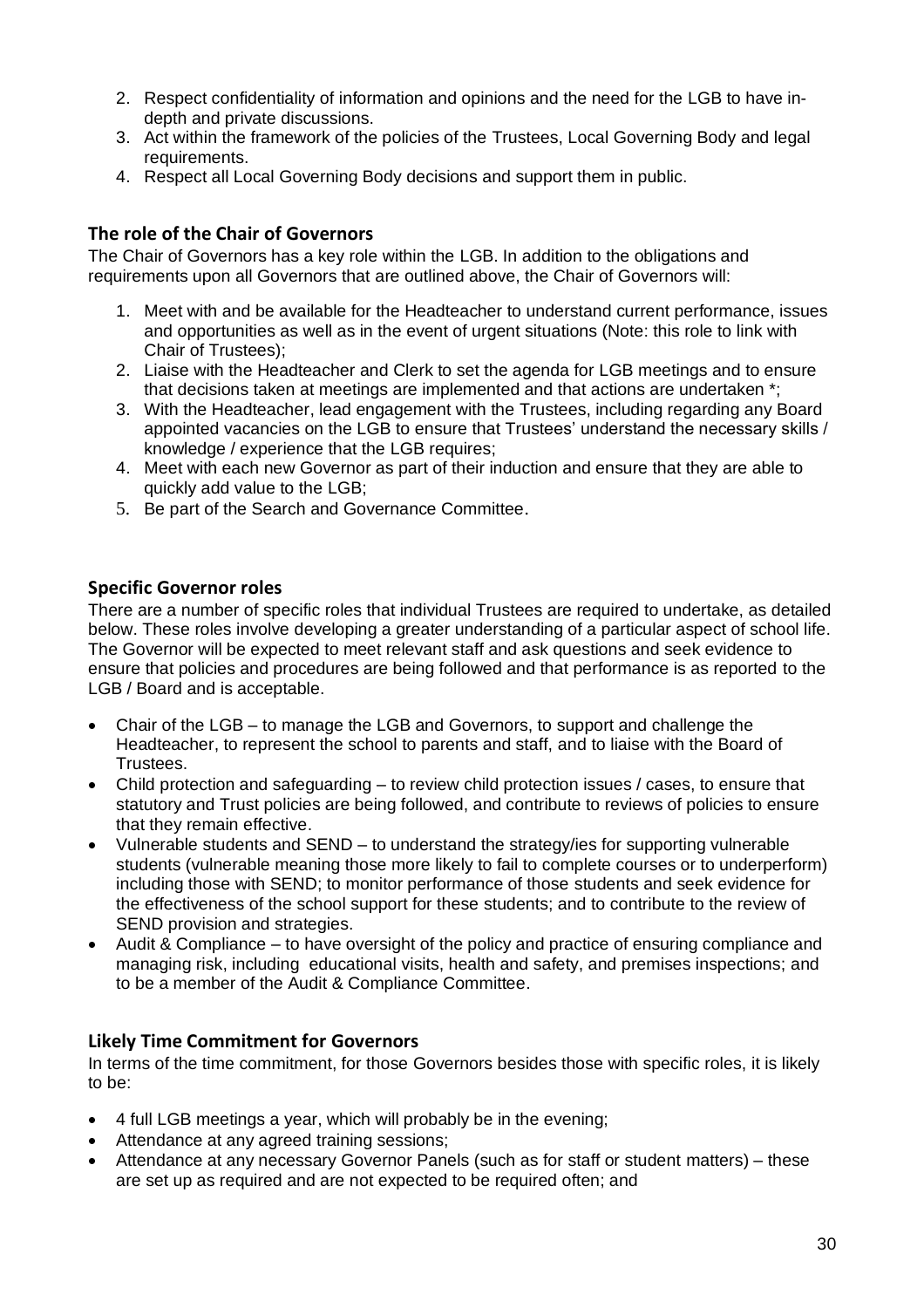• The Headteacher may request attendance from Governors at events for staff or students and Governors are encouraged to attend if possible.

# **Person Specification for Governors**

An effective Governor will demonstrate:

- A commitment to securing the best educational outcomes for all students;
- A commitment to the vision, values, and objectives of the Trust and school;
- Understanding of the role of a Governor and experience of non executive governance;
- A commitment to the legal duties, responsibilities and liabilities of being a member and adhering to Nolan's seven principles of public life;
- Effective communication and interpersonal skills, both in person and via electronic communication (including email and video / audio conferencing);
- An ability to evaluate and make use of a wide range of information and data, to question effectively in a manner that encourages reflection and helps move discussion forward
- Impartial and evidence based decision making;
- The capacity to develop specific knowledge and understanding of the school and its community;
- A sense of fairness;
- A commitment to equalities;
- Tact and diplomacy;
- An ability to work as a member of a team;
- An ability to respect confidentiality; and
- A commitment to participate in training and self-evaluation.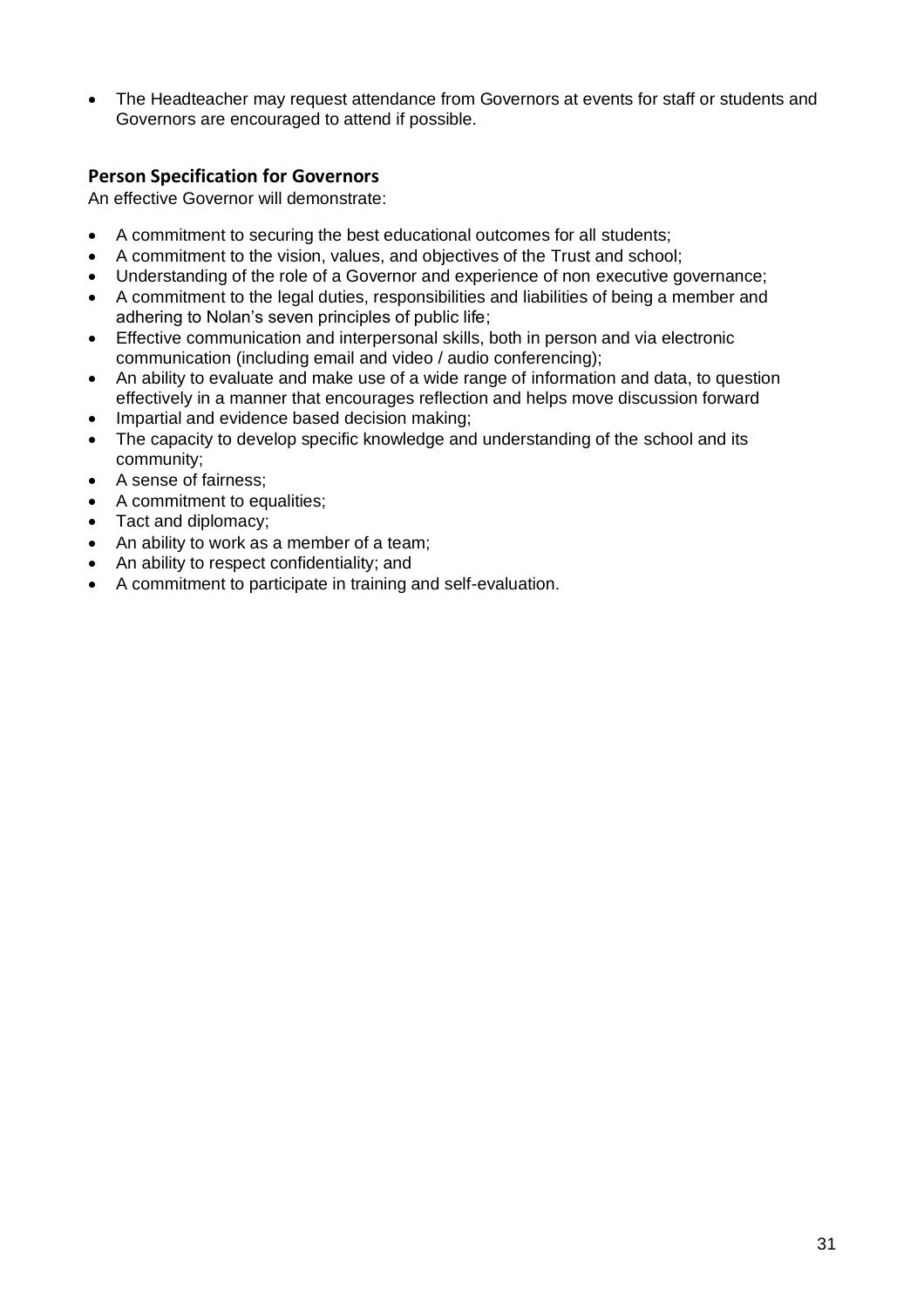# **Appendix Five: Decision and Responsibility Matrix**

This Appendix sets out significant decisions and responsibilities. For each thematic section, text introduces the philosophy and ethos of the Trust, which sets the context for the subsequent decisions / accountabilities.

The key to the table is:

- **Mbrs**  Members of the Multi Academy Trust
- **BoT** Board of Trustees or a committee with delegated powers
- **LGB** Local Governing Body with delegated powers
- **AO**  Accounting Officer
- **HT** Principal / Headteacher of an academy within the Trust
- **CFO**  Chief Finance Officer via the Accounting Officer
- A = Accountable via delegated powers from Board of Trustees
- $R =$  Responsible for undertaking the activity and reporting to the accountable individual / Committee
- $C =$  Consulted
- $I = Informed$

Note: Actions taken by a properly constituted committee, or delegated to an individual director or to CEO / Headteacher, are taken on behalf of the Board of Trustees.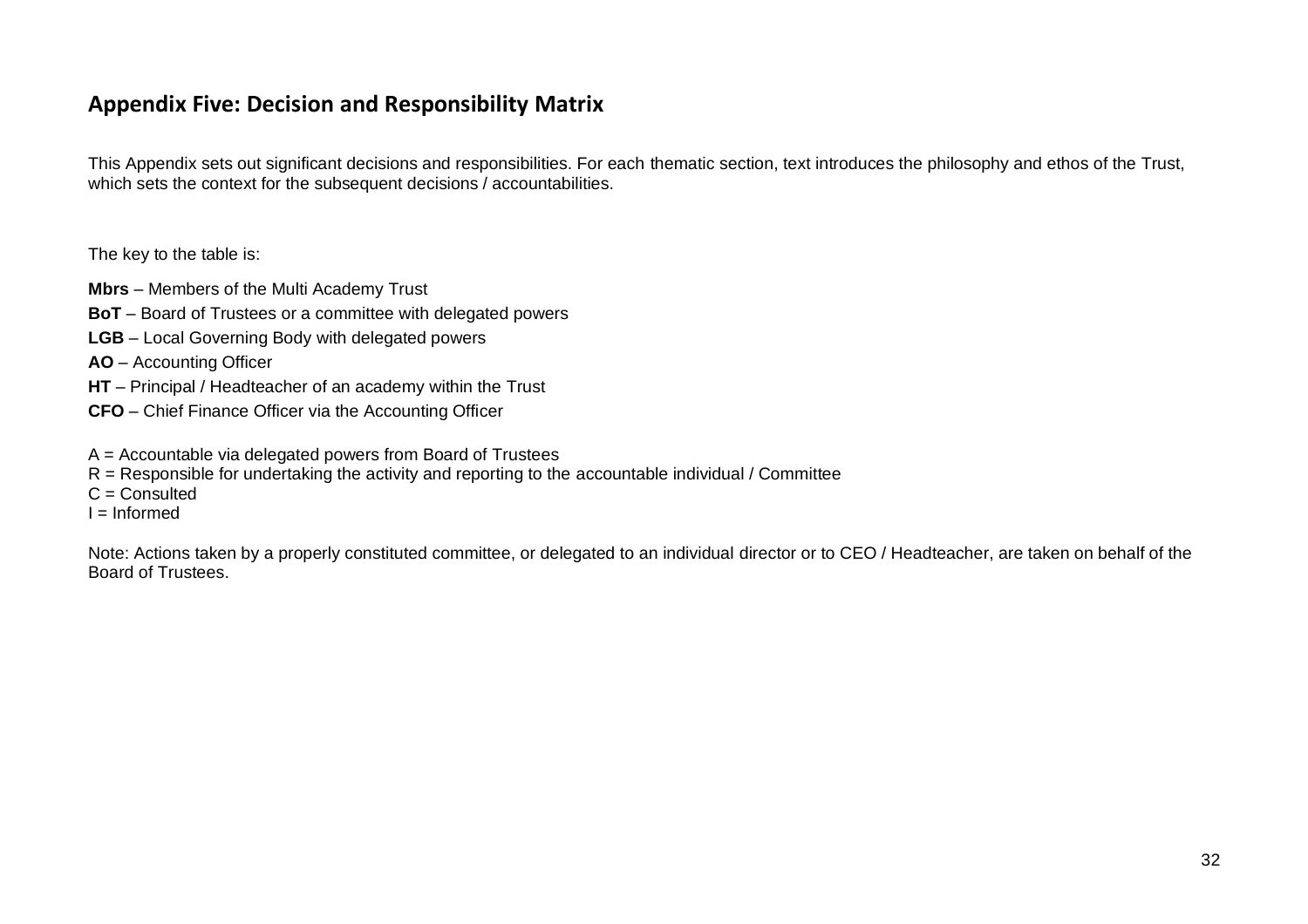#### **Governance**

The Board is accountable for all decisions of the Trust, and the performance of all schools within the Trust. The AO is accountable to the Board for the effective use of public funds. Each LGB and Headteacher is responsible for the performance of their school(s).

The Board of Trustees approves the Scheme of Delegation for the Trust, and this details the committee structure along with terms of reference and membership, and outlines who is able to make what decisions (including approving policies). The Scheme of Delegation is reviewed at least annually. The Scheme of Delegation allows for the Trustees to vary the delegation to each LGB or office holder in response to the performance of and risk associated with that school.

Each committee (such as Board or LGB) elects its own chair and determines its detailed working arrangements within the framework set by the Scheme of Delegation.

|                                                                                                     |             |              |            | <b>Potential variation</b> |           |            |                       |                                                    |
|-----------------------------------------------------------------------------------------------------|-------------|--------------|------------|----------------------------|-----------|------------|-----------------------|----------------------------------------------------|
|                                                                                                     | <b>Mbrs</b> | <b>BoT</b>   | <b>LGB</b> | CEO/AO                     | <b>HT</b> | <b>CFO</b> | <b>Other</b>          |                                                    |
| Appointing / removing Members                                                                       | A/R         | Lead         |            |                            |           |            |                       |                                                    |
| Appointing / removing Member appointed Trustees                                                     | A/R         | $\mathsf{R}$ |            | $\mathsf{C}$               |           |            |                       |                                                    |
| Appointing / removing Co-opted Trustees                                                             |             | A/R          |            | <b>Trustee</b>             |           |            |                       | If relevant to a specific<br>issue, inform Members |
| Approving the Articles of Association                                                               | A/R         | $\mathsf C$  |            |                            |           |            | Secretary of<br>State |                                                    |
| Approving a change of name of the Trust                                                             | R           | C            |            |                            |           |            |                       |                                                    |
| Appointing / removing the Chair and Vice-Chair of<br><b>Board of Trustees</b>                       |             | A/R          |            |                            |           |            |                       |                                                    |
| Appointing / dismissing a Company Secretary                                                         |             | A/R          |            |                            |           |            |                       | <b>Company Secretary</b><br>and Clerk can be the   |
| Appointing / dismissing the clerk to the Board                                                      |             | A/R          |            |                            |           |            |                       | same individual                                    |
| Appointing / dismissing the clerk to a Committee                                                    |             | A/R          |            |                            |           |            |                       |                                                    |
| Appointing the Chair of a committee, Local<br>Governing Body, or sub-committee                      |             |              |            |                            |           |            | Each committee        | Board can appoint<br>Chair of LGB /<br>Committees  |
| Undertaking Board / Committee effectiveness<br>review (including skills audit, review of collective | C           | A/R          | R.         |                            |           |            |                       |                                                    |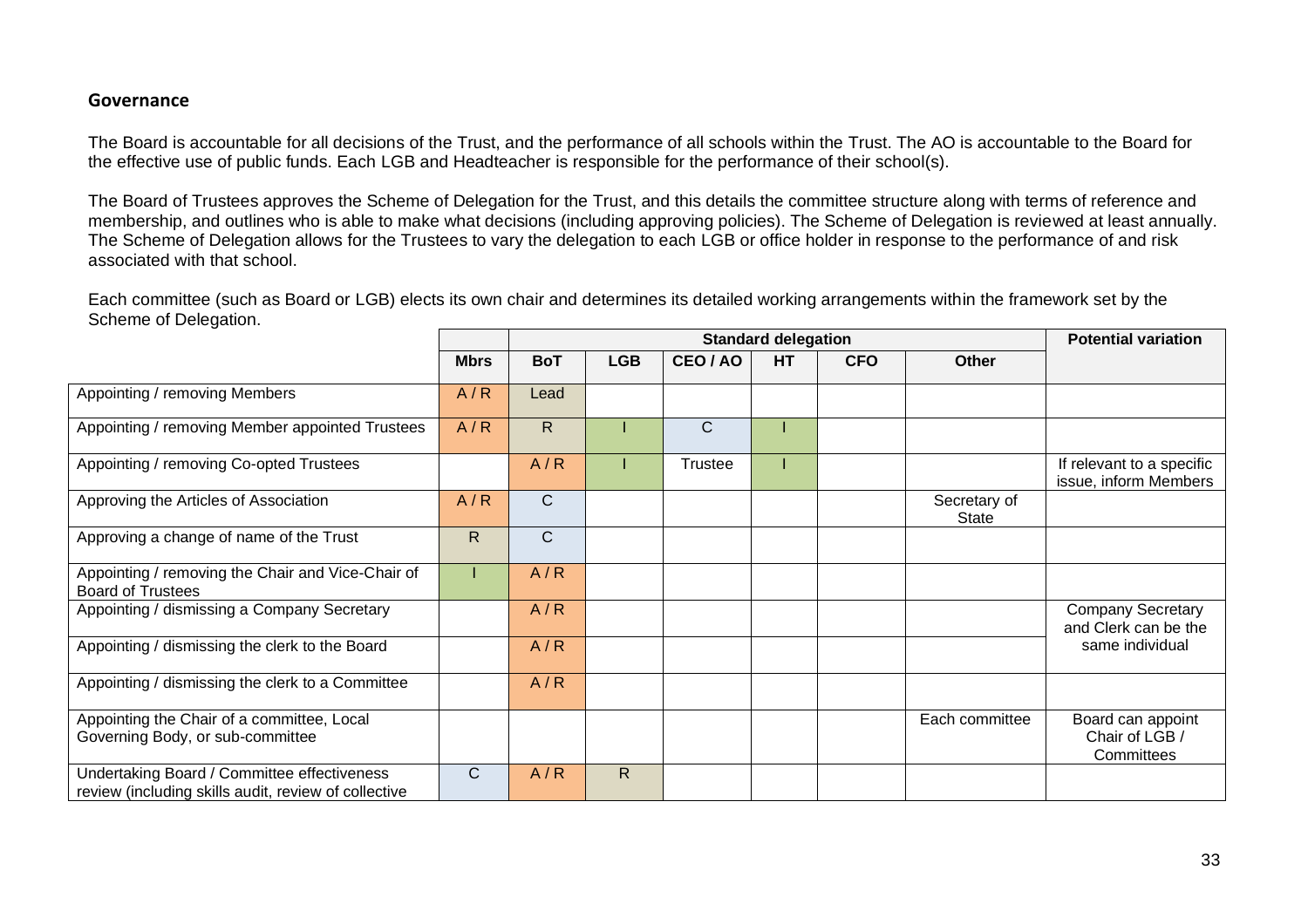| and individual effectiveness and development<br>needs, and succession planning)                                                              |              |                     |               |              |              |              |                                                          |                                                                     |
|----------------------------------------------------------------------------------------------------------------------------------------------|--------------|---------------------|---------------|--------------|--------------|--------------|----------------------------------------------------------|---------------------------------------------------------------------|
| Establishing additional committees (including<br>Terms of Reference)                                                                         |              | A/R<br><b>Trust</b> |               |              |              |              |                                                          |                                                                     |
| Establishing Working Groups etc (including Terms<br>of Reference)                                                                            |              | A/R<br>Trust        | A/R<br>School |              |              |              |                                                          | Board can remove LGB<br>ability to create<br><b>Working Groups.</b> |
| Appointing or removing Board appointed<br>Governors to a LGB                                                                                 |              | A/R                 | $\mathsf{C}$  |              |              |              |                                                          |                                                                     |
| Appointing or removing co-opted Governors to a<br>LGB                                                                                        |              | $\mathsf{C}$        | A/R           |              |              |              |                                                          |                                                                     |
| Approving the Scheme of Delegation (including the<br>committee structures, delegations, and "policy<br>grid")                                | $\mathsf{C}$ | A/R                 | $\mathsf{C}$  | $\mathsf{C}$ | $\mathsf{C}$ |              |                                                          |                                                                     |
| Approving the Annual Report and Accounts                                                                                                     |              | A/R                 |               |              |              |              |                                                          |                                                                     |
| Determine whether other school(s) should join, or<br>whether any school(s) should leave, the Trust                                           | $\mathsf{C}$ | A/R                 |               | $\mathsf{C}$ |              |              | <b>NB Must comply</b><br>with Collaboration<br>Agreement |                                                                     |
| Approving development programme for Trustees                                                                                                 |              | A/R                 |               |              |              |              |                                                          |                                                                     |
| Approving development programme for Governors                                                                                                |              |                     | A/R           |              |              |              |                                                          |                                                                     |
| Approving / terminating legally-binding<br>collaborations and partnership agreements at<br>Board of Trustee level (other than with Imperial) |              | A/R                 |               | $\mathsf{R}$ |              |              |                                                          |                                                                     |
| Approving / terminating legally-binding<br>collaborations and partnership agreements at LGB<br>level (other than with Imperial)              |              | $\mathsf{C}$        | A/R           | $\mathsf{R}$ | $\mathsf{R}$ |              |                                                          |                                                                     |
| Determining central services scope                                                                                                           |              | A                   | C             | R            | $\mathsf{C}$ | $\mathsf{C}$ |                                                          |                                                                     |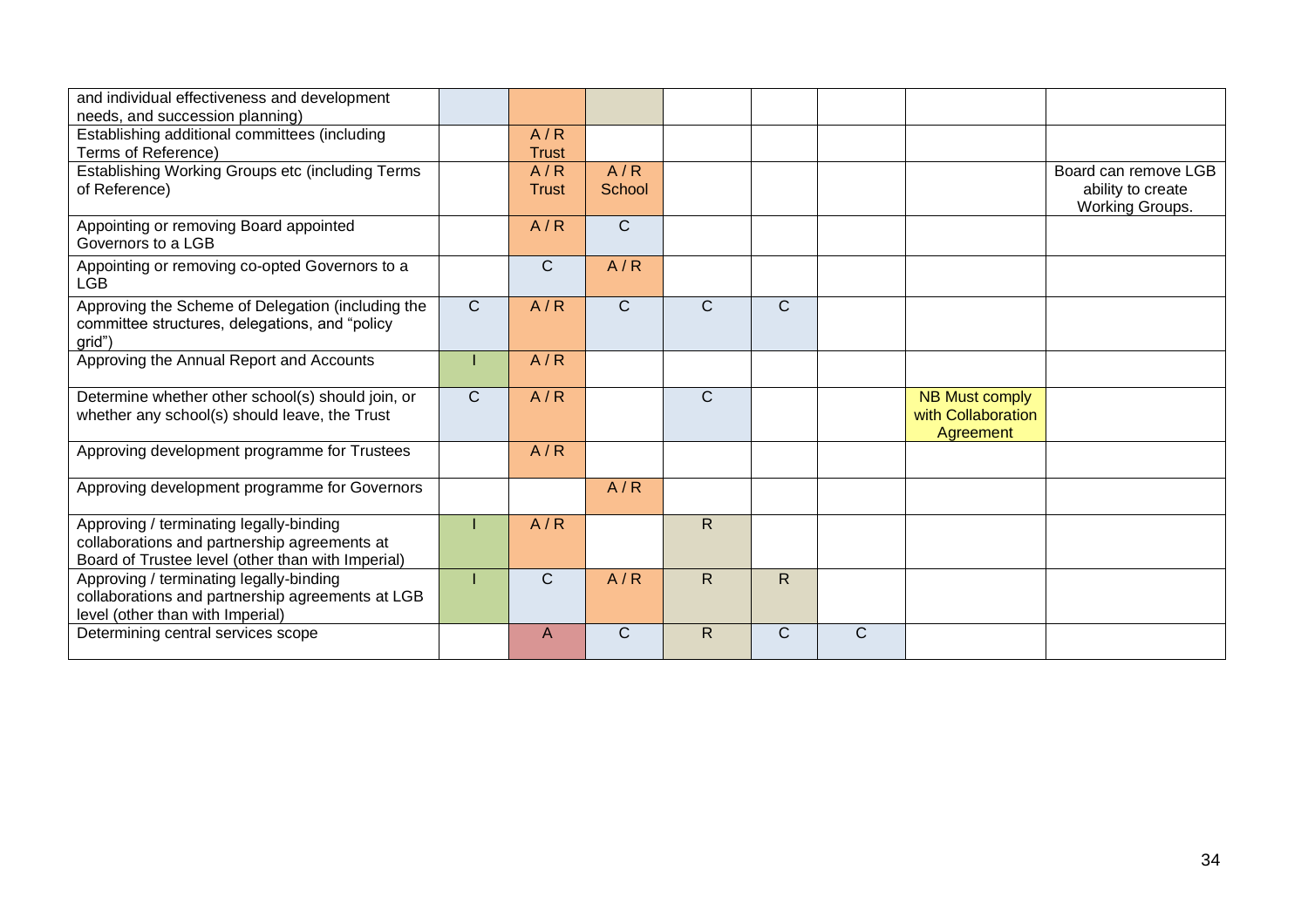# **Educational provision and student matters**

It is expected that the LGB and CEO/Principal/Headteacher of a school will determine the educational provision and student matters, with accountability to the Board for progress and performance of students.

|                                                                                                               |             |              |              | <b>Standard delegation</b> |               | <b>Potential variation</b> |                                                    |                                                     |
|---------------------------------------------------------------------------------------------------------------|-------------|--------------|--------------|----------------------------|---------------|----------------------------|----------------------------------------------------|-----------------------------------------------------|
|                                                                                                               | <b>Mbrs</b> | <b>BoT</b>   | <b>LGB</b>   | CEO/AO                     | <b>HT</b>     | <b>CFO</b>                 | <b>Other</b>                                       |                                                     |
| Ensuring compliance with safeguarding requirements                                                            |             | $\mathsf{A}$ | $\mathsf{R}$ | $\mathsf{R}$               | $R -$<br>lead |                            |                                                    |                                                     |
| Ensuring compliance with regulations and Funding<br>Agreement specifically regarding educational<br>provision |             | A/R          | $\mathsf{R}$ | $\mathsf{R}$               | $R -$<br>lead |                            |                                                    |                                                     |
| Approving the school day and year                                                                             |             |              | A/R          |                            |               |                            |                                                    | Board can make these<br>decisions                   |
| Approving and monitoring the curriculum                                                                       |             |              | A            | $\mathsf{R}$               | $\mathsf{R}$  |                            |                                                    | CEO sign off curriculum                             |
| Excluding a student (fixed term)                                                                              |             |              |              |                            | A/R           |                            |                                                    | Can be a CEO decision or<br>require CEO involvement |
| Excluding a student (permanently)                                                                             |             |              | $\mathsf{C}$ | $\mathsf{C}$               | A/R           |                            | Right of<br>appeal to<br><b>LGB</b>                |                                                     |
| Consulting on and determining an admissions policy<br>for the school                                          |             | $\mathsf{C}$ | A/R          |                            | $\mathsf{R}$  |                            | Requires<br><b>BoT</b><br>approval<br>and sign off |                                                     |
| Determining who will be offered a place in accordance<br>with the admissions policy                           |             |              |              |                            | A/R           |                            |                                                    |                                                     |
| Objecting to a SEN Statement / EHCP naming the<br>school                                                      |             |              |              |                            | A/R           |                            |                                                    | Can be a CEO decision or<br>require CEO involvement |
| Approving any actions required following any external<br>assessments of school performance                    |             | A            | R.           |                            |               |                            |                                                    |                                                     |
| Approving the attendance, progress and attainment<br>targets for the school                                   |             |              | A/R          |                            |               |                            |                                                    | Board can approve / set<br>targets                  |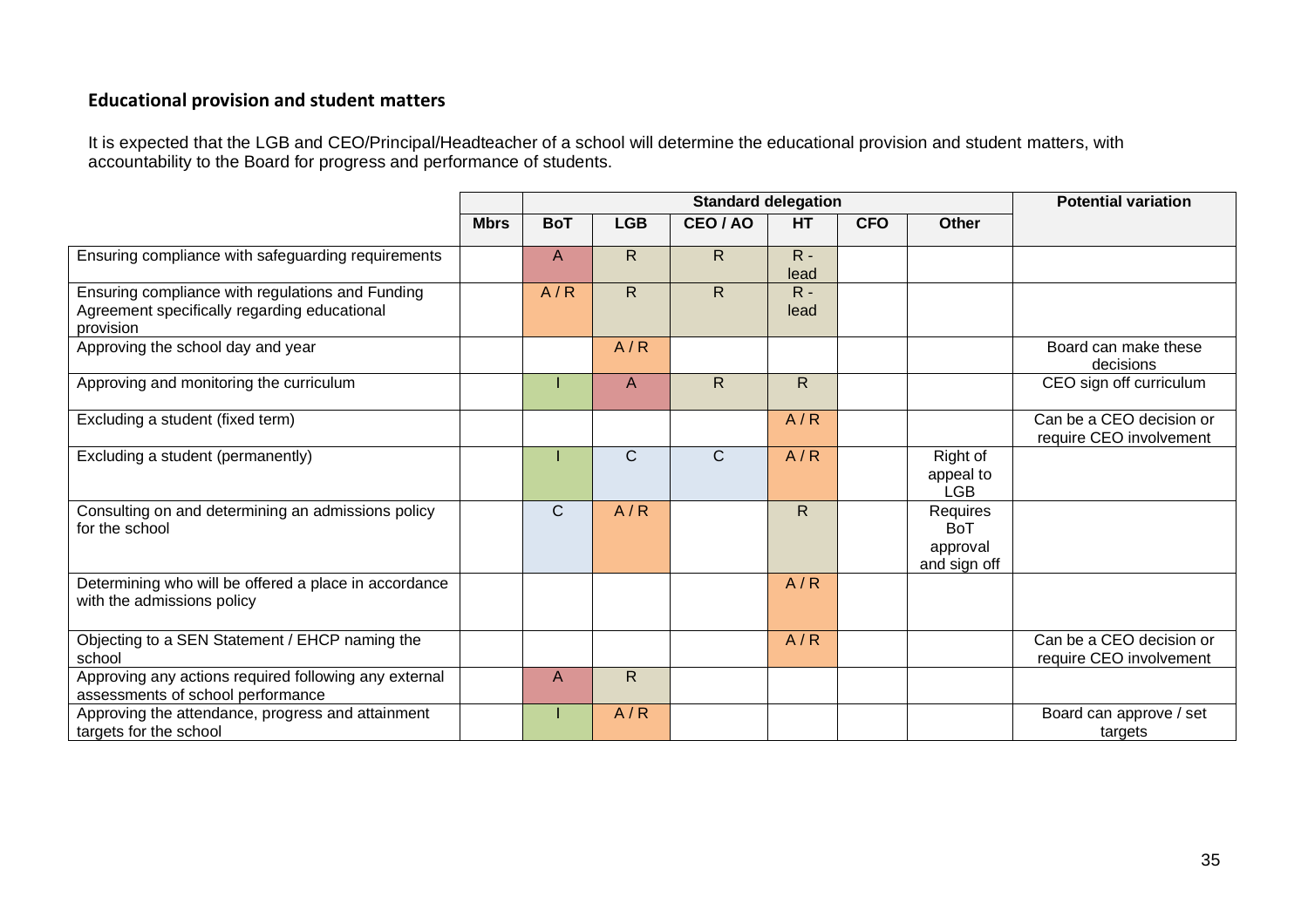# **Financial management**

The Board is accountable for the financial performance of the Trust, including receipt of all income due to the Trust and for the effective and efficient expenditure of public funds. The Accounting Officer is accountable to the Board and DfE for expenditure of public money, and the Chief Finance Officer leads the finance function to ensure that the financial policies and procedures approved by the Board are implemented consistently. The Board will approve assurance work to verify that these controls operate appropriately.

The Accounting Officer is accountable to the Board for compliance of the Trust with the Funding Agreements and the Academies Financial Handbook; the CFO is responsible for ensuring this compliance.

|                                                                                                                                       |                  |            |                          |              |              |              |       | <b>Potential variation</b>                                                                                                                        |
|---------------------------------------------------------------------------------------------------------------------------------------|------------------|------------|--------------------------|--------------|--------------|--------------|-------|---------------------------------------------------------------------------------------------------------------------------------------------------|
|                                                                                                                                       | <b>Mbrs</b>      | <b>BoT</b> | <b>LGB</b>               | CEO / AO     | HT           | <b>CFO</b>   | Other |                                                                                                                                                   |
| Approving register of pecuniary and business<br>interests / conflict of interest policy and procedure                                 |                  | A          |                          | $\mathsf{R}$ |              |              |       |                                                                                                                                                   |
| Approving financial procedures (including treasury<br>and accounting policies) in accordance with<br>Appendix Seven                   |                  | A          |                          | $\mathsf{R}$ |              |              |       |                                                                                                                                                   |
| Adhering to accounting policies and guidelines<br>issued by the ESFA (including record keeping)                                       |                  | A          |                          | $R -$ lead   | $\mathsf{R}$ | $\mathsf{R}$ |       |                                                                                                                                                   |
| Approving appointment of external auditors                                                                                            | A/R<br>initially | A/R        |                          |              |              |              |       | Members appoint initially.<br>Trustees reappoint each year<br>until [5-]year term is complete.<br>Members then appoint for the<br>next [5] years. |
| Approving programme of extended assurance                                                                                             |                  | A/R        |                          | $\mathsf{C}$ |              | $\mathsf{C}$ |       |                                                                                                                                                   |
| Approving actions following external audit<br>recommendations / findings                                                              |                  | A          | $\mathsf{A}$<br>(school) | R            | $\mathsf{C}$ | $\mathsf{C}$ |       |                                                                                                                                                   |
| Approving banking arrangements including bank<br>mandates and credit cards                                                            |                  | A          |                          | $\mathsf{R}$ |              | $\mathsf{C}$ |       |                                                                                                                                                   |
| Approving the approach to cross-charging / central<br>service charge                                                                  |                  | A          | $\mathsf{C}$             | $\mathsf{R}$ | C            | $\mathsf{C}$ |       |                                                                                                                                                   |
| Approving the budget each financial year in<br>accordance with DfE timeframes (including use of<br>any historic accumulated reserves) |                  | A          | $\mathsf{C}$             | $\mathsf{R}$ | $\mathsf{C}$ | $\mathsf{C}$ |       |                                                                                                                                                   |
| Approving the submission of applications for<br>revenue or capital grants where there are not any<br>land title implications          |                  | C          |                          |              | A            | $\mathsf{R}$ |       |                                                                                                                                                   |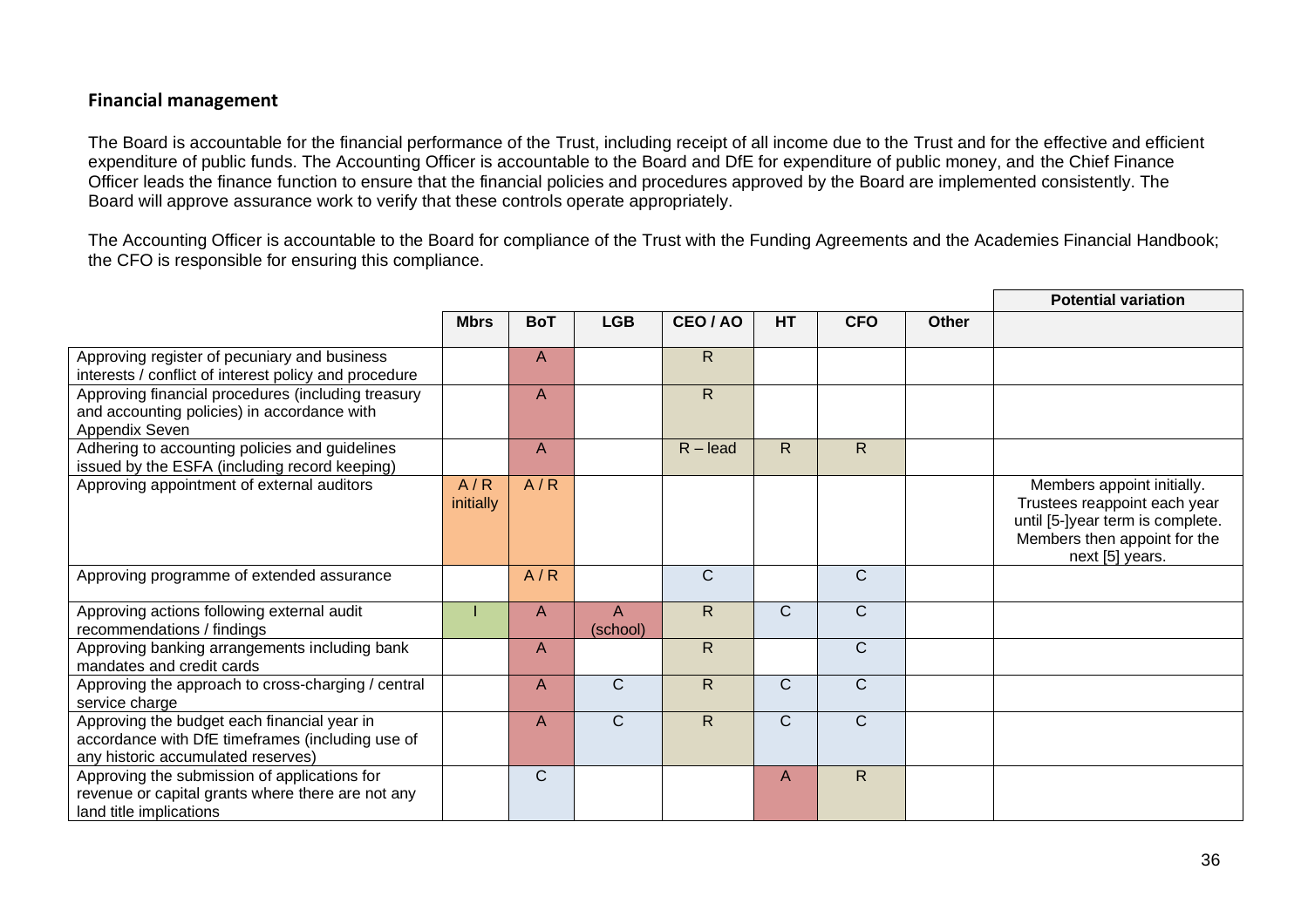| Approving the submission of applications for<br>revenue or capital grants where there are land title<br>implications                                        | A/R                          |             | $\mathsf{R}$                                    |                                                                                  |              |                                                                                                |                                                                                  |
|-------------------------------------------------------------------------------------------------------------------------------------------------------------|------------------------------|-------------|-------------------------------------------------|----------------------------------------------------------------------------------|--------------|------------------------------------------------------------------------------------------------|----------------------------------------------------------------------------------|
| Approving lettings policy and fees                                                                                                                          | A                            |             |                                                 | R.                                                                               |              |                                                                                                |                                                                                  |
| Authorising expenditure for approved budgets, if<br>financial procedures followed; approving<br>procurement waivers; approving virements between<br>budgets |                              |             | As set in Appendix Six and financial procedures | Board alters level of financial<br>authority of Headteacher and/or<br><b>LGB</b> |              |                                                                                                |                                                                                  |
| Approving expenses                                                                                                                                          |                              |             | Line manager for staff; Chair for HT and CEO    |                                                                                  |              |                                                                                                | Board alters level of financial<br>authority of Headteacher and/or<br><b>LGB</b> |
| Approving any disposal of non-land assets;<br>approving any writing off of debts in accordance<br>with ESFA requirements                                    |                              |             | As set out in financial procedures              |                                                                                  |              |                                                                                                | Board alters level of financial<br>authority of Headteacher and/or<br><b>LGB</b> |
| Approving the use of a projected underspend for<br>current financial year compared to the approved<br>budget (if approved budget has an in-year surplus)    | $\mathsf{A}$<br><b>Trust</b> | A<br>School | $\mathsf{R}$<br><b>Trust</b>                    | R.<br>Schoo                                                                      |              | <b>Refer to</b><br>CA wrt<br><b>Maths</b><br>School<br>and<br>Outreach<br>budget<br>allocation | Board to retain decisions                                                        |
| Approving the use of a projected underspend for<br>current financial year compared to the approved<br>budget (if approved budget has an in-year deficit)    | A/R                          |             |                                                 |                                                                                  |              | <b>Refer to</b><br>CA wrt<br><b>Maths</b><br>School<br>and<br>Outreach<br>budget<br>allocation |                                                                                  |
| Entering into or granting a freehold or leasehold<br>interest in land or any charge / restriction on legal<br>title                                         | A/R                          |             |                                                 |                                                                                  |              |                                                                                                | Note: ESFA consent may be<br>required                                            |
| Investigating potential financial irregularities (not<br>involving a Headteacher, or CFO or CEO)                                                            |                              |             | $\overline{A}$                                  | $\mathsf{C}$                                                                     | $\mathsf{R}$ |                                                                                                |                                                                                  |
| Investigating financial irregularities or significant<br>fraud (involving a Headteacher, or CFO or CEO)                                                     | A/R                          |             |                                                 |                                                                                  |              |                                                                                                |                                                                                  |
| Approval of any borrowing (including overdrafts)                                                                                                            | A/R                          |             | $\mathsf{R}$                                    |                                                                                  | $\mathsf{C}$ |                                                                                                |                                                                                  |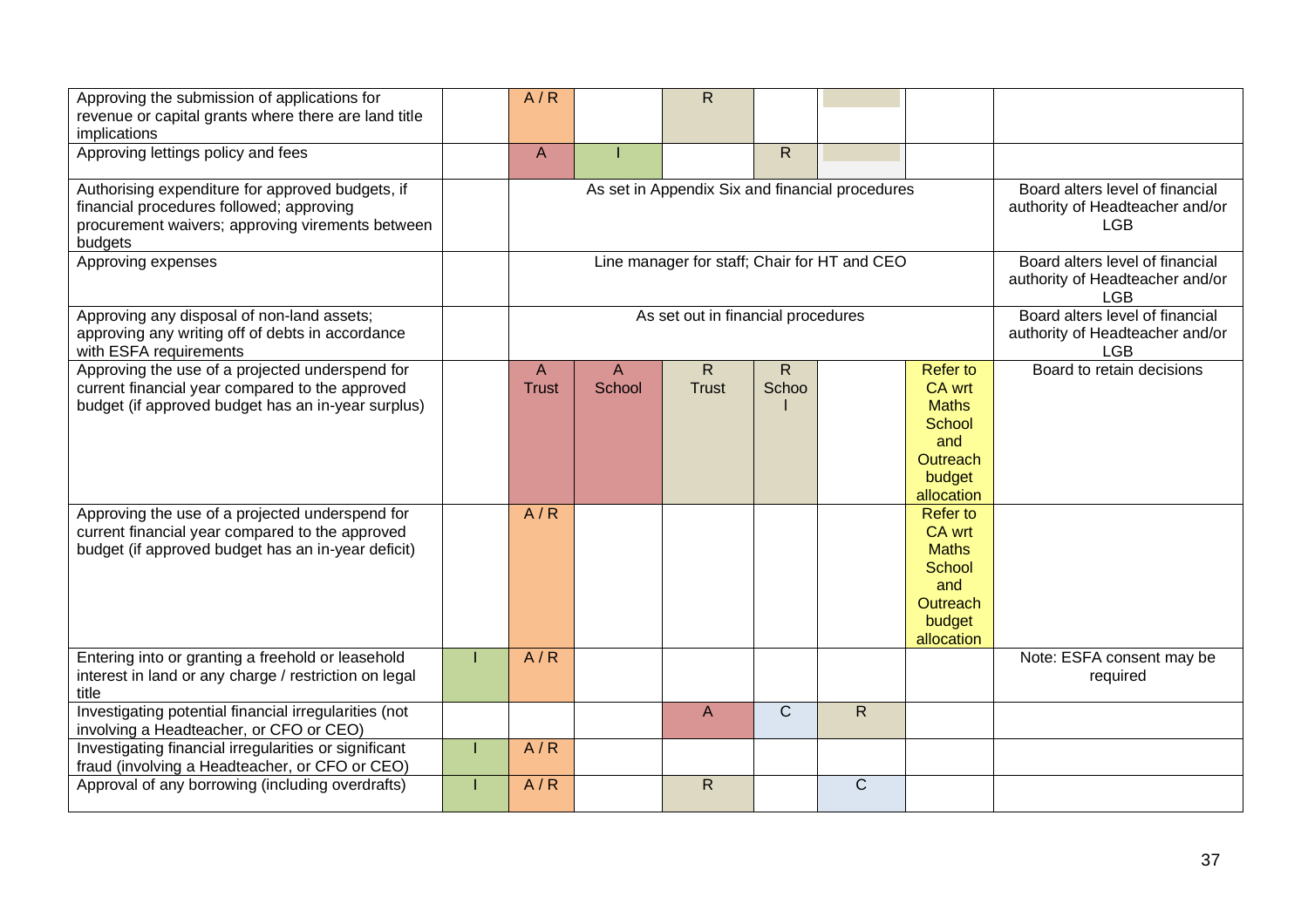# **HR / Staffing**

The Articles require that Trustees appoint CEO/Principal / Headteachers, but it is expected that the selection panel would include Governors and Trustees, and that this selection panel would make a recommendation to the Trustees about whether to appoint and, if so, who.

|                                                                                                                               |             |              |              |              | <b>Standard delegation</b> |              |                 | <b>Potential variation</b>                                                                                                                |
|-------------------------------------------------------------------------------------------------------------------------------|-------------|--------------|--------------|--------------|----------------------------|--------------|-----------------|-------------------------------------------------------------------------------------------------------------------------------------------|
|                                                                                                                               | <b>Mbrs</b> | <b>BoT</b>   | <b>LGB</b>   | CEO / AO     | <b>HT</b>                  | <b>CFO</b>   | <b>Other</b>    |                                                                                                                                           |
| Approving cost of living award                                                                                                |             | A            | $\mathsf{C}$ | $\mathsf{R}$ | $\mathsf{C}$               | $\mathsf{C}$ |                 |                                                                                                                                           |
| Approving the staffing establishment for the Trust                                                                            |             | A            |              | $\mathsf{R}$ |                            |              |                 |                                                                                                                                           |
| Approving the staffing establishment for a school                                                                             |             | A            | $\mathsf{C}$ | R            | R                          |              |                 |                                                                                                                                           |
| Appointing the CEO/Principal / Accounting Officer<br>(AO)                                                                     | A           | A/R          |              |              |                            |              |                 | N.B. CEO will be a Trustee and<br>so Members will be accountable                                                                          |
| Appointing the Chief Finance Officer (CFO)                                                                                    |             | A            |              | $\mathsf{R}$ |                            |              |                 |                                                                                                                                           |
| Appointing the Headteacher                                                                                                    |             | C            | A/R          | $\mathsf{R}$ |                            |              | Inc. Head of HR |                                                                                                                                           |
| Appointing / dismissing the Company Secretary /<br><b>Clerk</b>                                                               |             | A/R          |              |              |                            |              |                 |                                                                                                                                           |
| Performance management (inc salary) of<br><b>CEO/Principal</b>                                                                |             | A/R          | $\mathsf{C}$ |              |                            |              |                 |                                                                                                                                           |
| Appointing Deputy CEO / Vice-Principal                                                                                        |             | A            | $\mathsf{C}$ |              | R                          |              | Inc. a Trustee  |                                                                                                                                           |
| Appointing staff who report directly to the<br>CEO/Principal (other than Deputy CEO/Vice-<br>Principal) or to the Headteacher |             |              | $\mathsf{C}$ | A/R          | A/R                        |              |                 |                                                                                                                                           |
| Approving HR policies in accordance with Appendix<br>Seven                                                                    |             | A/R          |              |              |                            |              |                 |                                                                                                                                           |
| Initiating a review of staffing structures /<br>arrangements                                                                  |             | $\mathsf{C}$ | $\mathsf{C}$ | A/R          | A/R                        |              |                 | CEO / AO or HT to initiate as<br>appropriate (CEO / AO approval if<br>including Leadership / Teaching &<br>Learning Responsibility posts) |
| Approval to implement changes to staffing<br>structures / arrangements                                                        |             | A            | $\mathsf{C}$ | $\mathsf{R}$ | $\mathsf{R}$               |              | Inc. Head of HR | Board if including redundancies<br>within Leadership / TLR; LGB if<br>including other redundancies; HT<br>if no redundancies              |
| Suspending or dismissing the CEO / AO                                                                                         | A/R         | A/R          |              |              |                            |              |                 |                                                                                                                                           |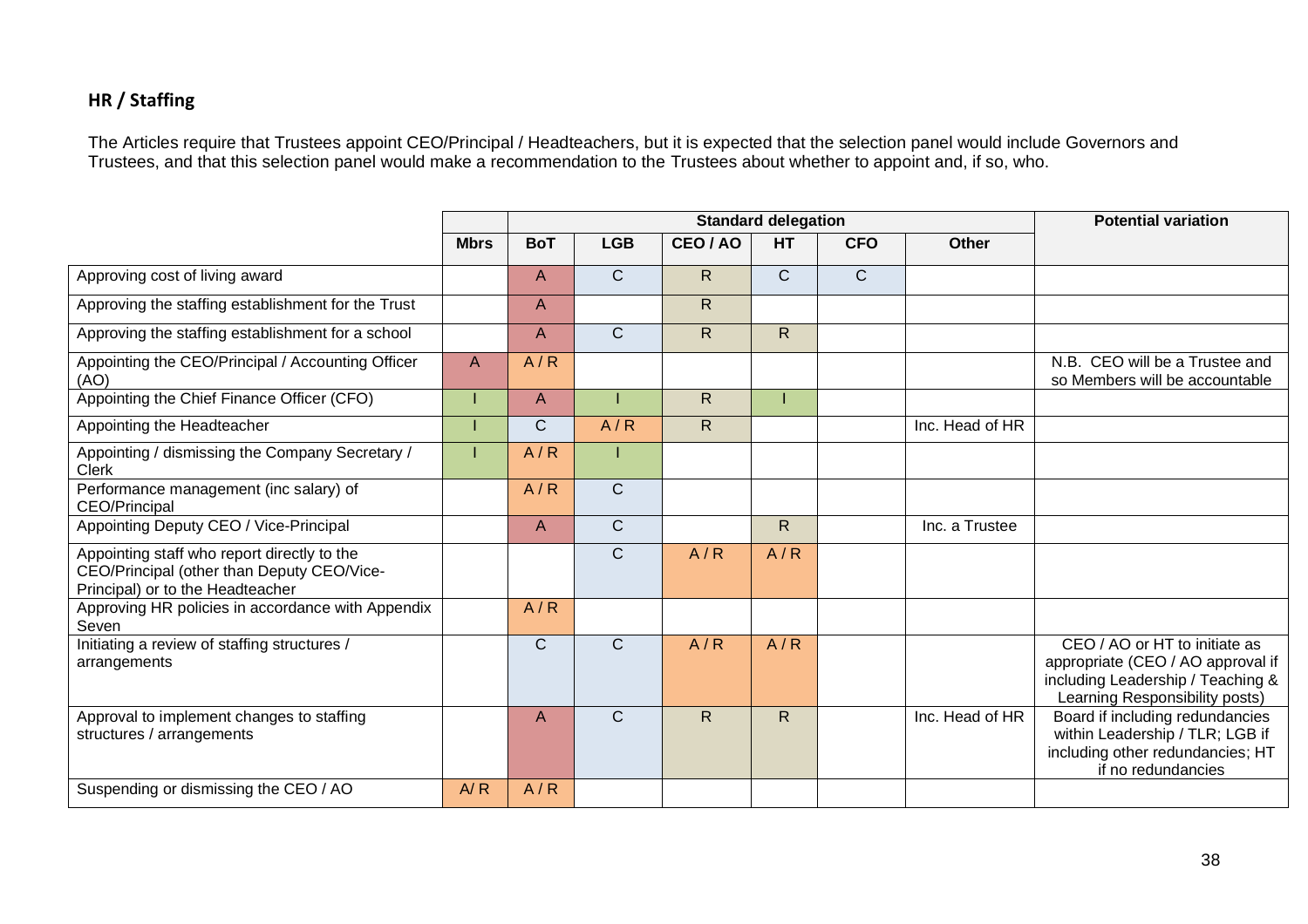| Suspending or dismissing the CFO or a           | A/R |  | LGB involved    |             |
|-------------------------------------------------|-----|--|-----------------|-------------|
| Headteacher(s)                                  |     |  | as appropriate  |             |
| Approving any leaving payments (redundancy,     |     |  | Report to LGB / | AO decision |
| dismissal, early retirement) in accordance with |     |  | BoT as          |             |
| Trust policy and ESFA requirements              |     |  | appropriate     |             |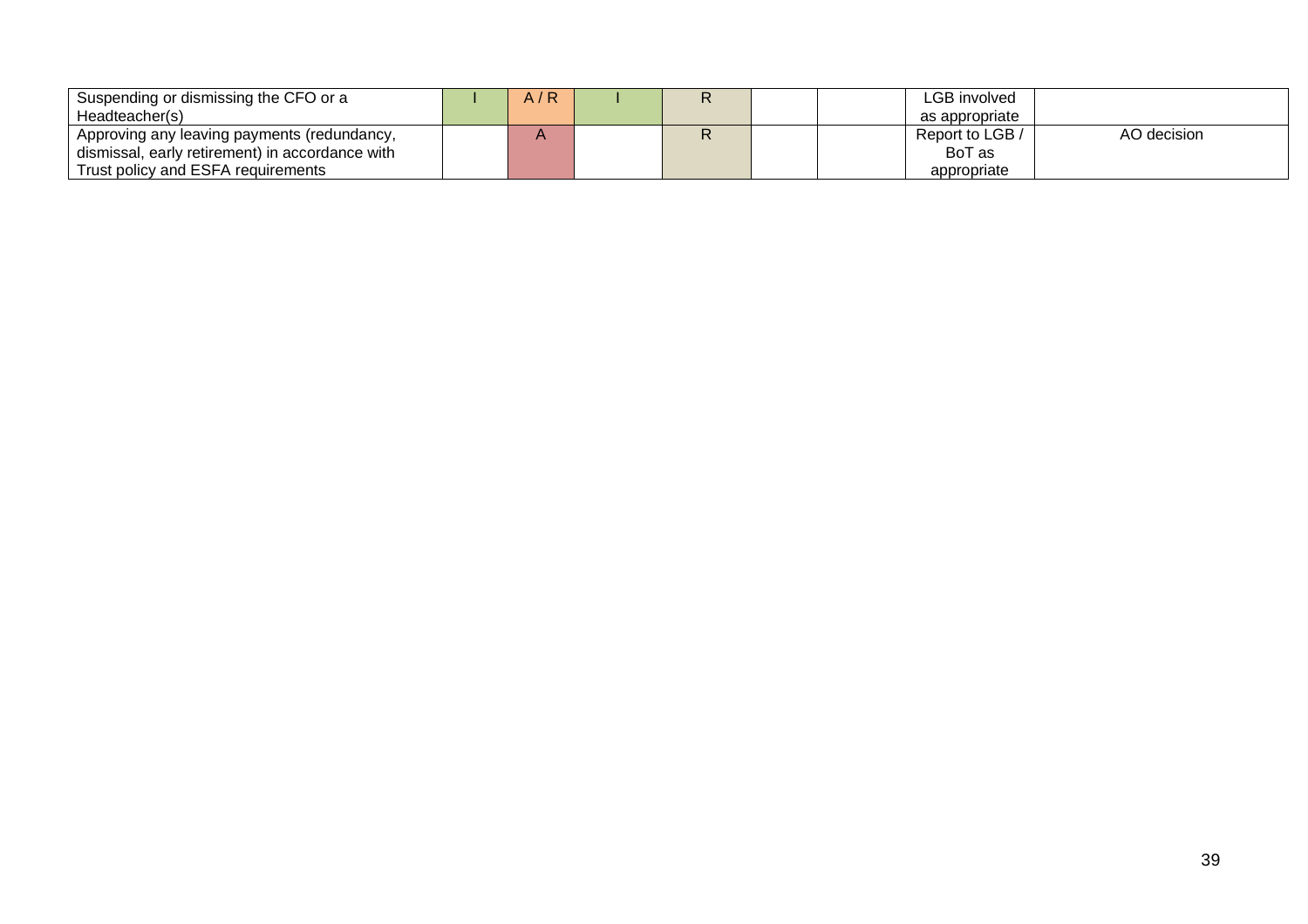# **Appendix Six: Financial delegations (summary)**

| Topic                   | <b>Item</b>                                                 | <b>Process / authorisation</b>                                                                                                                                                  |  |  |  |  |
|-------------------------|-------------------------------------------------------------|---------------------------------------------------------------------------------------------------------------------------------------------------------------------------------|--|--|--|--|
| Purchasing              | Below £1k                                                   | No quote required: Consideration to be given to alternative suppliers and<br>evidence attached if quotes have been sought. Budget Holder Approval and<br><b>Finance Officer</b> |  |  |  |  |
|                         | All purchases £1k to £5k                                    | At least 2 quotes required + budget holder approval and CFO approval                                                                                                            |  |  |  |  |
|                         | All purchases £5k - £10k                                    | 3 quotes required + budget holder approval and CFO approval                                                                                                                     |  |  |  |  |
|                         | All purchases £10k - £25k (revenue<br>and capital)          | 3 quotes required + CEO/Principal approval                                                                                                                                      |  |  |  |  |
|                         | All purchases over £25k (revenue<br>and capital)            | 3 formal tenders + Board of Trustees approval.                                                                                                                                  |  |  |  |  |
|                         | Over OJEU threshold *                                       | Follow OJEU rules, Board of Trustees approval *                                                                                                                                 |  |  |  |  |
| <b>Budget Virements</b> | Between staffing budgets (unlimited)                        | <b>CEO/Principal</b>                                                                                                                                                            |  |  |  |  |
|                         | Under £25k with other budgets but<br>within in-year funding | CEO/Principal                                                                                                                                                                   |  |  |  |  |
|                         | Beyond in-year funding                                      | <b>Board of Trustees</b>                                                                                                                                                        |  |  |  |  |
| Debt write offs and     | Under £1000                                                 | <b>CEO/Principal</b>                                                                                                                                                            |  |  |  |  |
| asset disposals (non    | £1000 - £5000                                               | LGB.                                                                                                                                                                            |  |  |  |  |
| land)                   | Over £5k                                                    | Board of Trustees (with ESFA consent as required)                                                                                                                               |  |  |  |  |
| Asset disposals (land)  | Any license or lease                                        | Board of Trustees (with ESFA consent as required)                                                                                                                               |  |  |  |  |
| Investments             | Up to £50k                                                  | LGB                                                                                                                                                                             |  |  |  |  |
|                         | Over £50k                                                   | <b>Board of Trustees</b>                                                                                                                                                        |  |  |  |  |

\* Or any alternative Government thresholds that the Trust is subject to following Brexit.

CFO:

- Prepare and submit returns to ESFA / HMRC
- Authorise payroll (unless CFO has made adjustments, in which case CEO/Principal / Deputy CEO/Vice-Principal
- Authorise BACS / sign cheques on behalf of the Trust: always requires two individuals. In the case of BACS payments, one individual to review and sign off the paperwork, and the second individual to authorise the online payment.